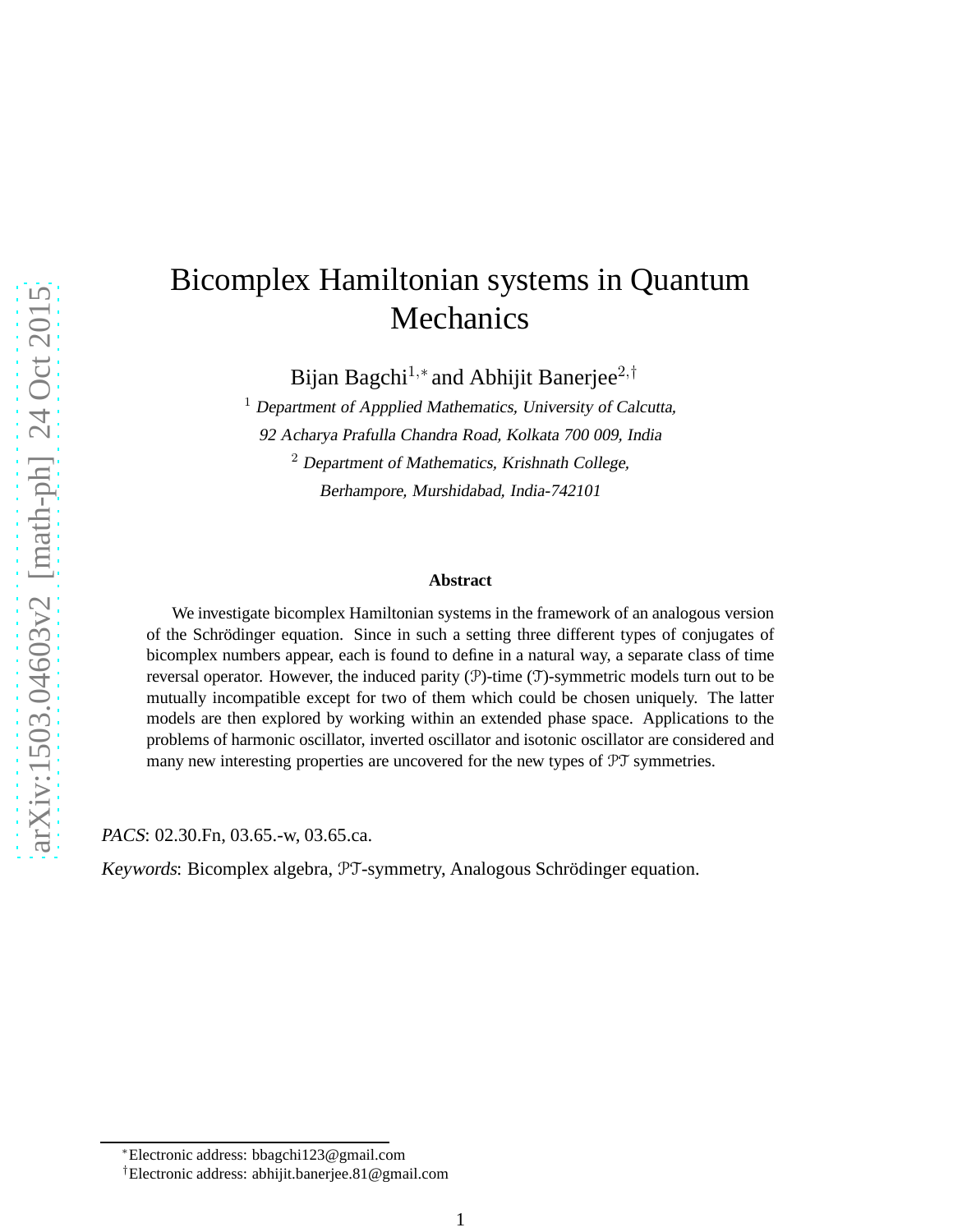## **1 Introduction**

At a fundamental level numerous extensions of quantum mechanics have been envisaged to meet the growing challenges that the theory has thrown up from time to time. Inclusion of the field of quaternions was an important advancement made by Birkhoff and von Neumann [\[1\]](#page-30-0) about eighty years ago to represent the pure states of a quantum system on any associative division algebra (see also [\[2,](#page-30-1) [3,](#page-30-2) [4,](#page-30-3) [5\]](#page-31-0) and the references therein). Against such a pursuit the commutative ring of bicomplex numbers [\[6\]](#page-31-1) has emerged as a viable discipline and indeed found a number of applications over the years in different directions of quantum theory [\[7,](#page-31-2) [8,](#page-31-3) [9,](#page-31-4) [10,](#page-31-5) [11\]](#page-31-6).

With the advent of models of parity  $(\mathcal{P})$ -time  $(\mathcal{T})$  symmetry [\[12,](#page-31-7) [13\]](#page-31-8), also claimed [\[14\]](#page-31-9) to be a plausible alternative to the requirement of Hermiticity that is implicitly relied upon as a guiding axiom in the standard quantum mechanics picture [\[15\]](#page-31-10), there have been not only some active theoretical developments but more importantly some experimental ones as well ([\[16\]](#page-31-11)-[\[22\]](#page-32-0)). Further, realization of  $(\mathcal{P})$ -time  $(\mathcal{T})$  symmetry has also been suggested in Bose-Einstein condensates [\[23\]](#page-32-1), a double-well containing the latter with the gain or loss of particles being accounted for simultaneously in one or the other well.

Briefly, in PT-symmetric quantum mechanics, the usual Hermiticity condition is replaced by the commutativity of the Hamiltonian with the product of the parity ( $\mathcal{P}: x \mapsto -x, p \mapsto -p, i \mapsto$  $-i$ ) and time-reversal ( $\mathcal{T}: x \mapsto x, p \mapsto -p, i \mapsto -i$ ) operators

$$
\mathcal{PT}H = H\mathcal{PT} \tag{1.1}
$$

Such PT-symmetric Hamiltonians may possess either real or conjugate-complex spectra depending on whether all the eigenstates of  $H$  are eigenstates of the  $PT$ -operator as well (the case of unbroken PT-symmetry) or ceases to be so (the case of broken PT-symmetry). In general, non-Hermitian Hamiltonians, including a subclass of those coming under the pseudo-Hermitian framework that is supposed to hold the roots of PT, appear in diverse areas of physics such as, quantum optics, cosmology, atomic and condensed matter physics, magnetohydrodynamics, among others. For detailed reviews of theoretical results and their applications see [\[24,](#page-32-2) [25\]](#page-32-3) and references therein.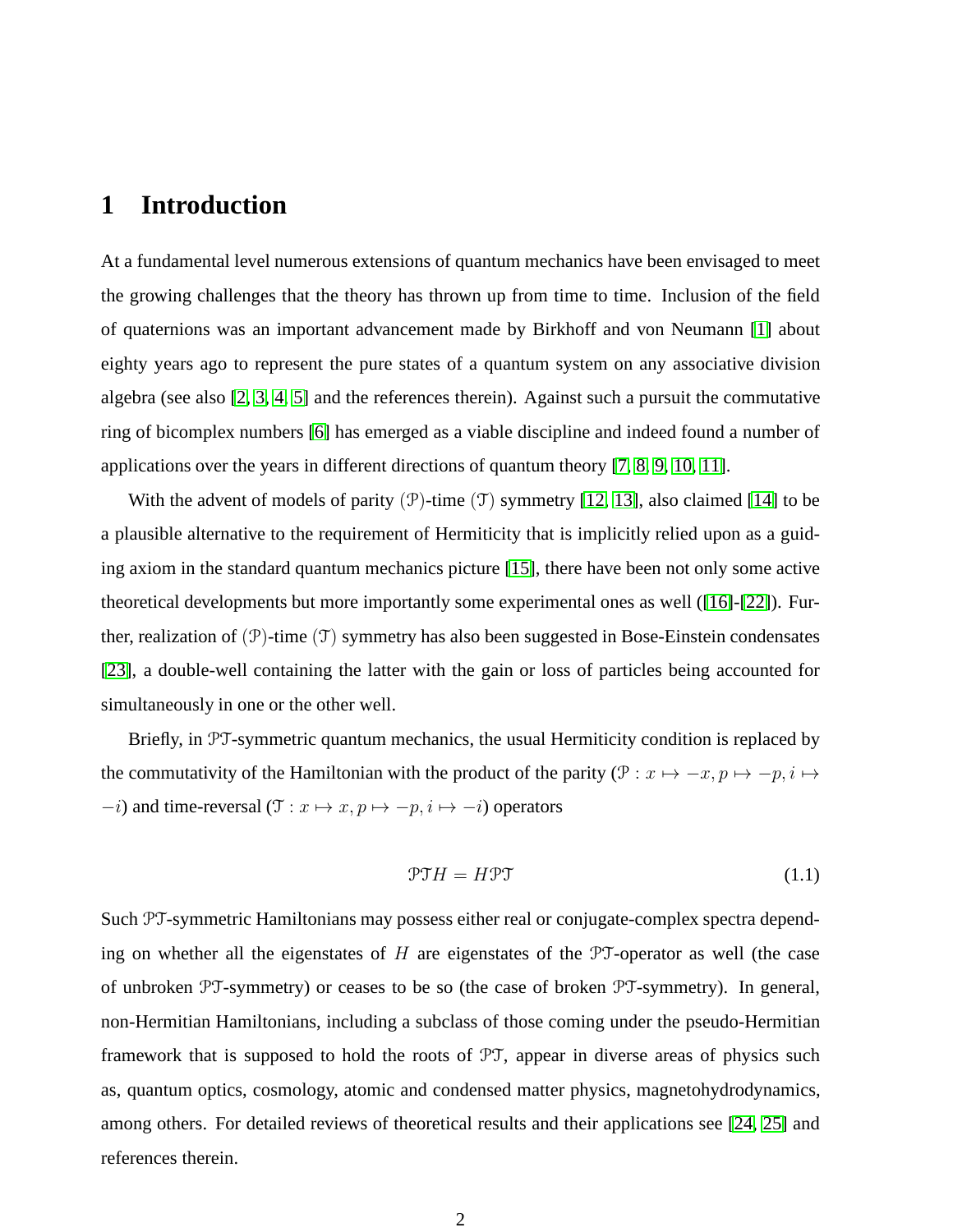It must however be noted that in contrast to the standard works on PT-symmetry that are largely focussed to linear Schrödinger equation, the study of Bose-Einstein condensate. in the mean-field approximation, comes under the purview of the nonlinear Gross-Pitaevskii equation equipped with the complex potential containing the harmonic-trap condensate. In nonlinear situations the commutative condition (1.1) is needed to be suitably modified to deal with the Gross-Pitaevskii equation-like equation [\[26\]](#page-32-4). The effect of the nonlinearity leads to the dramatic feature of the co-existence of PT-symmetric and PT-broken states in certain coupling regions.

In a recent study of the eigenvalue structure of Bose-Einstein condenstates in a PT-symmetric double well, Dast et al [\[26\]](#page-32-4) identified the category of nonlinear sectors and the idea of PTsymmetry was extended to such systems. As a result of the nonanalytic nonlinear character of the Gross-Pitaevskii equation, the number of solutions does not reflect conservation when the eigenvalue spectrum is confronted with the states undergoing bifurcations even when complex solutions are considered [\[27,](#page-32-5) [28,](#page-32-6) [29,](#page-32-7) [30\]](#page-32-8). This necessitates an analytic continuation to achieve conservation and the procedure adopted was to separate the Gross-Pitaevskii equation into their real and components. The point is that if one allows complexification for the real and imaginary part of the wave function and the chemical potential, an analytic character of the two coupled equations emerges leading to the conservation of the solutions. Note that in order not to confuse with the usual imaginary unit i, another unit of a similar type, the  $\hat{i}$ , with a property that its square also equals minus one has to be introduced. This results in a transition from the set of complex numbers to an enlarged set of four dimensional hypercomplex numbers, i.e., the bicomplex numbers which are numbers defined by two different complex units. Such a continuation along with the extension of the concept of PT-symmetry onto the domain of bicomplex algebra brings about new symmetries leading to more enriched scenarios and also uncover the existence of new exotic properties in the system. In a way inspired by the work of Dast et al [\[26\]](#page-32-4) we aim to acquire, in the present study, deeper insights into the nature of energy eigenvalues and eigenfunctions of the analogous Schrödinger equation (ASI) corresponding to a bicomplex Hamiltonian and investigate the role of the extended PT-symmetry principles. While the work [\[26\]](#page-32-4) considered the typical two types of PT-symmetries that bicomplexification offers due to the role of two independent imaginary units namely, i and  $\hat{i}$ , we explore in this paper the existence of a third type of PT-symmetry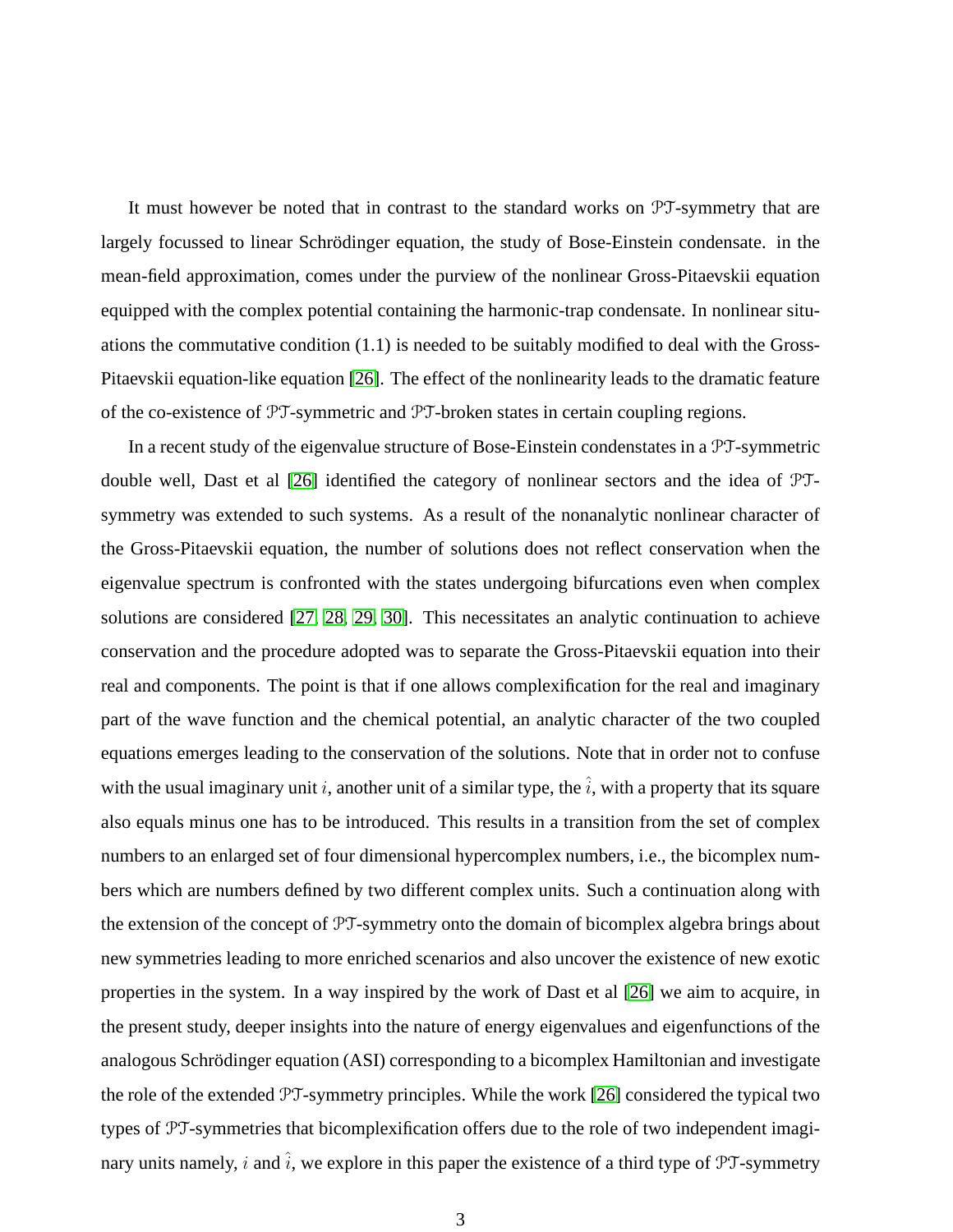resulting from a separate class of the time reversal operator, the  $i\hat{i}$ , that could flip both the imaginary units. Although handling three different types of distinct PT-symmetries requires lengthy mathematical calculations, nevertheless, their formulation in a single framework provides an exhaustive enquiry into the different roles of PT-symmetry in such a bicomplex manifold. In this connection we must mention that we do not intend to directly study the cases of [26] and [30] but rather want to have an easy and controllable access to a bicomplex system.

In a general way the standard Schrödinger Hamiltonian  $H(x, p)$  can be bicomplexified considering each physical variable x and  $p$  as a bicomplex entity and generalizing the concept of the extended complex phase space by following [\[31,](#page-32-9) [32\]](#page-32-10) and defining for instance

<span id="page-3-2"></span>
$$
\mathbf{x} = x_1 + ip_2, \qquad \mathbf{p} = p_1 + ix_2 \tag{1.2}
$$

where  $(x_1, p_1), (x_2, p_2)$  are canonical pairs of phase space variables and  $\mathbf{p} = -i\hbar \frac{d}{dt}$  $\frac{d}{dx}$  is the momentum operator in the usual coordinate space representation satisfying the usual quantum condition

$$
[\mathbf{x}, \mathbf{p}] = i\hbar. \tag{1.3}
$$

The Hamiltonian governing such a quantum system can be decomposed as  $H(\mathbf{x}, \mathbf{p})$  =  $H(x_1, p_1, x_2, p_2) = H_1(x_1, p_1, x_2, p_2) + iH_2(x_1, p_1, x_2, p_2).$ 

The plan of this article is as follows: in section [2](#page-3-0) we review the properties of bicomplex numbers, in section [3](#page-6-0) we formulate the bicomplex version of the ASE, in section [4](#page-8-0) and section 5 we study the role of different extensions of PT-symmetry defined over the bicomplex algebra carrying out the reduction of the ASE into a system of four coupled partial differential equations whose analytic properties are responsible for the resulting structure of energy eigenvalues and ground-state eigenfunctions, in section [6](#page-16-0) we apply our approach to the typical problems of harmonic oscillator, inverted oscillator and isotonic oscillator ending up finally in section [7](#page-30-4) to present the summary of our findings.

## <span id="page-3-0"></span>**2 Preliminaries**

We note that the set of complex numbers  $\mathbb C$  consists of elements obtained by duplication of the elements of the set of real numbers  $\mathbb R$  as induced by a non-real unit i obeying  $i^2 = -1$  in the form

<span id="page-3-1"></span>
$$
\mathbb{C} = \{ z = x + iy : x, y \in \mathbb{R} \}. \tag{2.1}
$$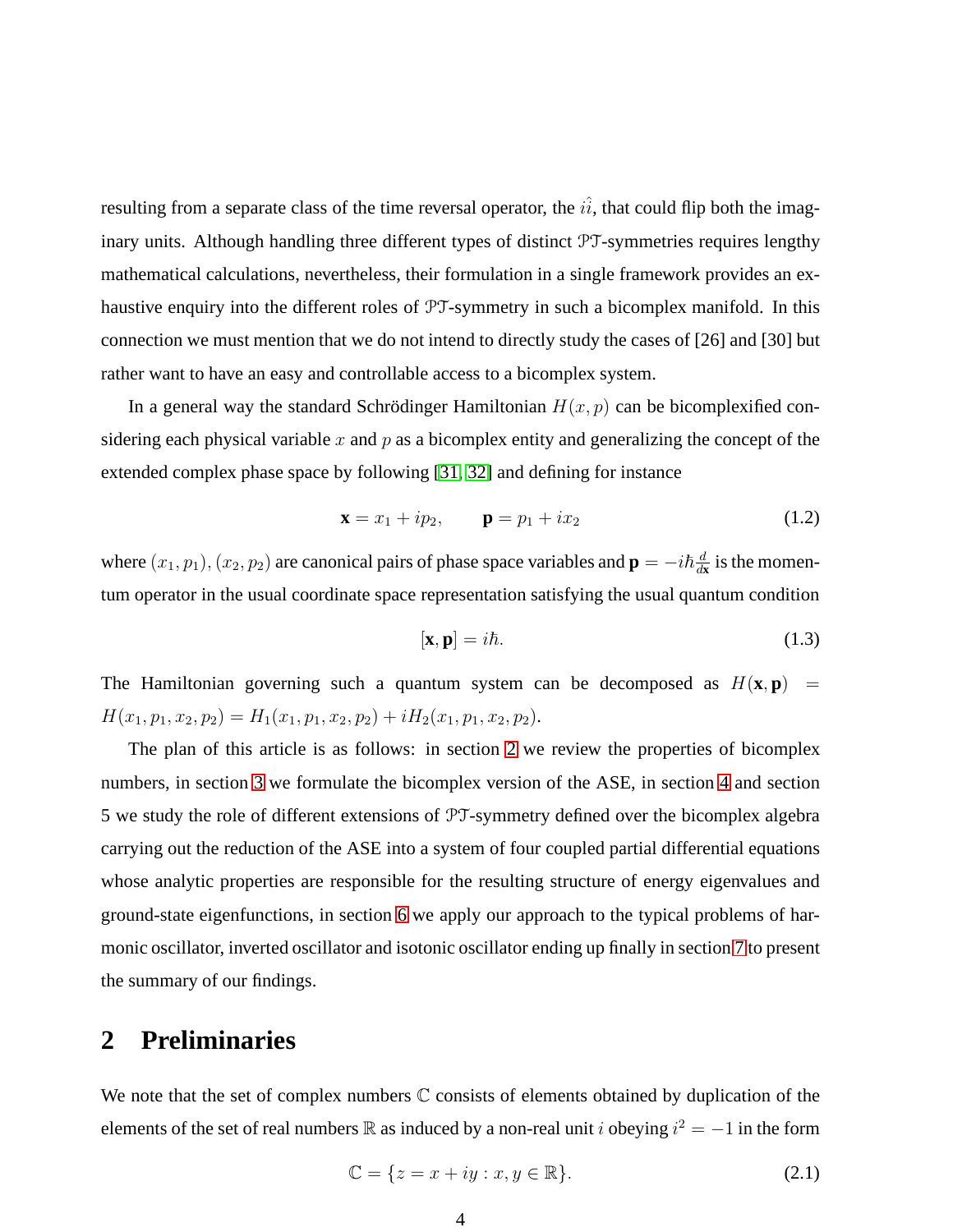We consider repetition of this duplication process on the members of  $\mathbb C$  in the presence of a new imaginary unit  $\hat{i}$  with the properties

$$
\hat{i}^2 = -1; \quad \hat{i} \hat{i} = \hat{i} \hat{i}; \quad a \hat{i} = \hat{i}a, \forall a \in \mathbb{R}
$$

to extend  $\mathbb C$  onto the set of bicomplex numbers

<span id="page-4-0"></span>
$$
\mathbf{T} = \{ \omega = z_1 + \hat{i} z_2 : z_1, z_2 \in \mathbb{C} \}. \tag{2.2}
$$

In [\(2.2\)](#page-4-0) an additional structure of commutative multiplication is imbedded.

Representing  $z_1$  and  $z_2$  as defined in [\(2.1\)](#page-3-1) i.e.  $z_1 = x_1 + ix_2$  and  $z_2 = x_3 + ix_4$ , a bicomplex number acquires the form

$$
\omega = x_1 + ix_2 + \hat{i}x_3 + i\hat{i}x_4.
$$
 (2.3)

Clerly  $\omega$  is a combination of four units: the unity 1, two imaginary units i and  $\hat{i}$  and one non-real hyperbolic entity  $\hat{i(} = \hat{i} i)$  for which  $(\hat{i\hat{i}})^2 = 1.$  In particular if  $x_2 = x_3 = 0$  the bicomplex number goes over to the hyperbolic number. Looking into the algebraic structure of **T** it thus becomes a commutative ring with unit.

For two arbitrary bicomplex numbers  $\omega = z_1 + \hat{i}z_2$  and  $\omega' = z'_1 + \hat{i}z'_2$ , where  $z_1, z_2, z'_1, z'_2 \in \mathbb{C}$ , the scalar addition and scalar multiplication obey the rules

$$
\omega + \omega' = (z_1 + z_1') + \hat{i}(z_2 + z_2')
$$
 (2.4)

$$
\omega.\omega' = (z_1 z_1' - z_2 z_2') + \hat{i}(z_2 z_1' + z_1 z_2'). \tag{2.5}
$$

#### **2.1 Conjugates and moduli**

Because of the operating of three distinct imaginary units it is evident that a bicomplex number should admit the respective conjugates. Indeed, for any  $\omega = z_1 + \hat{i}z_2 \in \mathbf{T}$ , the possible conjugates are defined as follows

<span id="page-4-1"></span>
$$
\omega^{\dagger_1} = \bar{z}_1 + \hat{i}\bar{z}_2 \tag{2.6}
$$

$$
\omega^{\dagger_2} = z_1 - \hat{i} z_2 \tag{2.7}
$$

$$
\omega^{\dagger_3} = \bar{z}_1 - \hat{i}\bar{z}_2 \tag{2.8}
$$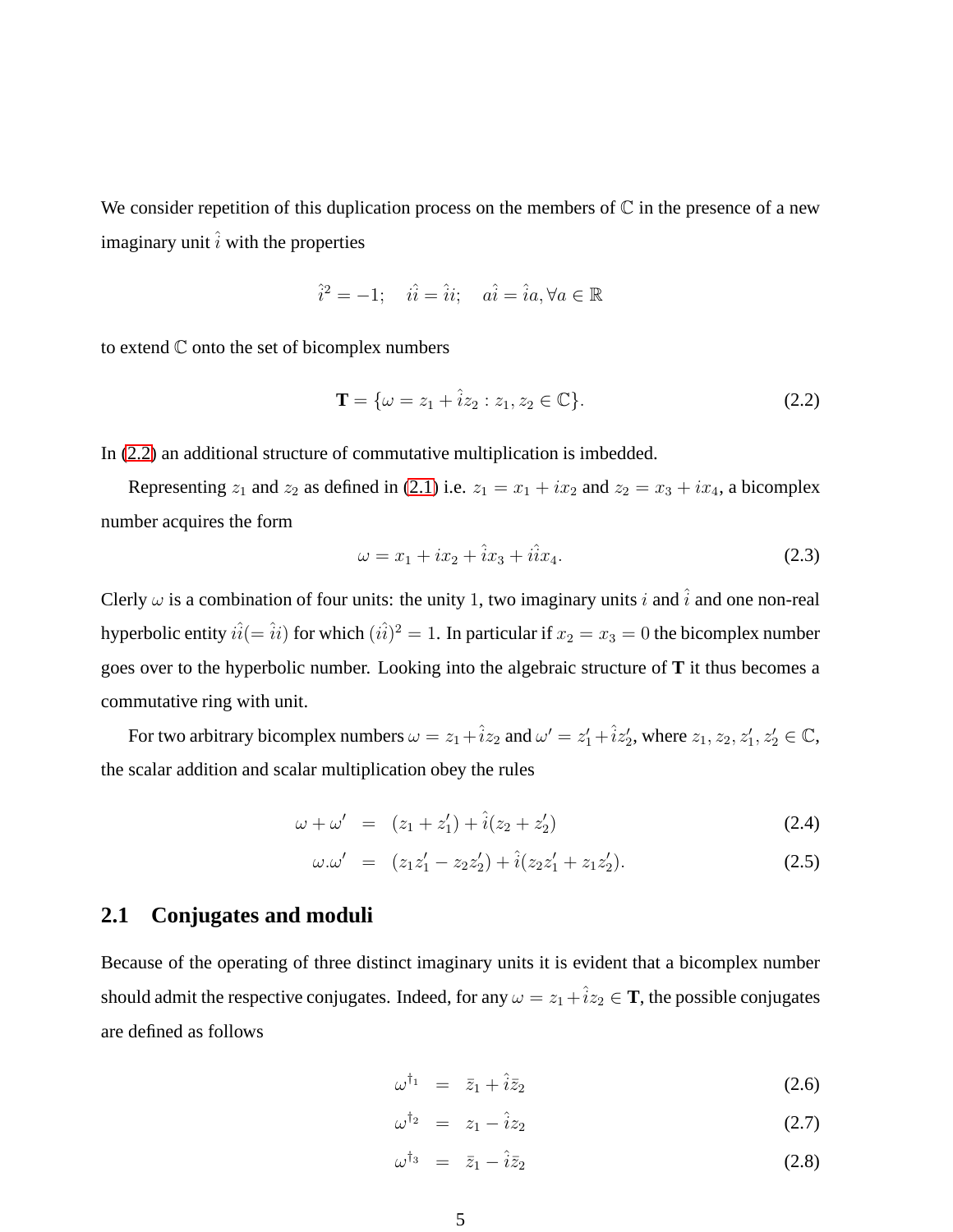where  $\bar{z}_k$  is standard complex conjugation of the complex number  $z_k$  implying  $\omega^{\dagger_3} = (\omega^{\dagger_1})^{\dagger_2} =$  $(\omega^{\dagger_2})^{\dagger_1}$ . Each type of conjugation satisfies the standard properties of conjugation:

$$
(\omega_1 + \omega_2)^{\dagger_k} = \omega_1^{\dagger_k} + \omega_2^{\dagger_k}
$$
  
\n
$$
(\omega_1^{\dagger_k})^{\dagger_k} = \omega_1
$$
  
\n
$$
(\omega_1 \cdot \omega_2)^{\dagger_k} = \omega_1^{\dagger_k} \cdot \omega_2^{\dagger_k}
$$
 (2.9)

for any  $\omega_1, \omega_2 \in \mathbf{T}$  and  $k = 1, 2, 3$ .

For the three conjugates, a bicomplex number can have the corresponding three moduli

$$
|\omega|_1^2 = \omega \cdot \omega^{\dagger_2} = z_1^2 + z_2^2 \tag{2.10}
$$

$$
|\omega|_2^2 = \omega \cdot \omega^{\dagger_1} = (|z_1|^2 - |z_2|^2) + 2\hat{i} \operatorname{Re} z_1 \bar{z}_2
$$
 (2.11)

$$
|\,\omega\,|_3^2 = \omega.\omega^{\dagger_3} = (|\,z_1\,|^2 + |\,z_2\,|^2) - 2i\hat{i} \operatorname{Im} z_1 \bar{z}_2 \tag{2.12}
$$

Further the usual Euclidean norm  $\| \cdot \|$ : **T**  $\rightarrow \mathbb{R}$  of  $\omega$  reads

$$
\|\omega\| = \sqrt{|z_1|^2 + |z_2|^2}.
$$
 (2.13)

The inverse of  $\omega$  is given by

$$
\omega^{-1} = \frac{\omega^{\dagger_2}}{|\omega|_1^2}.
$$
\n(2.14)

If  $\omega$  is singular then

$$
z_1^2 + z_2^2 = 0 \tag{2.15}
$$

holds.

### **2.2 Idempotent representation**

For later use we introduce two bicomplex numbers

$$
\mathbf{e}_1 = \frac{1 + i\hat{i}}{2}, \quad \mathbf{e}_2 = \frac{1 - i\hat{i}}{2} \tag{2.16}
$$

satisfying the usual properties

$$
e1 + e2 = 1, e1 · e2 = e2 · e1 = 0, e12 = e1, e22 = e2.
$$
 (2.17)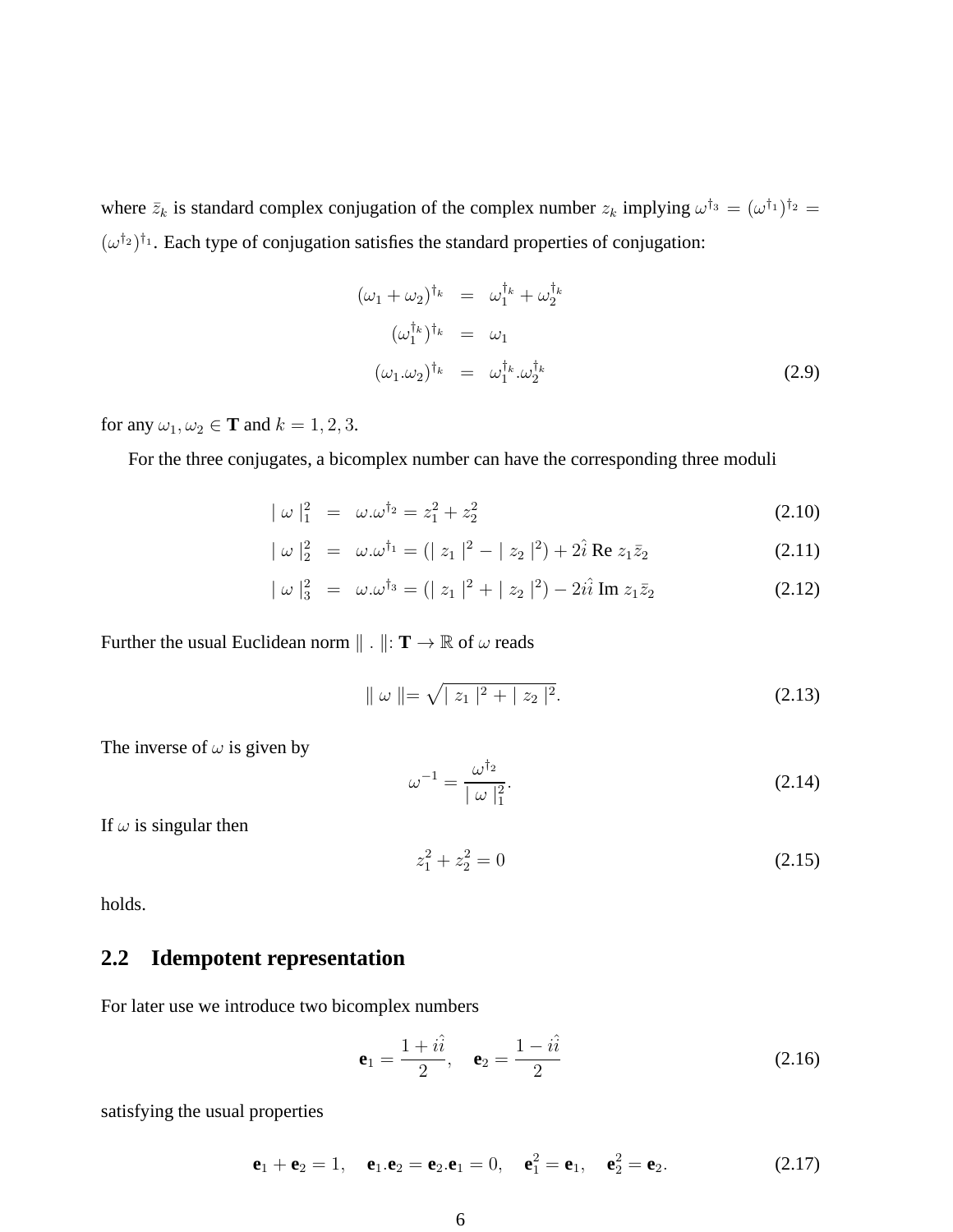Evidently  $e_1$ , and  $e_2$  are idempotent. They offer us a unique decomposition of **T** in that for any  $\omega = z_1 + \hat{i}z_2 \in \mathbf{T}$ 

$$
z_1 + \hat{i}z_2 = (z_1 - iz_2)\mathbf{e}_1 + (z_1 + iz_2)\mathbf{e}_2 \tag{2.18}
$$

is the projection. For a discussion of the unique decomposition of  $\omega$  in its idempotent representation, see Appendix B .

# <span id="page-6-0"></span>**3** Analogous Schrödinger Equation

To construct a stationary ASE corresponding to the bicomplex Hamiltonian we need to analytically continue  $(1.2)$  on the bicomplex ring **T** in the manner

$$
z_1 = x_1 + ip_1, \t p_{z_1} = p_3 + ix_3,
$$
  

$$
z_2 = x_4 + ip_4, \t p_{z_2} = p_2 + ix_2
$$
 (3.1)

where  $(x_1, p_3), (x_4, p_2), (x_3, p_1), (x_2, p_4)$  stand for phase space variables.

To deal with the generalization addressing bicomplex numbers, let us consider specifically the decompositions of **x** and **p** in the form

$$
\mathbf{x} = z_1 + \hat{i}p_{z_2} = x_1 + ip_1 + \hat{i}p_2 + i\hat{i}x_2 \tag{3.2}
$$

<span id="page-6-2"></span>
$$
\mathbf{p} = p_{z_1} + \hat{i}z_2 = p_3 + ix_3 + \hat{i}x_4 + i\hat{i}p_4,\tag{3.3}
$$

where  $(x_1, x_2, x_3, x_4)$  are the components in the coordinate space and  $(p_1, p_2, p_3, p_4)$  are the components in the momentum space. These satisfy the generalized commutation relation

<span id="page-6-1"></span>
$$
[\mathbf{x}, \mathbf{p}] = i\hbar \xi I \tag{3.4}
$$

 $\xi$  being a bicomplex number defined in terms of  $e_1$  and  $e_2$  namely

$$
\xi = \xi_1 \mathbf{e}_1 + \xi_2 \mathbf{e}_2,\tag{3.5}
$$

where  $\xi_1$  and  $\xi_2$  are restricted to be positive quantities [\[34\]](#page-32-11). Note that for the particular case when  $\xi_1$  and  $\xi_2$  are each equal to unity, the usual quantum condition is recovered.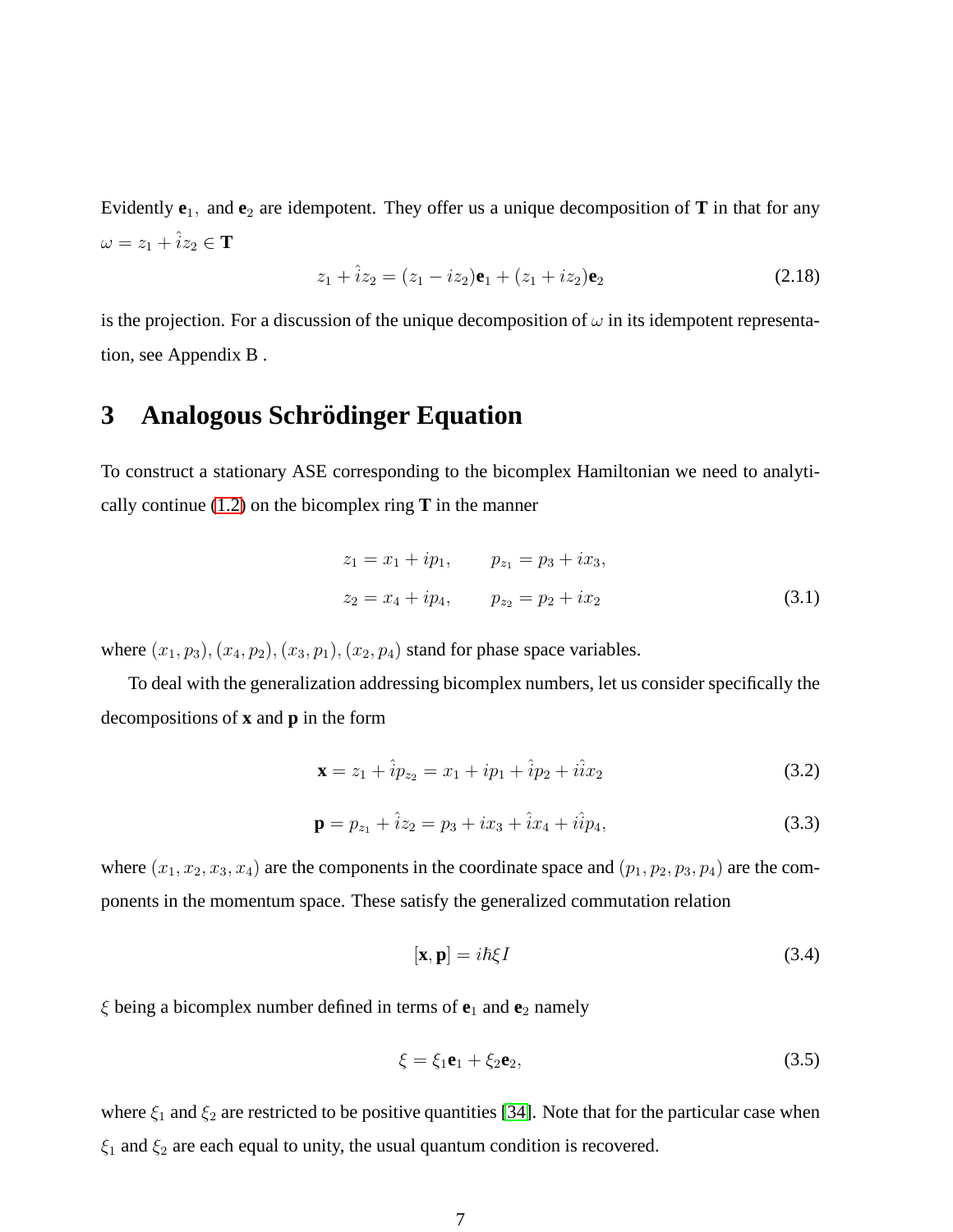From [\(3.4\)](#page-6-1) using the following representation of the momentum operator

$$
\mathbf{p} = -i\hbar \xi \frac{d}{d\mathbf{x}} \tag{3.6}
$$

we obtain

$$
\frac{d}{d\mathbf{x}} = \frac{1}{4} \left[ \frac{\partial}{\partial x_1} - i \frac{\partial}{\partial p_1} - \hat{i} \frac{\partial}{\partial p_2} + i \hat{i} \frac{\partial}{\partial x_2} \right]
$$

**p** can be cast in the explicit form

$$
\mathbf{p} = \frac{\hbar}{8} \left\{ -( \xi_1 + \xi_2) \frac{\partial}{\partial p_1} + (\xi_1 - \xi_2) \frac{\partial}{\partial p_2} \right\} - i \frac{\hbar}{8} \left\{ (\xi_1 + \xi_2) \frac{\partial}{\partial x_1} + (\xi_1 - \xi_2) \frac{\partial}{\partial x_2} \right\} + i \frac{\hbar}{8} \left\{ (\xi_1 - \xi_2) \frac{\partial}{\partial x_1} + (\xi_1 + \xi_2) \frac{\partial}{\partial x_2} \right\} - i i \frac{\hbar}{8} \left\{ (\xi_1 - \xi_2) \frac{\partial}{\partial p_1} - (\xi_1 + \xi_2) \frac{\partial}{\partial p_2} \right\}
$$
(3.7)

On comparing with [\(3.3\)](#page-6-2) we find

$$
p_3 = \frac{\hbar}{8} \left\{ -( \xi_1 + \xi_2) \frac{\partial}{\partial p_1} + (\xi_1 - \xi_2) \frac{\partial}{\partial p_2} \right\},\,
$$
  
\n
$$
x_3 = -\frac{\hbar}{8} \left\{ (\xi_1 + \xi_2) \frac{\partial}{\partial x_1} + (\xi_1 - \xi_2) \frac{\partial}{\partial x_2} \right\},\,
$$
  
\n
$$
x_4 = \frac{\hbar}{8} \left\{ (\xi_1 - \xi_2) \frac{\partial}{\partial x_1} + (\xi_1 + \xi_2) \frac{\partial}{\partial x_2} \right\},\,
$$
  
\n
$$
p_4 = -\frac{\hbar}{8} \left\{ (\xi_1 - \xi_2) \frac{\partial}{\partial p_1} - (\xi_1 + \xi_2) \frac{\partial}{\partial p_2} \right\}.
$$

In the presence of an acting potential  $\tilde{V}(\mathbf{x})$ , the Hamiltonian  $H(\mathbf{x}, \mathbf{p})$  reads (in units of  $\hbar =$  $m = 1$ 

$$
H(\mathbf{x}, \mathbf{p}) = H(x_1, p_1, p_2, x_2, p_3, x_3, x_4, p_4)
$$
  
= 
$$
\frac{\mathbf{p}^2}{2} + \tilde{V}(\mathbf{x}) = -\frac{1}{2}\xi^2 \frac{d^2}{d\mathbf{x}^2} + \tilde{V}(\mathbf{x})
$$
(3.8)

where

$$
\xi^2 = \frac{\xi_1^2 + \xi_2^2}{2} + i\hat{i}\frac{\xi_1^2 - \xi_2^2}{2}.
$$
\n(3.9)

For the energy term  $\tilde{E}$  and wavefunction  $\psi(\mathbf{x}) \equiv \psi(x_1, p_1, p_2, x_2)$ , the ASE then turns out to be as given by

<span id="page-7-0"></span>
$$
H\psi(\mathbf{x}) = \tilde{E}\psi(\mathbf{x})
$$
  
\n
$$
\Rightarrow -\frac{1}{2}\frac{d^2\psi(\mathbf{x})}{d\mathbf{x}^2} + \frac{1}{16}V(\mathbf{x})\psi(\mathbf{x}) = \frac{1}{16}E\psi(\mathbf{x})
$$
(3.10)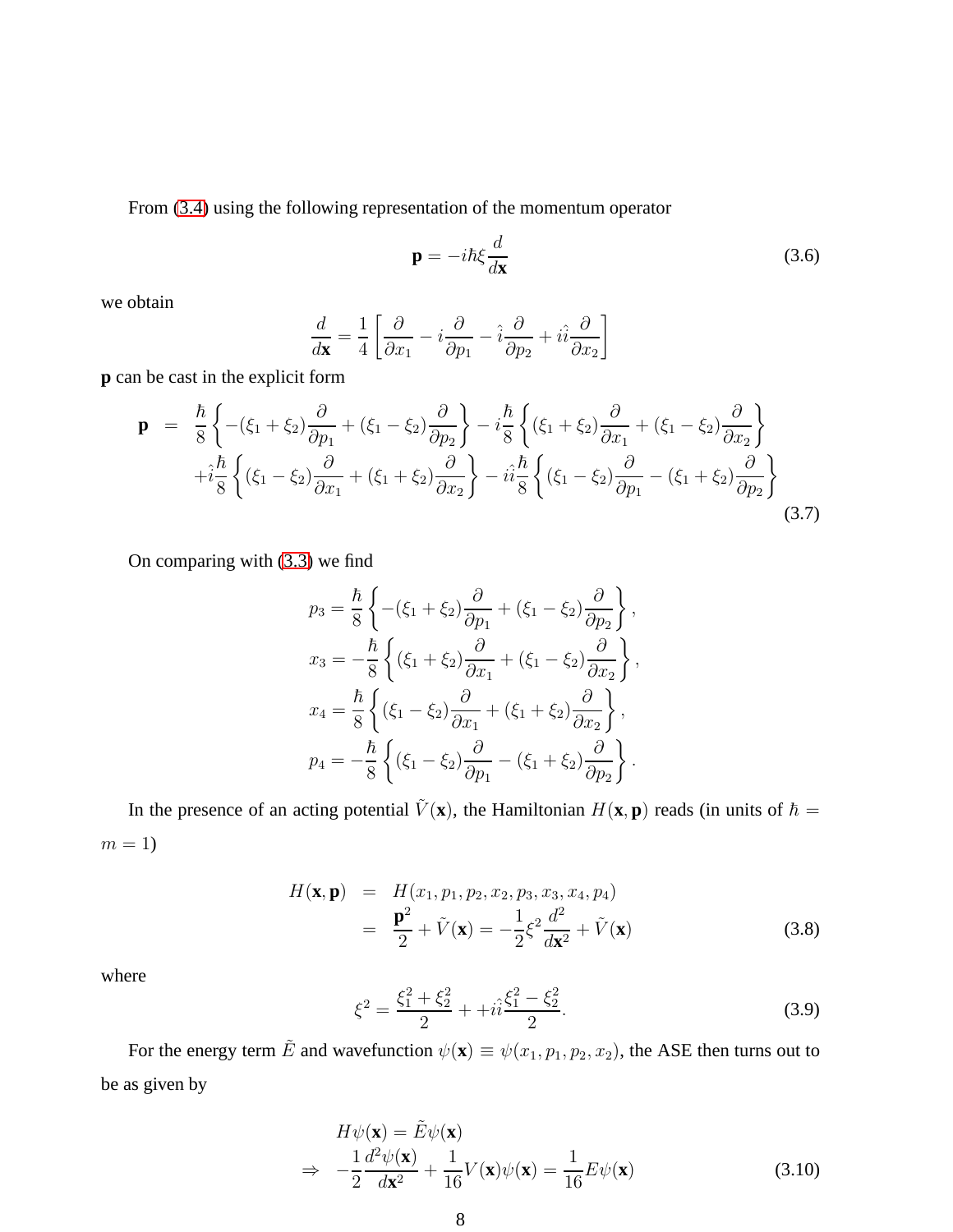where

<span id="page-8-2"></span>
$$
\tilde{V}(\mathbf{x}) = \frac{1}{16} \xi^2 V(\mathbf{x}), \quad \tilde{E} = \frac{1}{16} \xi^2 E.
$$
\n(3.11)

# <span id="page-8-0"></span>**4 Extended Time Reversal operators**

The three types of conjugates of bicomplex numbers introduced earlier admit the corresponding time reversal operators as will be explained in the following discussions.

### **4.1**  $\mathcal{T}_i$ -symmetry

First of all, we observe from the conjugation relation [\(2.6\)](#page-4-1) that a class of time reversal operator  $\mathcal{T}_i$  can be defined as identified by

$$
\mathcal{T}_i: i \mapsto -i, \quad \hat{i} \mapsto \hat{i}.\tag{4.1}
$$

With the parity operator  $P$  obeying

<span id="page-8-1"></span>
$$
\begin{array}{rcl}\n\mathcal{P} & : & x_1 \mapsto -x_1 \\
& p_1 \mapsto -p_1 \\
& p_2 \mapsto -p_2 \\
& x_2 \mapsto -x_2\n\end{array}\n\tag{4.2}
$$

it easily follows from the PT-symmetric character of  $\bf{p}$  i.e.  $\mathcal{PT} : \bf{p} \mapsto \bf{p}$  that the following features of  $\mathfrak{T}_i$  hold:

$$
\mathcal{T}_i : x_1 \mapsto x_1
$$
  
\n
$$
p_1 \mapsto -p_1
$$
  
\n
$$
p_2 \mapsto p_2
$$
  
\n
$$
x_2 \mapsto -x_2
$$
\n(4.3)

The restriction on  $\xi$  is to be noted:  $\xi_1 = \xi_2$ . It is also to be remembered that the symmetry operator PT transforms in the coordinate space as  $\mathbf{x} \mapsto -\mathbf{x}$ .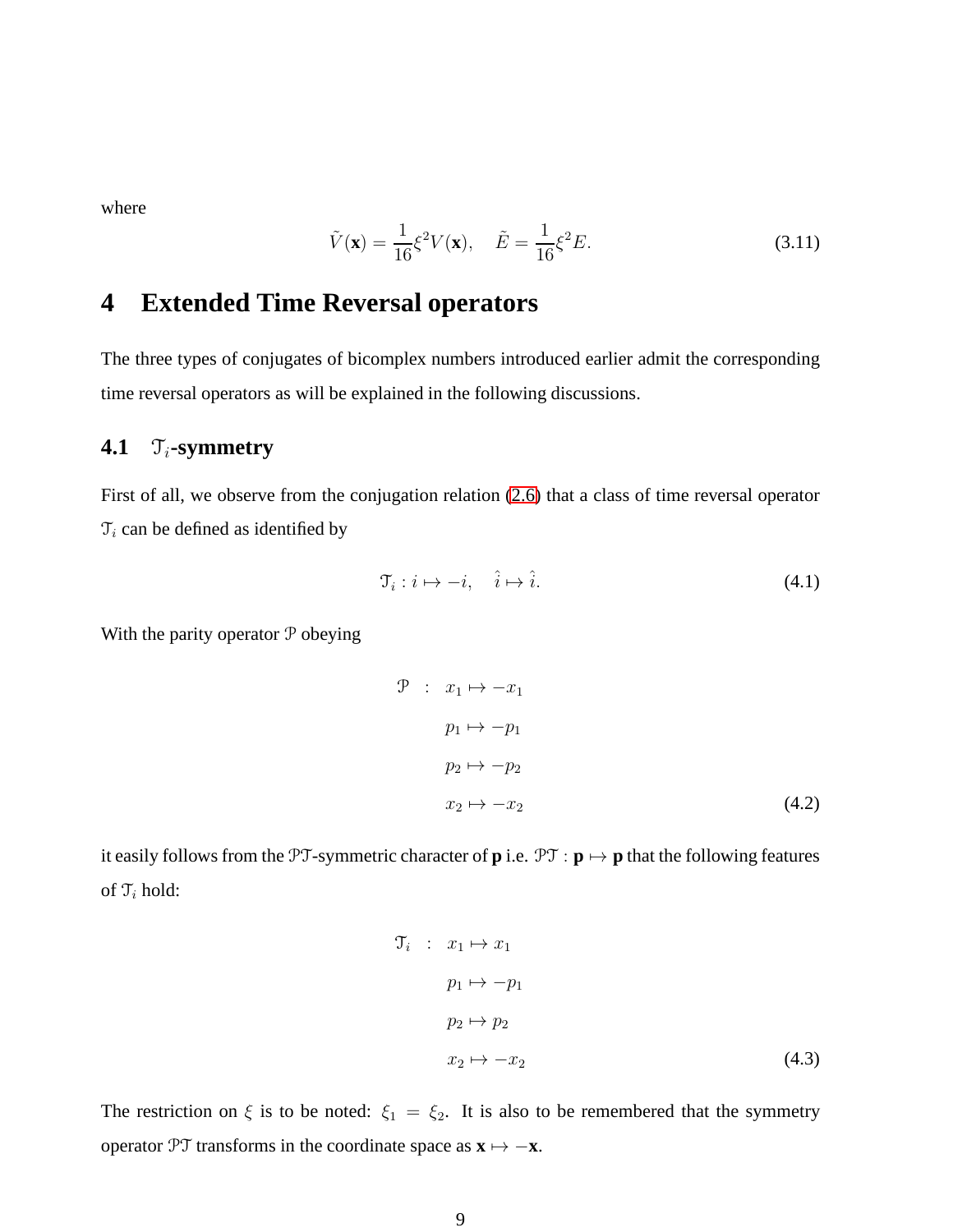# **4.2**  $\mathcal{T}_{\hat{i}}$ -symmetry

While he transformation of  $P$  operator is similar to [\(4.2\)](#page-8-1), following the conjugation relation [\(2.7\)](#page-4-1) we can define a second type of time reversal operator  $\mathfrak{T}_{\hat{i}}$  that transforms according to

$$
\mathfrak{T}_{\hat{i}}: i \mapsto i, \quad \hat{i} \mapsto -\hat{i} \tag{4.4}
$$

As such  $\mathcal{T}_{\hat{i}}$  transforms according to

$$
\mathcal{T}_{\hat{i}} \quad : \quad x_1 \mapsto x_1
$$
\n
$$
p_1 \mapsto p_1
$$
\n
$$
p_2 \mapsto -p_2
$$
\n
$$
x_2 \mapsto -x_2 \tag{4.5}
$$

with  $\xi_1 = -\xi_2$ . However, because of the positivity restrictions on  $\xi_1$  and  $\xi_2$  it is clear that the induced  $\mathfrak{PT}_{\hat{i}}$  cannot be a valid mode of  $\mathfrak{PT}$  symmetry.

# **4.3**  $\mathcal{T}_{i\hat{i}}$ -symmetry

Finally, following the conjugation relation [\(2.8\)](#page-4-1) we can define a third type time reversal operator  $\mathcal{T}_{i\hat{i}}$  that undergoes transformations as

<span id="page-9-0"></span>
$$
\mathcal{T}_{i\hat{i}} : i \mapsto -i, \quad \hat{i} \mapsto -\hat{i}.\tag{4.6}
$$

and may be looked upon [\[26\]](#page-32-4) as the combined operations of  $\mathcal{T}_i$  and  $\mathcal{T}_i$  where  $\mathcal{T}_i$  again has the physical interpretation of time reversal and its action in the coordinate space amounts to the replacement  $i \mapsto -i$ . Along with [\(4.6\)](#page-9-0) the transformation properties of P-operator as given by [\(4.2\)](#page-8-1) hold. Analogously we can define  $\mathcal{T}_{\hat{i}}$  as the complex conjugation  $\hat{i} \mapsto -\hat{i}$  which, however, has no immediate physical interpretation.

Following the PT-symmetric character of **p** we also observe that

$$
\mathcal{T}_{i\hat{i}} : x_1 \mapsto x_1
$$
  
\n
$$
p_1 \mapsto -p_1
$$
  
\n
$$
p_2 \mapsto -p_2
$$
  
\n
$$
x_2 \mapsto x_2
$$
\n(4.7)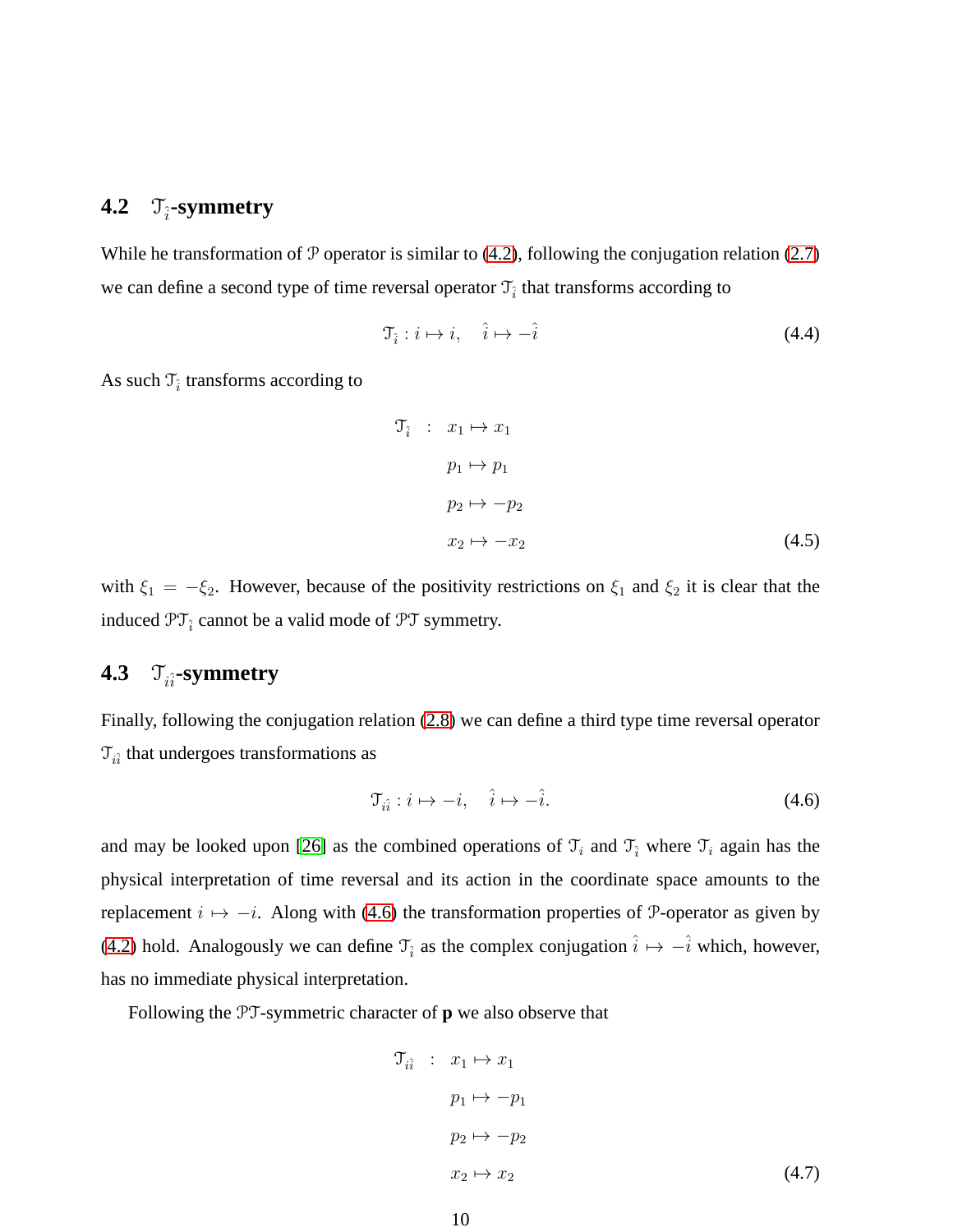for all  $\xi_1$  and  $\xi_2$ .

To sum up, we are left with, in a unique way, the pair  $\mathfrak{PT}_i$  and  $\mathfrak{PT}_{i\hat{i}}$  as valid candidates of  $\mathfrak{PT}$ symmetry in an extended bicomplex phase space. In future discussions we therefore address the transformation properties of the underlying systems due to  $\mathfrak{PT}_i$  and  $\mathfrak{PT}_{i\hat{i}}$  symmetries. Note that in such a case it is implied that  $\xi_1 = \xi_2$ . Before we conclude this section it would be worthwhile to look explicitly into the role and interplay of the two above PT-symmetries to classify the different types of eigenvalues associated with them.

For a  $\mathfrak{PT}_i$ -symmetric Hamiltonian H

$$
[\mathcal{PT}_i, H] = 0, \quad \mathcal{PT}_i \psi = \psi, \quad H\psi = \tilde{E}\psi \tag{4.8}
$$

Here unbrokeness of  $\mathfrak{PT}_i$  is due to every eigenfunction  $\psi$  of  $\mathfrak{PT}_i$  symmetric H being also an eigenfunction of the  $\mathfrak{PT}_i$  operator. One clearly sees that in such case using the conjugation property defined in (2.6)

$$
\tilde{E}\psi = H\psi = H\mathfrak{PT}_i\psi = \mathfrak{PT}_iH\psi = \mathfrak{PT}_i\tilde{E}\psi
$$
  
\n
$$
\Rightarrow [E_1 + iE_2 + \hat{i}E_3 + i\hat{i}E_4]\psi = \mathfrak{PT}_i[E_1 - iE_2 + \hat{i}E_3 - i\hat{i}E_4]\psi
$$
  
\n
$$
\Rightarrow E_2 = E_4 = 0.
$$

On the other hand, for a  $\mathcal{PT}_{\hat{i}\hat{i}}$ -symmetric Hamiltonian H

$$
[\mathcal{PT}_{i\hat{i}}, H] = 0, \quad \mathcal{PT}_{i\hat{i}}\psi = \psi, \quad H\psi = \tilde{E}\psi \tag{4.9}
$$

Here  $\mathfrak{PT}_{i\hat{i}}$  is unbroken in the sense that if every eigenfunction  $\psi$  of  $\mathfrak{PT}_{i\hat{i}}$  symmetric H is also an eigenfunction of the  $\mathfrak{PT}_{i\hat{i}}$  operator. One clearly sees that in such case

$$
\tilde{E}\psi = H\psi = H\mathcal{P}\mathcal{T}_{i\hat{i}}\psi = \mathcal{P}\mathcal{T}_{i\hat{i}}H\psi = \mathcal{P}\mathcal{T}_{i\hat{i}}\tilde{E}\psi
$$
\n(4.10)

whence using the conjugation property defined in  $(2.8)$ 

$$
[E_1 + iE_2 + \hat{i}E_3 + i\hat{i}E_4]\psi = \mathcal{PT}_{i\hat{i}}[E_1 - iE_2 - \hat{i}E_3 + i\hat{i}E_4]\psi
$$

implying  $E_2 = E_3 = 0$ . This means  $\mathfrak{PT}_i$  and  $\mathfrak{PT}_{i\hat{i}}$  have to act in conjunction to allow for the eigenvalues be real.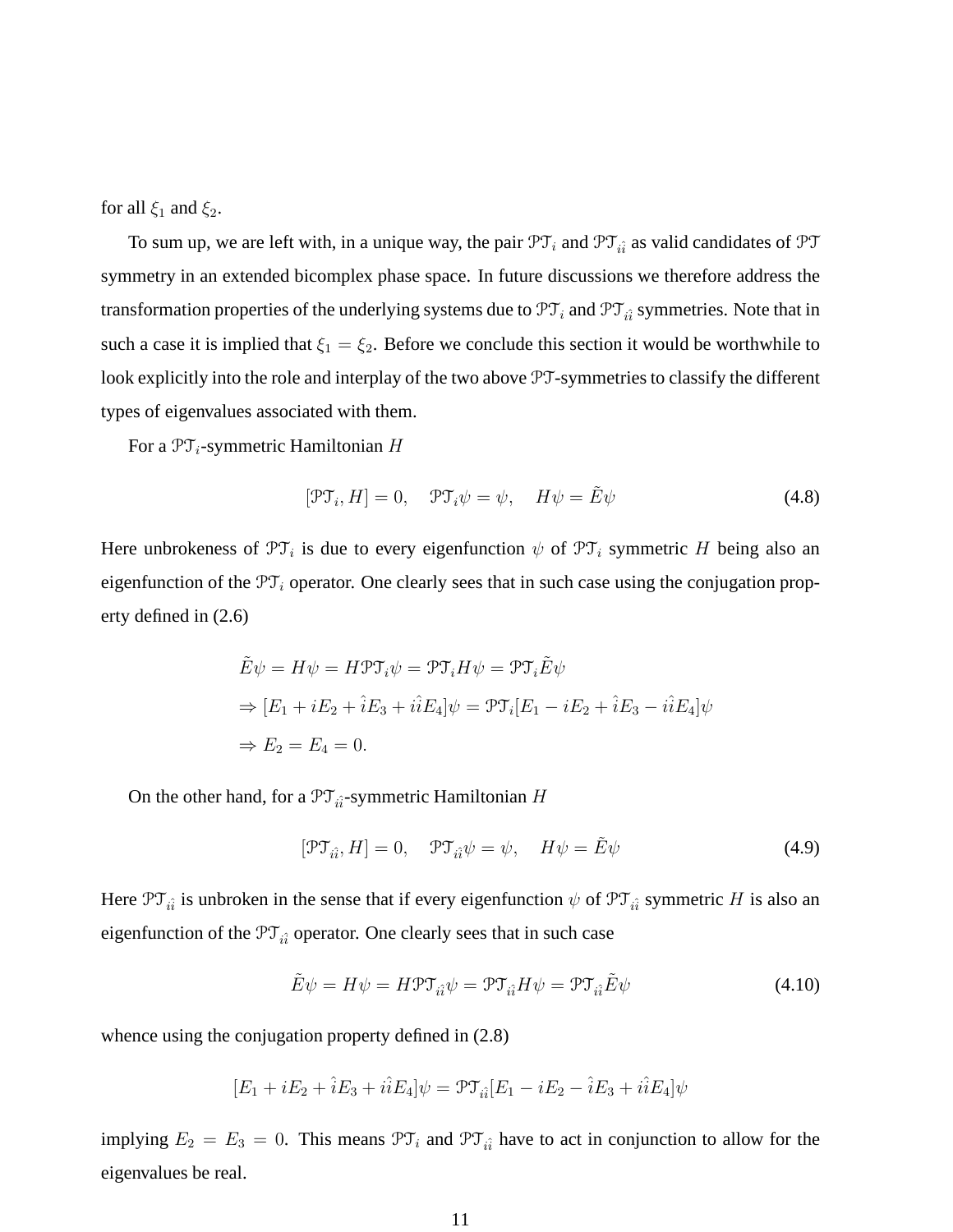# **5 General results**

The general four-component form of  $V, E, \psi$  can be expanded to be

<span id="page-11-0"></span>
$$
V = V_1 + iV_2 + \hat{i}V_3 + i\hat{i}V_4 \tag{5.1}
$$

$$
E = E_1 + iE_2 + \hat{i}E_3 + i\hat{i}E_4 \tag{5.2}
$$

$$
\psi = \psi_1 + i\psi_2 + \hat{i}\psi_3 + i\hat{i}\psi_4 \tag{5.3}
$$

where  $\psi_j$ ,  $V_j$ ;  $j = 1, 2, 3, 4$  are functions of  $x_1, p_1, p_2, x_2$ .

Substituting [\(5.1\)](#page-11-0)-[\(5.3\)](#page-11-0) into [\(3.10\)](#page-7-0) a straightforward algebra leads to the following set of relations

<span id="page-11-1"></span>
$$
-\frac{1}{2}\left(\frac{\partial^2}{\partial x_1^2} - \frac{\partial^2}{\partial p_1^2} - \frac{\partial^2}{\partial p_2^2} + \frac{\partial^2}{\partial x_2^2}\right)\psi_1 - \left(\frac{\partial^2}{\partial x_1 \partial p_1} - \frac{\partial^2}{\partial x_2 \partial p_2}\right)\psi_2
$$
  
 
$$
-\left(\frac{\partial^2}{\partial x_1 \partial p_2} - \frac{\partial^2}{\partial x_2 \partial p_1}\right)\psi_3 - \left(\frac{\partial^2}{\partial x_1 \partial x_2} + \frac{\partial^2}{\partial p_1 \partial p_2}\right)\psi_4 + V_1\psi_1 - V_2\psi_2 - V_3\psi_3 + V_4\psi_4
$$
  
=  $E_1\psi_1 - E_2\psi_2 - E_3\psi_3 + E_4\psi_4,$  (5.4)

$$
(5.5)
$$

$$
\begin{split}\n&\left(\frac{\partial^2}{\partial x_1 \partial p_1} - \frac{\partial^2}{\partial x_2 \partial p_2}\right) \psi_1 - \frac{1}{2} \left(\frac{\partial^2}{\partial x_1^2} - \frac{\partial^2}{\partial p_1^2} - \frac{\partial^2}{\partial p_2^2} + \frac{\partial^2}{\partial x_2^2}\right) \psi_2 \\
&+ \left(\frac{\partial^2}{\partial x_1 \partial x_2} + \frac{\partial^2}{\partial p_1 \partial p_2}\right) \psi_3 - \left(\frac{\partial^2}{\partial x_1 \partial p_2} - \frac{\partial^2}{\partial x_2 \partial p_1}\right) \psi_4 + V_1 \psi_2 + V_2 \psi_1 - V_3 \psi_4 - V_4 \psi_3 \\
&= E_1 \psi_2 + E_2 \psi_1 - E_3 \psi_4 - E_4 \psi_3,\n\end{split} \tag{5.6}
$$

$$
(5.7)
$$

$$
\begin{split}\n&\left(\frac{\partial^2}{\partial x_1 \partial p_2} - \frac{\partial^2}{\partial x_2 \partial p_1}\right) \psi_1 + \left(\frac{\partial^2}{\partial x_1 \partial x_2} + \frac{\partial^2}{\partial p_1 \partial p_2}\right) \psi_2 - \frac{1}{2} \left(\frac{\partial^2}{\partial x_1^2} - \frac{\partial^2}{\partial p_1^2} - \frac{\partial^2}{\partial p_2^2} + \frac{\partial^2}{\partial x_2^2}\right) \psi_3 \\
&- \left(\frac{\partial^2}{\partial x_1 \partial p_1} - \frac{\partial^2}{\partial x_2 \partial p_2}\right) \psi_4 + V_1 \psi_3 - V_2 \psi_4 + V_3 \psi_1 - V_4 \psi_2 \\
&= E_1 \psi_3 - E_2 \psi_4 + E_3 \psi_1 - E_4 \psi_2,\n\end{split}
$$
\n(5.8)

$$
(5.9)
$$

<span id="page-11-2"></span>
$$
-\left(\frac{\partial^2}{\partial x_1 \partial x_2} + \frac{\partial^2}{\partial p_1 \partial p_2}\right)\psi_1 + \left(\frac{\partial^2}{\partial x_1 \partial p_2} - \frac{\partial^2}{\partial x_2 \partial p_1}\right)\psi_2 + \left(\frac{\partial^2}{\partial x_1 \partial p_1} - \frac{\partial^2}{\partial x_2 \partial p_2}\right)\psi_3
$$
  

$$
-\frac{1}{2}\left(\frac{\partial^2}{\partial x_1^2} - \frac{\partial^2}{\partial p_1^2} - \frac{\partial^2}{\partial p_2^2} + \frac{\partial^2}{\partial x_2^2}\right)\psi_4 + V_1\psi_4 + V_2\psi_3 + V_3\psi_2 + V_4\psi_1
$$
  

$$
= E_1\psi_4 + E_2\psi_3 + E_3\psi_2 + E_4\psi_1.
$$
 (5.10)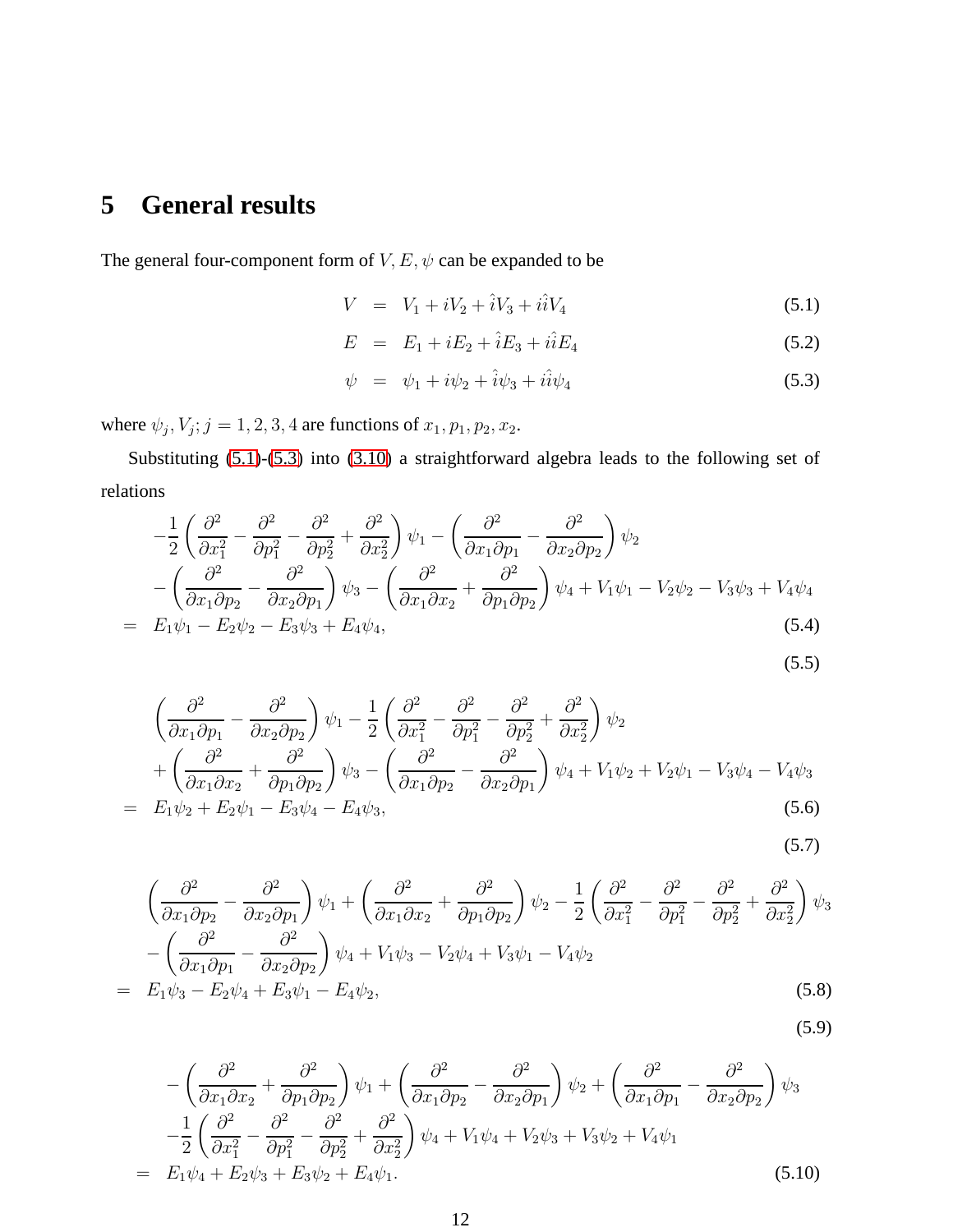Using the Cauchy-Riemann conditions [\[33\]](#page-32-12):

$$
\begin{aligned}\n\frac{\partial \psi_1}{\partial x_1} &= \frac{\partial \psi_2}{\partial p_1} = \frac{\partial \psi_3}{\partial p_2} = \frac{\partial \psi_4}{\partial x_2},\\
\frac{\partial \psi_2}{\partial x_1} &= -\frac{\partial \psi_1}{\partial p_1} = \frac{\partial \psi_4}{\partial p_2} = -\frac{\partial \psi_3}{\partial x_2},\\
\frac{\partial \psi_3}{\partial x_1} &= \frac{\partial \psi_4}{\partial p_1} = -\frac{\partial \psi_1}{\partial p_2} = -\frac{\partial \psi_2}{\partial x_2},\\
\frac{\partial \psi_4}{\partial x_1} &= -\frac{\partial \psi_3}{\partial p_1} = -\frac{\partial \psi_2}{\partial p_2} = \frac{\partial \psi_1}{\partial x_2},\n\end{aligned}
$$

in [\(5.4\)](#page-11-1)-[\(5.10\)](#page-11-2) we thus obtain a set of coupled equations

<span id="page-12-0"></span>
$$
(\mathfrak{F} + V_1)\psi_1 - V_2\psi_2 - V_3\psi_3 + V_4\psi_4 = E_1\psi_1 - E_2\psi_2 - E_3\psi_3 + E_4\psi_4,
$$
  
\n
$$
(\mathfrak{F} + V_1)\psi_2 + V_2\psi_1 - V_3\psi_4 - V_4\psi_3 = E_1\psi_2 + E_2\psi_1 - E_3\psi_4 - E_4\psi_3,
$$
  
\n
$$
(\mathfrak{F} + V_1)\psi_3 - V_2\psi_4 + V_3\psi_1 - V_4\psi_2 = E_1\psi_3 - E_2\psi_4 + E_3\psi_1 - E_4\psi_2,
$$
  
\n
$$
(\mathfrak{F} + V_1)\psi_4 + V_2\psi_3 + V_3\psi_2 + V_4\psi_1 = E_1\psi_4 + E_2\psi_3 + E_3\psi_2 + E_4\psi_1,
$$
\n(5.11)

where

$$
\mathfrak{F} \equiv -\frac{7}{2} \frac{\partial^2}{\partial x_1^2} + \frac{3}{2} \frac{\partial^2}{\partial p_1^2} + \frac{1}{2} \frac{\partial^2}{\partial p_2^2} - \frac{5}{2} \frac{\partial^2}{\partial x_2^2}.
$$
\n(5.12)

It is convenient to represent [\(5.11\)](#page-12-0) in the matrix form

<span id="page-12-2"></span>
$$
\mathfrak{M}\Psi = \epsilon \Psi \tag{5.13}
$$

where

$$
\mathfrak{M} = \begin{pmatrix} \mathfrak{F} + V_1 & -V_2 & -V_3 & V_4 \\ V_2 & \mathfrak{F} + V_1 & -V_4 & -V_3 \\ V_3 & -V_4 & \mathfrak{F} + V_1 & -V_2 \\ V_4 & V_3 & V_2 & \mathfrak{F} + V_1 \end{pmatrix}, \quad \epsilon = \begin{pmatrix} E_1 & -E_2 & -E_3 & E_4 \\ E_2 & E_1 & -E_4 & -E_3 \\ E_3 & -E_4 & E_1 & -E_2 \\ E_4 & E_3 & E_2 & E_1 \end{pmatrix}, \quad \Psi = \begin{pmatrix} \psi_1 \\ \psi_2 \\ \psi_3 \\ \psi_4 \end{pmatrix}.
$$

We now write down  $\mathfrak{M}$  and  $\epsilon$  with respect to the idempotent basis matrices  $\varepsilon_1, \varepsilon_2$  in their unique representation namely,

<span id="page-12-1"></span>
$$
\mathfrak{M} = \varepsilon_1 \mathfrak{M}_1 + \varepsilon_2 \mathfrak{M}_2 \tag{5.15}
$$

$$
\epsilon = \varepsilon_1 \epsilon_1 + \varepsilon_2 \epsilon_2 \tag{5.16}
$$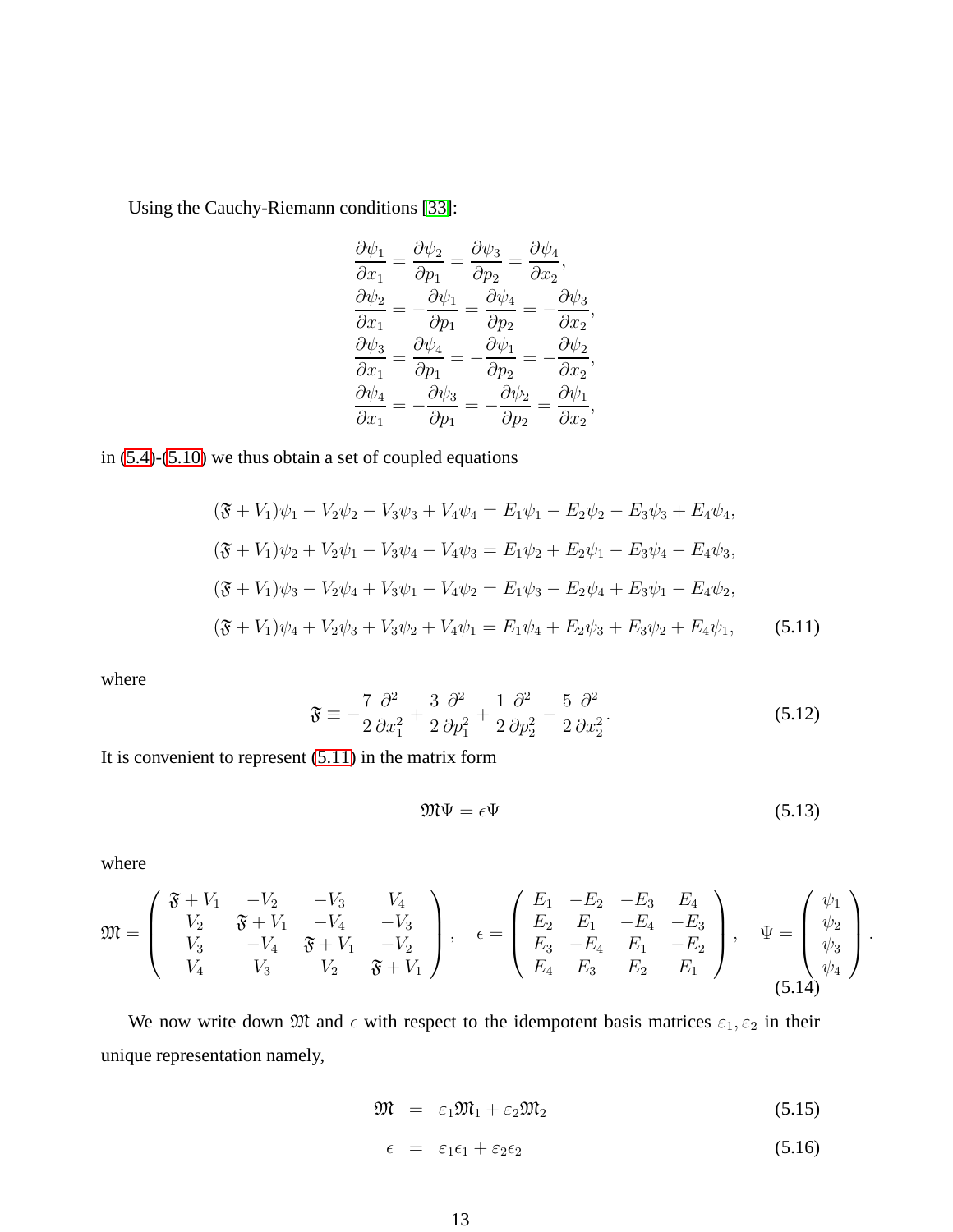where  $\mathfrak{M}_1,\mathfrak{M}_2$  and  $\epsilon_1,\epsilon_2$  stand for

<span id="page-13-0"></span>
$$
\mathfrak{M}_{1} = \begin{pmatrix}\n\mathfrak{F} + V_{1} + V_{4} & -(V_{2} - V_{3}) & 0 & 0 \\
V_{2} - V_{3} & \mathfrak{F} + V_{1} + V_{4} & 0 & 0 \\
0 & 0 & \mathfrak{F} + V_{1} + V_{4} & -(V_{2} - V_{3}) \\
0 & 0 & V_{2} - V_{3} & \mathfrak{F} + V_{1} + V_{4}\n\end{pmatrix},
$$
\n
$$
\mathfrak{M}_{2} = \begin{pmatrix}\n\mathfrak{F} + V_{1} - V_{4} & -(V_{2} + V_{3}) & 0 & 0 \\
V_{2} + V_{3} & \mathfrak{F} + V_{1} - V_{4} & 0 & 0 \\
0 & 0 & \mathfrak{F} + V_{1} - V_{4} & -(V_{2} + V_{3}) \\
0 & 0 & V_{2} + V_{3} & \mathfrak{F} + V_{1} - V_{4}\n\end{pmatrix}, \quad (5.17)
$$
\n
$$
\epsilon_{1} = \begin{pmatrix}\nE_{1} + E_{4} & -(E_{2} - E_{3}) & 0 & 0 \\
E_{2} - E_{3} & E_{1} + E_{4} & 0 & 0 \\
0 & 0 & E_{1} + E_{4} & -(E_{2} - E_{3}) \\
0 & 0 & E_{2} - E_{3} & E_{1} + E_{4}\n\end{pmatrix},
$$
\n
$$
\epsilon_{2} = \begin{pmatrix}\nE_{1} - E_{4} & -(E_{2} + E_{3}) & 0 & 0 \\
E_{2} + E_{3} & E_{1} - E_{4} & 0 & 0 \\
0 & 0 & E_{1} - E_{4} & -(E_{2} + E_{3}) \\
0 & 0 & E_{2} + E_{3} & E_{1} - E_{4}\n\end{pmatrix}.
$$
\n(5.18)

Expressing  $\Psi = \varepsilon_1(\varepsilon_1\Psi) + \varepsilon_2(\varepsilon_2\Psi)$  and substituting [\(5.15\)](#page-12-1) and [\(5.16\)](#page-12-1) in [\(5.13\)](#page-12-2), we obtain from basiswise comparison

<span id="page-13-1"></span>
$$
\mathfrak{M}_1 \varepsilon_1 \Psi = \varepsilon_1 \varepsilon_1 \Psi, \tag{5.19}
$$

$$
\mathfrak{M}_2\varepsilon_2\Psi = \epsilon_2\varepsilon_2\Psi. \tag{5.20}
$$

To proceed further, we employ [\(5.17\)](#page-13-0) and [\(5.18\)](#page-13-0) to project equation [\(5.19\)](#page-13-1) and [\(5.20\)](#page-13-1) in their explicit forms

<span id="page-13-2"></span>
$$
(\mathfrak{F} + V_1 + V_4)(\psi_1 + \psi_4) - (V_2 - V_3)(\psi_2 - \psi_3) = (E_1 + E_4)(\psi_1 + \psi_4) - (E_2 - E_3)(\psi_2 - \psi_3),
$$
\n(5.21)

$$
(\mathfrak{F} + V_1 + V_4)(\psi_2 - \psi_3) + (V_2 - V_3)(\psi_1 + \psi_4) = (E_1 + E_4)(\psi_2 - \psi_3) + (E_2 - E_3)(\psi_1 + \psi_4),
$$
\n(5.22)

$$
(\mathfrak{F} + V_1 - V_4)(\psi_1 - \psi_4) - (V_2 + V_3)(\psi_2 + \psi_3) = (E_1 - E_4)(\psi_1 - \psi_4) - (E_2 + E_3)(\psi_2 + \psi_3),
$$
\n(5.23)

$$
(\mathfrak{F} + V_1 - V_4)(\psi_2 + \psi_3) + (V_2 + V_3)(\psi_1 - \psi_4) = (E_1 - E_4)(\psi_2 + \psi_3) + (E_2 + E_3)(\psi_1 - \psi_4).
$$
\n(5.24)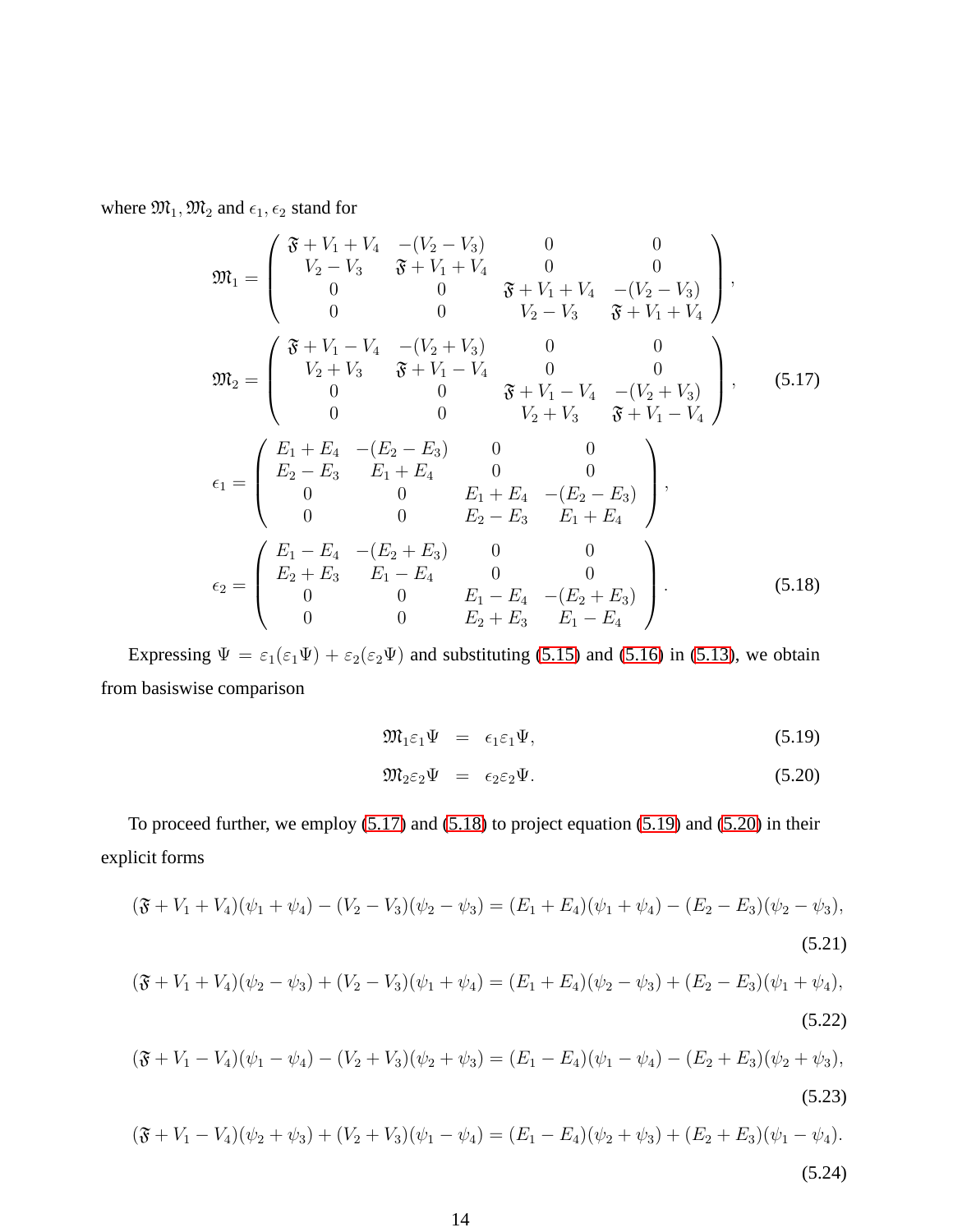From equations [\(5.21\)](#page-13-2) and [\(5.22\)](#page-13-2) we then obtain

<span id="page-14-0"></span>
$$
E_1 + E_4 = \frac{(\psi_1 + \psi_4)(\mathfrak{F} + V_1 + V_4)(\psi_1 + \psi_4) + (\psi_2 - \psi_3)(\mathfrak{F} + V_1 + V_4)(\psi_2 - \psi_3)}{(\psi_1 + \psi_4)^2 + (\psi_2 - \psi_3)^2},
$$
(5.25)

$$
E_2 - E_3 = \frac{(\psi_1 + \psi_4)(\mathfrak{F} + V_1 + V_4)(\psi_2 - \psi_3) - (\psi_2 - \psi_3)(\mathfrak{F} + V_1 + V_4)(\psi_1 + \psi_4)}{(\psi_1 + \psi_4)^2 + (\psi_2 - \psi_3)^2} + (V_2 - V_3),
$$
\n(5.26)

On the other hand, equations [\(5.23\)](#page-13-2) and [\(5.24\)](#page-13-2) give us

<span id="page-14-1"></span>
$$
E_1 - E_4 = \frac{(\psi_1 - \psi_4)(\mathfrak{F} + V_1 - V_4)(\psi_1 - \psi_4) + (\psi_2 + \psi_3)(\mathfrak{F} + V_1 - V_4)(\psi_2 + \psi_3)}{(\psi_1 - \psi_4)^2 + (\psi_2 + \psi_3)^2},
$$
(5.27)

$$
E_2 + E_3 = \frac{(\psi_1 - \psi_4)(\mathfrak{F} + V_1 - V_4)(\psi_2 + \psi_3) - (\psi_2 + \psi_3)(\mathfrak{F} + V_1 - V_4)(\psi_1 - \psi_4)}{(\psi_1 - \psi_4)^2 + (\psi_2 + \psi_3)^2} + (V_2 + V_3).
$$
\n(5.28)

Solving now equations [\(5.25\)](#page-14-0)-[\(5.28\)](#page-14-1) we derive the expressions for  $E_i$ ,  $i = 1, 2, 3, 4$  as follows

<span id="page-14-2"></span>
$$
E_1 = V_1 + \frac{1}{2} \left[ \frac{(\psi_1 + \psi_4)\mathfrak{F}(\psi_1 + \psi_4) + (\psi_2 - \psi_3)\mathfrak{F}(\psi_2 - \psi_3)}{(\psi_1 + \psi_4)^2 + (\psi_2 - \psi_3)^2} + \frac{(\psi_1 - \psi_4)\mathfrak{F}(\psi_1 - \psi_4) + (\psi_2 + \psi_3)\mathfrak{F}(\psi_2 + \psi_3)}{(\psi_1 - \psi_4)^2 + (\psi_2 + \psi_3)^2} \right],
$$
(5.29)

$$
E_2 = V_2 + \frac{1}{2} \left[ \frac{(\psi_1 + \psi_4)\mathfrak{F}(\psi_2 - \psi_3) - (\psi_2 - \psi_3)\mathfrak{F}(\psi_1 + \psi_4)}{(\psi_1 + \psi_4)^2 + (\psi_2 - \psi_3)^2} + \frac{(\psi_1 - \psi_4)\mathfrak{F}(\psi_2 + \psi_3) - (\psi_2 + \psi_3)\mathfrak{F}(\psi_1 - \psi_4)}{(\psi_1 - \psi_4)^2 + (\psi_2 + \psi_3)^2} \right],
$$
(5.30)

$$
E_3 = V_3 + \frac{1}{2} \left[ \frac{(\psi_1 - \psi_4)\mathfrak{F}(\psi_2 + \psi_3) - (\psi_2 + \psi_3)\mathfrak{F}(\psi_1 - \psi_4)}{(\psi_1 - \psi_4)^2 + (\psi_2 + \psi_3)^2} - \frac{(\psi_1 + \psi_4)\mathfrak{F}(\psi_2 - \psi_3) - (\psi_2 - \psi_3)\mathfrak{F}(\psi_1 + \psi_4)}{(\psi_1 + \psi_4)^2 + (\psi_2 - \psi_3)^2} \right],
$$
(5.31)

$$
E_4 = V_4 + \frac{1}{2} \left[ \frac{(\psi_1 + \psi_4)\mathfrak{F}(\psi_1 + \psi_4) + (\psi_2 - \psi_3)\mathfrak{F}(\psi_2 - \psi_3)}{(\psi_1 + \psi_4)^2 + (\psi_2 - \psi_3)^2} - \frac{(\psi_1 - \psi_4)\mathfrak{F}(\psi_1 - \psi_4) + (\psi_2 + \psi_3)\mathfrak{F}(\psi_2 + \psi_3)}{(\psi_1 - \psi_4)^2 + (\psi_2 + \psi_3)^2} \right].
$$
 (5.32)

Making an ansatz for ground state wave function  $\psi(x)$ :

<span id="page-14-3"></span>
$$
\psi(\mathbf{x}) = e^{g(\mathbf{x})} = e^{g_1(\mathbf{x})\mathbf{e}_1 + g_2(\mathbf{x})\mathbf{e}_2} : \quad g_1 = g_{1r} + ig_{1i}, g_2 = g_{2r} + ig_{2i}
$$
(5.33)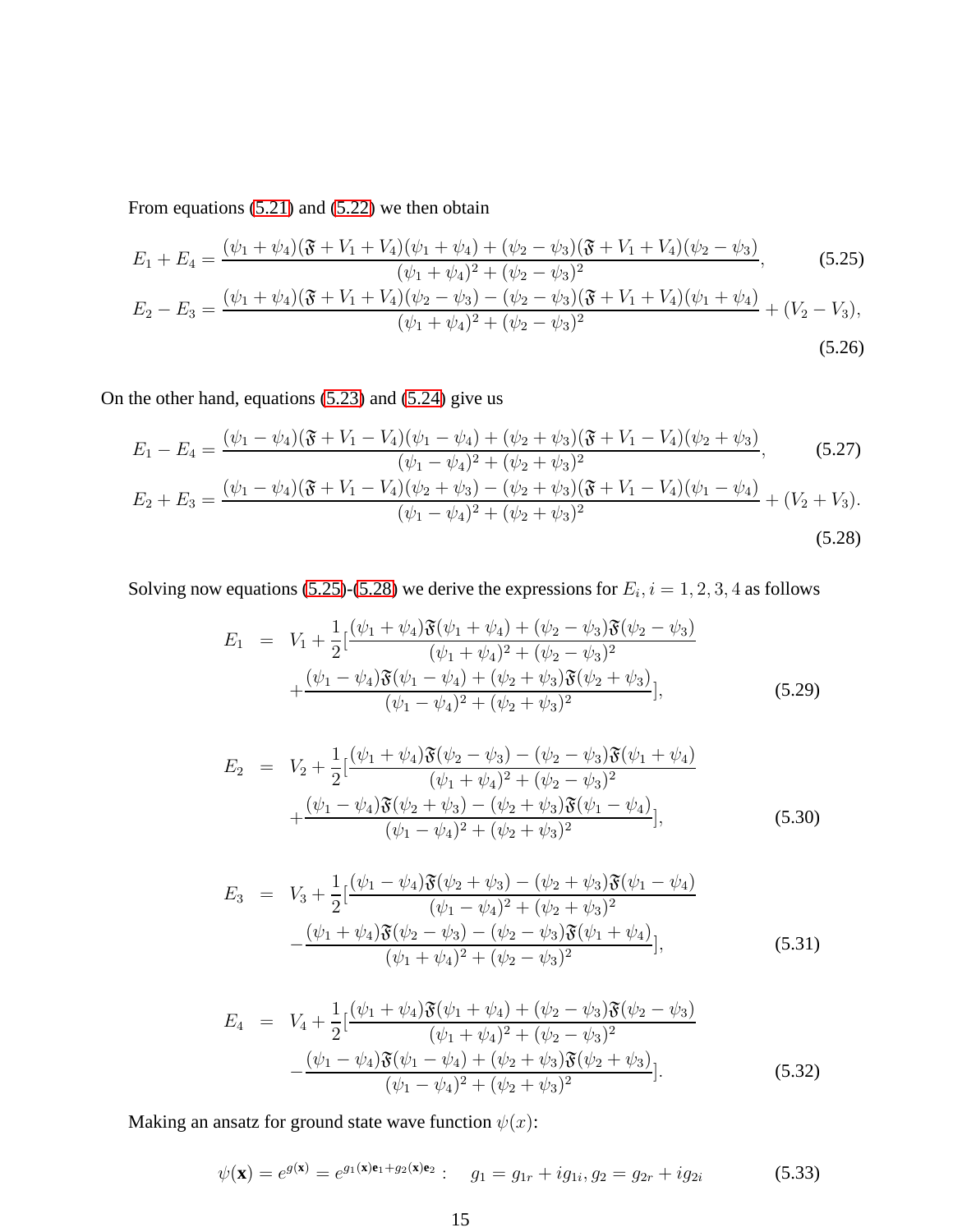[\(5.3\)](#page-11-0) gives for each component

$$
\psi_1 = \frac{1}{2} (e^{g_{1r}} \cos g_{1i} + e^{g_{2r}} \cos g_{2i}),
$$
  
\n
$$
\psi_2 = \frac{1}{2} (e^{g_{1r}} \sin g_{1i} + e^{g_{2r}} \sin g_{2i}),
$$
  
\n
$$
\psi_3 = \frac{1}{2} (-e^{g_{1r}} \sin g_{1i} + e^{g_{2r}} \sin g_{2i}),
$$
  
\n
$$
\psi_4 = \frac{1}{2} (e^{g_{1r}} \cos g_{1i} - e^{g_{2r}} \cos g_{2i}).
$$
\n(5.34)

The above terms when substituted in [\(5.29\)](#page-14-2)-[\(5.32\)](#page-14-2) gives

<span id="page-15-0"></span>
$$
E_{1} = V_{1} + \frac{1}{4} \left[ -7 \left\{ \frac{\partial^{2} g_{1r}}{\partial x_{1}^{2}} + \left( \frac{\partial g_{1r}}{\partial x_{1}} \right)^{2} - \left( \frac{\partial g_{1i}}{\partial x_{1}} \right)^{2} \right\} + 3 \left\{ \frac{\partial^{2} g_{1r}}{\partial p_{1}^{2}} + \left( \frac{\partial g_{1r}}{\partial p_{1}} \right)^{2} - \left( \frac{\partial g_{1i}}{\partial p_{1}} \right)^{2} \right\} + \left\{ \frac{\partial^{2} g_{1r}}{\partial p_{2}^{2}} + \left( \frac{\partial g_{1r}}{\partial p_{2}} \right)^{2} - \left( \frac{\partial g_{1i}}{\partial p_{2}} \right)^{2} \right\} - 5 \left\{ \frac{\partial^{2} g_{1r}}{\partial x_{2}^{2}} + \left( \frac{\partial g_{1r}}{\partial x_{2}} \right)^{2} - \left( \frac{\partial g_{1i}}{\partial x_{2}} \right)^{2} \right\} \right] + \frac{1}{4} \left[ -7 \left\{ \frac{\partial^{2} g_{2r}}{\partial x_{1}^{2}} + \left( \frac{\partial g_{2r}}{\partial x_{1}} \right)^{2} - \left( \frac{\partial g_{2i}}{\partial x_{1}} \right)^{2} \right\} + 3 \left\{ \frac{\partial^{2} g_{2r}}{\partial p_{1}^{2}} + \left( \frac{\partial g_{2r}}{\partial p_{1}} \right)^{2} - \left( \frac{\partial g_{2i}}{\partial p_{1}} \right)^{2} \right\} + \left\{ \frac{\partial^{2} g_{2r}}{\partial p_{2}^{2}} + \left( \frac{\partial g_{2r}}{\partial p_{2}} \right)^{2} - \left( \frac{\partial g_{2i}}{\partial p_{2}} \right)^{2} \right\} - 5 \left\{ \frac{\partial^{2} g_{2r}}{\partial x_{2}^{2}} + \left( \frac{\partial g_{2r}}{\partial x_{2}} \right)^{2} - \left( \frac{\partial g_{2i}}{\partial x_{2}} \right)^{2} \right\} \right].
$$
 (5.35)

$$
E_2 = V_2 + \frac{1}{2} \left[ -7 \left\{ \frac{1}{2} \frac{\partial^2 g_{2i}}{\partial x_1^2} + \frac{\partial g_{2r}}{\partial x_1} \frac{\partial g_{2i}}{\partial x_1} \right\} + 3 \left\{ \frac{1}{2} \frac{\partial^2 g_{2i}}{\partial p_1^2} + \frac{\partial g_{2r}}{\partial p_1} \frac{\partial g_{2i}}{\partial p_1} \right\} + \left\{ \frac{1}{2} \frac{\partial^2 g_{2i}}{\partial p_2^2} + \frac{\partial g_{2r}}{\partial p_2} \frac{\partial g_{2i}}{\partial p_2} \right\} - 5 \left\{ \frac{1}{2} \frac{\partial^2 g_{2i}}{\partial x_2^2} + \frac{\partial g_{2r}}{\partial x_2} \frac{\partial g_{2i}}{\partial x_2} \right\} + \frac{1}{2} \left[ -7 \left\{ \frac{1}{2} \frac{\partial^2 g_{1i}}{\partial x_1^2} + \frac{\partial g_{1r}}{\partial x_1} \frac{\partial g_{1i}}{\partial x_1} \right\} + 3 \left\{ \frac{1}{2} \frac{\partial^2 g_{1i}}{\partial p_1^2} + \frac{\partial g_{1r}}{\partial p_1} \frac{\partial g_{1i}}{\partial p_1} \right\} + \left\{ \frac{1}{2} \frac{\partial^2 g_{1i}}{\partial p_2^2} + \frac{\partial g_{1r}}{\partial p_2} \frac{\partial g_{1i}}{\partial p_2} \right\} - 5 \left\{ \frac{1}{2} \frac{\partial^2 g_{1i}}{\partial x_2^2} + \frac{\partial g_{1r}}{\partial x_2} \frac{\partial g_{1i}}{\partial x_2} \right\}.
$$
 (5.36)

$$
E_3 = V_3 + \frac{1}{2} \left[ -7 \left\{ \frac{1}{2} \frac{\partial^2 g_{2i}}{\partial x_1^2} + \frac{\partial g_{2r}}{\partial x_1} \frac{\partial g_{2i}}{\partial x_1} \right\} + 3 \left\{ \frac{1}{2} \frac{\partial^2 g_{2i}}{\partial p_1^2} + \frac{\partial g_{2r}}{\partial p_1} \frac{\partial g_{2i}}{\partial p_1} \right\} + \left\{ \frac{1}{2} \frac{\partial^2 g_{2i}}{\partial p_2^2} + \frac{\partial g_{2r}}{\partial p_2} \frac{\partial g_{2i}}{\partial p_2} \right\} - 5 \left\{ \frac{1}{2} \frac{\partial^2 g_{2i}}{\partial x_2^2} + \frac{\partial g_{2r}}{\partial x_2} \frac{\partial g_{2i}}{\partial x_2} \right\} - \frac{1}{2} \left[ -7 \left\{ \frac{1}{2} \frac{\partial^2 g_{1i}}{\partial x_1^2} + \frac{\partial g_{1r}}{\partial x_1} \frac{\partial g_{1i}}{\partial x_1} \right\} + 3 \left\{ \frac{1}{2} \frac{\partial^2 g_{1i}}{\partial p_1^2} + \frac{\partial g_{1r}}{\partial p_1} \frac{\partial g_{1i}}{\partial p_1} \right\} + \left\{ \frac{1}{2} \frac{\partial^2 g_{1i}}{\partial p_2^2} + \frac{\partial g_{1r}}{\partial p_2} \frac{\partial g_{1i}}{\partial p_2} \right\} - 5 \left\{ \frac{1}{2} \frac{\partial^2 g_{1i}}{\partial x_2^2} + \frac{\partial g_{1r}}{\partial x_2} \frac{\partial g_{1i}}{\partial x_2} \right\}.
$$
 (5.37)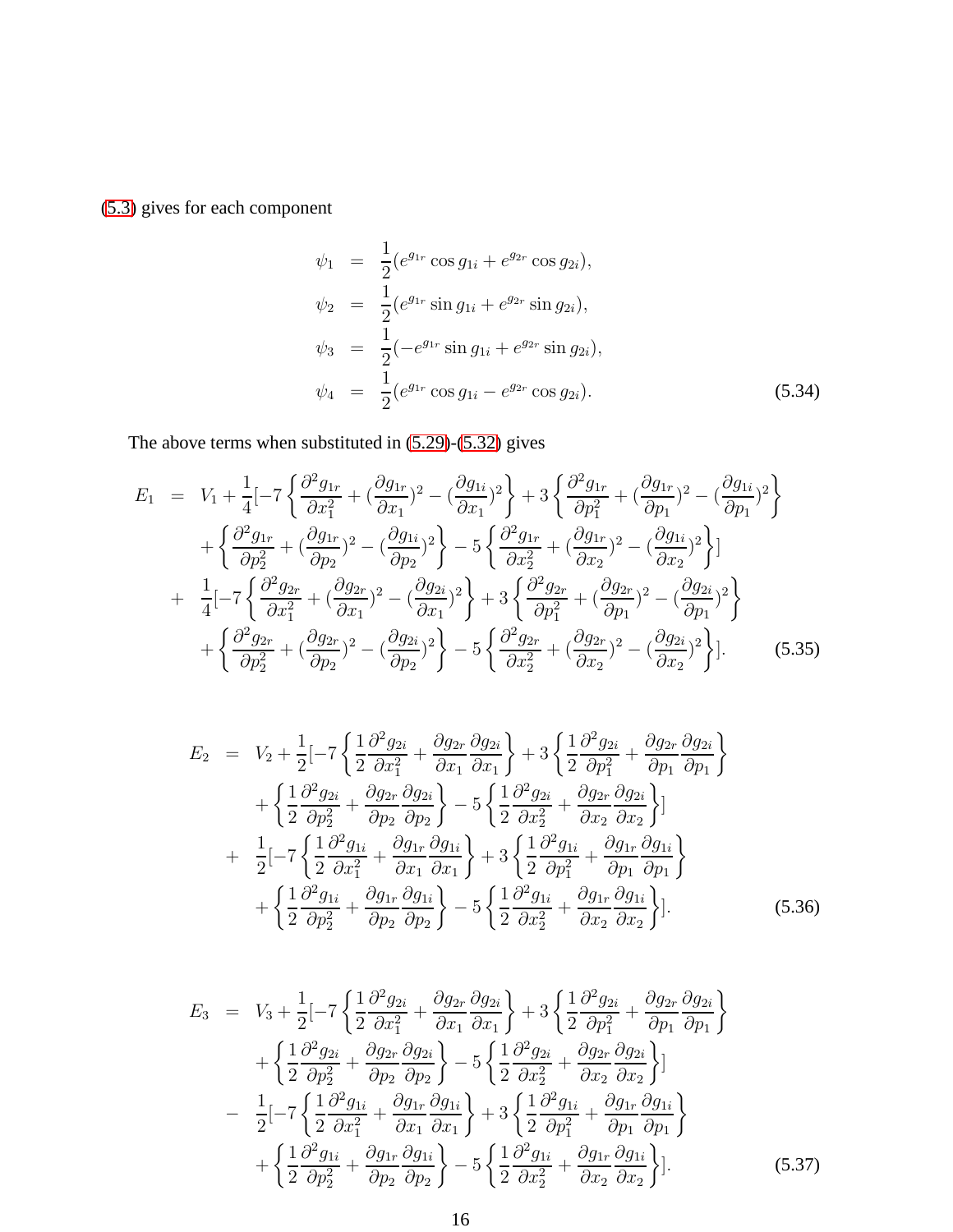<span id="page-16-2"></span>
$$
E_4 = V_4 + \frac{1}{4} \left[ -7 \left\{ \frac{\partial^2 g_{1r}}{\partial x_1^2} + \left( \frac{\partial g_{1r}}{\partial x_1} \right)^2 - \left( \frac{\partial g_{1i}}{\partial x_1} \right)^2 \right\} + 3 \left\{ \frac{\partial^2 g_{1r}}{\partial p_1^2} + \left( \frac{\partial g_{1r}}{\partial p_1} \right)^2 - \left( \frac{\partial g_{1i}}{\partial p_1} \right)^2 \right\} + \left\{ \frac{\partial^2 g_{1r}}{\partial p_2^2} + \left( \frac{\partial g_{1r}}{\partial p_2} \right)^2 - \left( \frac{\partial g_{1i}}{\partial p_2} \right)^2 \right\} - 5 \left\{ \frac{\partial^2 g_{1r}}{\partial x_2^2} + \left( \frac{\partial g_{1r}}{\partial x_2} \right)^2 - \left( \frac{\partial g_{1i}}{\partial x_2} \right)^2 \right\} - \frac{1}{4} \left[ -7 \left\{ \frac{\partial^2 g_{2r}}{\partial x_1^2} + \left( \frac{\partial g_{2r}}{\partial x_1} \right)^2 - \left( \frac{\partial g_{2i}}{\partial x_1} \right)^2 \right\} + 3 \left\{ \frac{\partial^2 g_{2r}}{\partial p_1^2} + \left( \frac{\partial g_{2r}}{\partial p_1} \right)^2 - \left( \frac{\partial g_{2i}}{\partial p_1} \right)^2 \right\} + \left\{ \frac{\partial^2 g_{2r}}{\partial p_2^2} + \left( \frac{\partial g_{2r}}{\partial p_2} \right)^2 - \left( \frac{\partial g_{2i}}{\partial p_2} \right)^2 \right\} - 5 \left\{ \frac{\partial^2 g_{2r}}{\partial x_2^2} + \left( \frac{\partial g_{2r}}{\partial x_2} \right)^2 - \left( \frac{\partial g_{2i}}{\partial x_2} \right)^2 \right\}.
$$
 (5.38)

The above expressions of  $E_1, E_2, E_3, E_4$  are the central results of our paper. We now turn to their applications.

# <span id="page-16-0"></span>**6 Applications**

### **6.1 Harmonic oscillator**

We first consider the simplest example of the harmonic oscillator whose potential is given by  $\tilde{V}(x) = \frac{1}{16} \xi^2 V(x)$  where

$$
V(\mathbf{x}) = a\mathbf{x}^2, \quad a > 0. \tag{6.1}
$$

Then from [\(5.1\)](#page-11-0), the  $V_i$ 's  $(i = 1, 2, 3, 4)$  emerge as

$$
V_1 = a (x_1^2 - p_1^2 - p_2^2 + x_2^2), \quad V_2 = 2a (x_1 p_1 - x_2 p_2),
$$
  
\n
$$
V_3 = 2a (x_1 p_2 - x_2 p_1), \quad V_4 = 2a (x_1 x_2 + p_1 p_2).
$$

In order to determine the energy and ground state wave functions, we express the real and imaginary parts of the  $g_i$ 's  $(i = 1, 2)$  appearing in [\(5.33\)](#page-14-3) as combinations of new quantities  $G_i$ 's  $(i = 1, 2, 3, 4)$ 

<span id="page-16-1"></span>
$$
g_{1r} = G_1 + G_4, \quad g_{2r} = G_1 - G_4, \qquad g_{1i} = G_2 - G_3, \ g_{2i} = G_2 + G_3 \tag{6.2}
$$

where the  $G_i$ 's are functions of  $(x_1, p_1, p_2, x_2)$ .

Assuming  $G_1$  to be of the form

$$
G_1 = \alpha (x_1^2 - p_1^2 - p_2^2 + x_2^2) + \beta (x_1 p_1 - x_2 p_2) + \gamma (x_1 p_2 - x_2 p_1) + \delta (x_1 x_2 + p_1 p_2)
$$
 (6.3)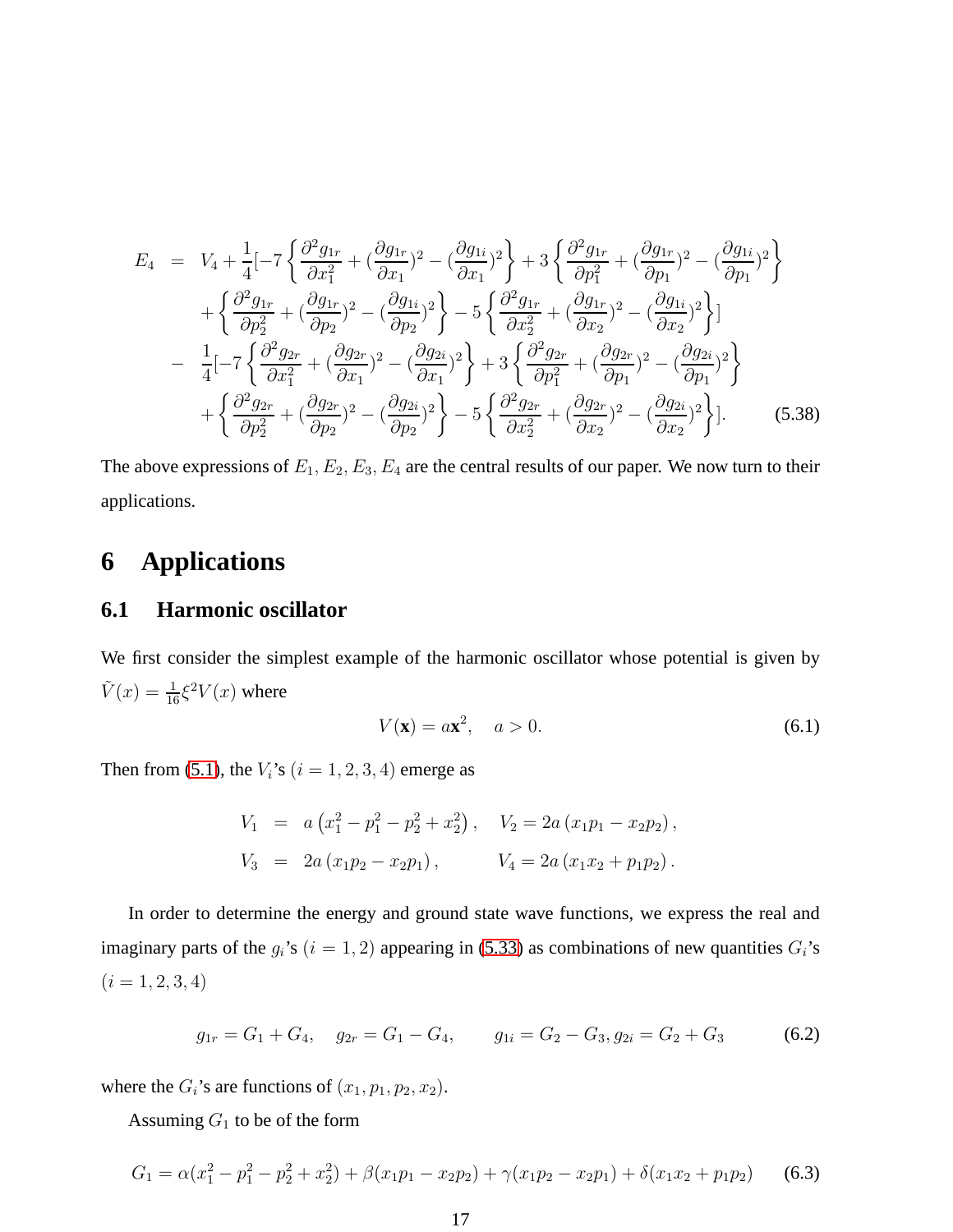where  $\alpha, \beta, \gamma, \delta$  are real constants, and utilizing the Cauchy-Riemann conditions

$$
\frac{\partial G_1}{\partial x_1} = \frac{\partial G_2}{\partial p_1}; \frac{\partial G_1}{\partial p_1} = -\frac{\partial G_2}{\partial x_1}; \frac{\partial G_1}{\partial p_2} = \frac{\partial G_2}{\partial x_2}; \frac{\partial G_1}{\partial x_2} = -\frac{\partial G_2}{\partial p_2}
$$

the function  $G_2$  gets restricted to an expression of the type

$$
G_2 = -\frac{\beta}{2}(x_1^2 - p_1^2 - p_2^2 + x_2^2) + 2\alpha(x_1p_1 - x_2p_2) - \delta(x_1p_2 - x_2p_1) + \gamma(x_1x_2 + p_1p_2). \tag{6.4}
$$

Similarly the Cauchy-Riemann relations

$$
\frac{\partial G_1}{\partial x_1} = \frac{\partial G_3}{\partial p_2}; \frac{\partial G_1}{\partial p_1} = \frac{\partial G_3}{\partial x_2}; \frac{\partial G_1}{\partial p_2} = -\frac{\partial G_3}{\partial x_1}; \frac{\partial G_1}{\partial x_2} = -\frac{\partial G_3}{\partial p_1}
$$

requires  $G_3$  to be in the form

$$
G_3 = -\frac{\gamma}{2}(x_1^2 - p_1^2 - p_2^2 + x_2^2) - \delta(x_1 p_1 - x_2 p_2) + 2\alpha(x_1 p_2 - x_2 p_1) + \beta(x_1 x_2 + p_1 p_2). \tag{6.5}
$$

Lastly from Cauchy-Riemann relations

$$
\frac{\partial G_1}{\partial x_1} = \frac{\partial G_4}{\partial x_2}; \frac{\partial G_1}{\partial p_1} = -\frac{\partial G_4}{\partial p_2}; \frac{\partial G_1}{\partial p_2} = -\frac{\partial G_4}{\partial p_1}; \frac{\partial G_1}{\partial x_2} = \frac{\partial G_4}{\partial x_1}
$$

 $G_4$  turns out to be

$$
G_4 = \frac{\delta}{2}(x_1^2 - p_1^2 - p_2^2 + x_2^2) - \gamma(x_1 p_1 - x_2 p_2) - \beta(x_1 p_2 - x_2 p_1) + 2\alpha(x_1 x_2 + p_1 p_2). \tag{6.6}
$$

Referring to [\(6.2\)](#page-16-1), we solve for  $g_i$ 's to obtain

$$
g_{1r} = (\alpha + \frac{\delta}{2})(x_1^2 - p_1^2 - p_2^2 + x_2^2) + (\beta - \gamma)(x_1p_1 - x_2p_2) - (\beta - \gamma)(x_1p_2 - x_2p_1)
$$
  
+  $(2\alpha + \delta)(x_1x_2 + p_1p_2),$   

$$
g_{2r} = (\alpha - \frac{\delta}{2})(x_1^2 - p_1^2 - p_2^2 + x_2^2) + (\beta + \gamma)(x_1p_1 - x_2p_2) + (\beta + \gamma)(x_1p_2 - x_2p_1)
$$
  

$$
- (2\alpha - \delta)(x_1x_2 + p_1p_2),
$$
  

$$
g_{1i} = -(\frac{\beta - \gamma}{2})(x_1^2 - p_1^2 - p_2^2 + x_2^2) + (2\alpha + \delta)(x_1p_1 - x_2p_2) - (2\alpha + \delta)(x_1p_2 - x_2p_1)
$$
  

$$
- (\beta - \gamma)(x_1x_2 + p_1p_2),
$$
  

$$
g_{2i} = -(\frac{\beta + \gamma}{2})(x_1^2 - p_1^2 - p_2^2 + x_2^2) + (2\alpha - \delta)(x_1p_1 - x_2p_2) + (2\alpha - \delta)(x_1p_2 - x_2p_1)
$$
  

$$
+ (\beta + \gamma)(x_1x_2 + p_1p_2).
$$
  
(6.10)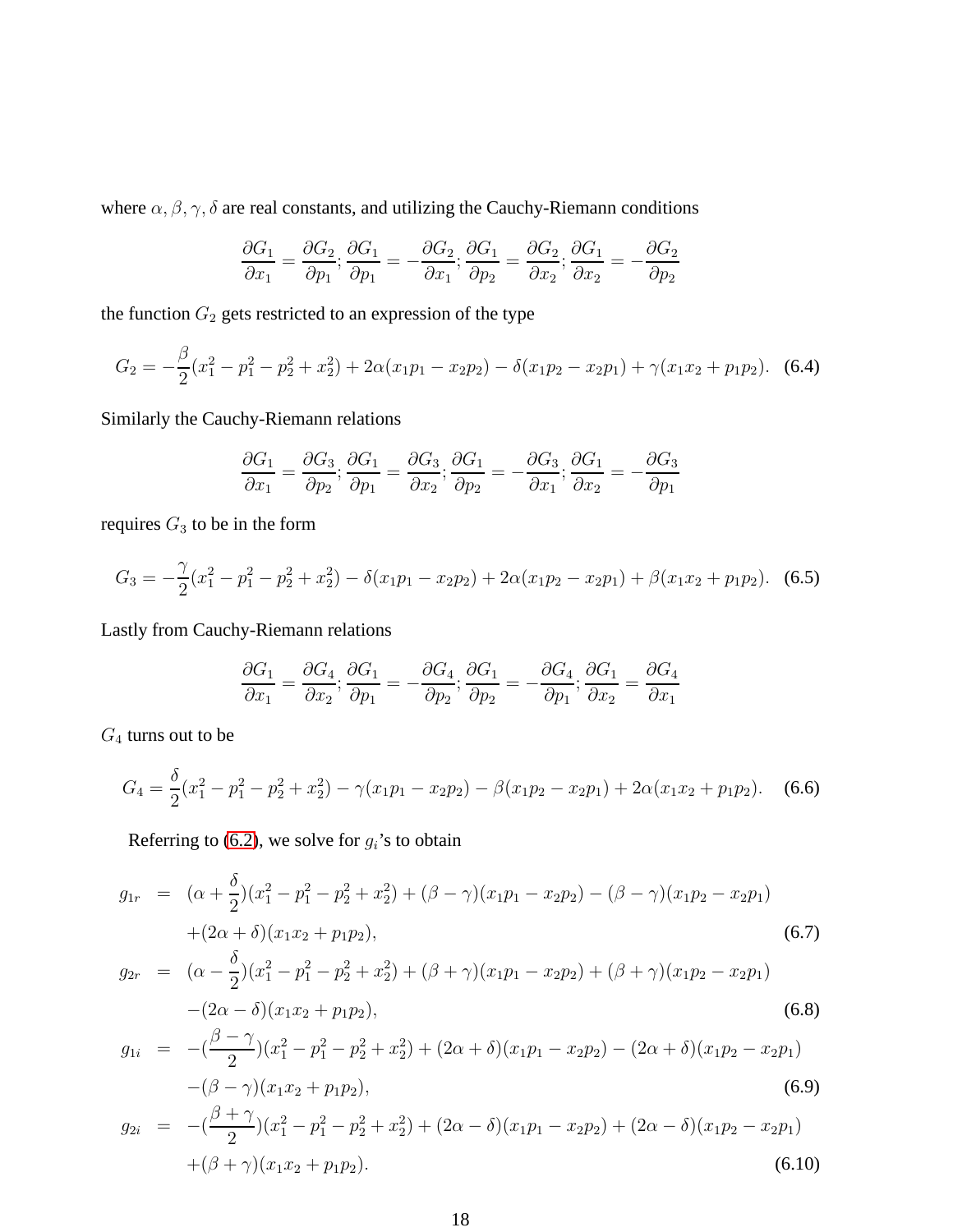The above solutions enable us to get for the energy values

$$
E_1 = -16\alpha, \quad E_2 = 8\beta, \quad E_3 = 8\gamma, \quad E_4 = -8\delta,
$$
 (6.11)

which are subject to the constraints

$$
4\alpha^2 - \beta^2 - \gamma^2 + \delta^2 = \frac{a}{8}, \quad 2\alpha\delta + \beta\gamma = 0, \quad 2\alpha\beta - \gamma\delta = 0, \quad 2\alpha\gamma - \beta\delta = 0. \text{(6.12)}
$$

The values of the parameters can be distinguished by two types of results

Type I : 
$$
\alpha = \pm \frac{1}{4} \sqrt{\frac{a}{2}}
$$
,  $\beta = 0$ ,  $\gamma = 0$ ,  $\delta = 0$ ,  
Type II :  $\alpha = 0$ ,  $\beta = 0$ ,  $\gamma = 0$ ,  $\delta = \pm \frac{1}{2} \sqrt{\frac{a}{2}}$ 

signalling the existence of two types of energy values and wave functions. These are summarized below:

(a) Type I:

<span id="page-18-0"></span>
$$
E_1 = \mp 4\sqrt{\frac{a}{2}}, \quad E_2 = E_3 = E_4 = 0. \tag{6.13}
$$

$$
\psi_1 = \frac{1}{2} e^{\pm \frac{1}{4} \sqrt{\frac{a}{2}} (x_1^2 - p_1^2 - p_2^2 + x_2^2)} \left[ e^{\pm \frac{1}{2} \sqrt{\frac{a}{2}} (x_1 x_2 + p_1 p_2)} \cos \left\{ \pm \frac{1}{2} \sqrt{\frac{a}{2}} (x_1 p_1 - x_1 p_2 + p_1 x_2 - p_2 x_2) \right\} + e^{\mp \frac{1}{2} \sqrt{\frac{a}{2}} (x_1 x_2 + p_1 p_2)} \cos \left\{ \pm \frac{1}{2} \sqrt{\frac{a}{2}} (x_1 p_1 + x_1 p_2 - p_1 x_2 - p_2 x_2) \right\} \right],
$$
\n(6.14)

$$
\psi_2 = \frac{1}{2} e^{\pm \frac{1}{4} \sqrt{\frac{a}{2}} (x_1^2 - p_1^2 - p_2^2 + x_2^2)} \left[ e^{\pm \frac{1}{2} \sqrt{\frac{a}{2}} (x_1 x_2 + p_1 p_2)} \sin \left\{ \pm \frac{1}{2} \sqrt{\frac{a}{2}} (x_1 p_1 - x_1 p_2 + p_1 x_2 - p_2 x_2) \right\} + e^{\mp \frac{1}{2} \sqrt{\frac{a}{2}} (x_1 x_2 + p_1 p_2)} \sin \left\{ \pm \frac{1}{2} \sqrt{\frac{a}{2}} (x_1 p_1 + x_1 p_2 - p_1 x_2 - p_2 x_2) \right\} \right],
$$
\n(6.15)

$$
\psi_3 = \frac{1}{2} e^{\pm \frac{1}{4} \sqrt{\frac{a}{2}} (x_1^2 - p_1^2 - p_2^2 + x_2^2)} \left[ -e^{\pm \frac{1}{2} \sqrt{\frac{a}{2}} (x_1 x_2 + p_1 p_2)} \sin \left\{ \pm \frac{1}{2} \sqrt{\frac{a}{2}} (x_1 p_1 - x_1 p_2 + p_1 x_2 - p_2 x_2) \right\} + e^{\mp \frac{1}{2} \sqrt{\frac{a}{2}} (x_1 x_2 + p_1 p_2)} \sin \left\{ \pm \frac{1}{2} \sqrt{\frac{a}{2}} (x_1 p_1 + x_1 p_2 - p_1 x_2 - p_2 x_2) \right\} \right],
$$
\n(6.16)

$$
\psi_4 = \frac{1}{2} e^{\pm \frac{1}{4} \sqrt{\frac{a}{2}} (x_1^2 - p_1^2 - p_2^2 + x_2^2)} \left[ e^{\pm \frac{1}{2} \sqrt{\frac{a}{2}} (x_1 x_2 + p_1 p_2)} \cos \left\{ \pm \frac{1}{2} \sqrt{\frac{a}{2}} (x_1 p_1 - x_1 p_2 + p_1 x_2 - p_2 x_2) \right\} - e^{\mp \frac{1}{2} \sqrt{\frac{a}{2}} (x_1 x_2 + p_1 p_2)} \cos \left\{ \pm \frac{1}{2} \sqrt{\frac{a}{2}} (x_1 p_1 + x_1 p_2 - p_1 x_2 - p_2 x_2) \right\} \right].
$$
\n(6.17)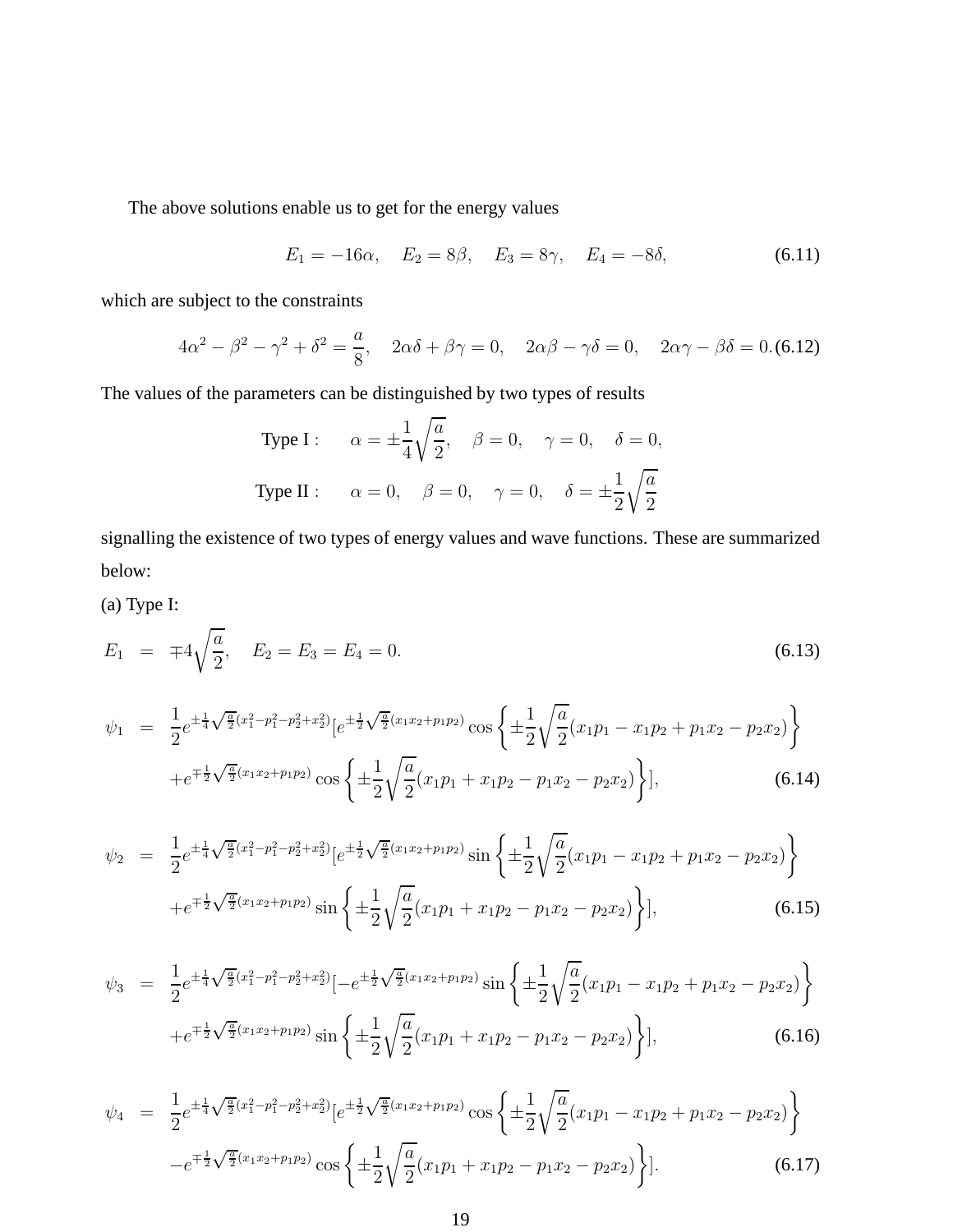<span id="page-19-0"></span>and (b) Type II:

$$
E_1 = E_2 = E_3 = 0, \quad E_4 = \pm 4\sqrt{\frac{a}{2}}.\tag{6.18}
$$

$$
\psi_1 = \frac{1}{2} e^{\pm \frac{1}{2} \sqrt{\frac{a}{2}} (x_1 x_2 + p_1 p_2)} \left[ e^{\pm \frac{1}{4} \sqrt{\frac{a}{2}} (x_1^2 - p_1^2 - p_2^2 + x_2^2)} \cos \left\{ \pm \frac{1}{2} \sqrt{\frac{a}{2}} (x_1 p_1 - x_1 p_2 + p_1 x_2 - p_2 x_2) \right\} + e^{\mp \frac{1}{4} \sqrt{\frac{a}{2}} (x_1^2 - p_1^2 - p_2^2 + x_2^2)} \cos \left\{ \mp \frac{1}{2} \sqrt{\frac{a}{2}} (x_1 p_1 + x_1 p_2 - p_1 x_2 - p_2 x_2) \right\} \right],
$$
\n(6.19)

$$
\psi_2 = \frac{1}{2} e^{\pm \frac{1}{2} \sqrt{\frac{a}{2}} (x_1 x_2 + p_1 p_2)} \left[ e^{\pm \frac{1}{4} \sqrt{\frac{a}{2}} (x_1^2 - p_1^2 - p_2^2 + x_2^2)} \sin \left\{ \pm \frac{1}{2} \sqrt{\frac{a}{2}} (x_1 p_1 - x_1 p_2 + p_1 x_2 - p_2 x_2) \right\} + e^{\mp \frac{1}{4} \sqrt{\frac{a}{2}} (x_1^2 - p_1^2 - p_2^2 + x_2^2)} \sin \left\{ \mp \frac{1}{2} \sqrt{\frac{a}{2}} (x_1 p_1 + x_1 p_2 - p_1 x_2 - p_2 x_2) \right\} \right],
$$
(6.20)

$$
\psi_3 = \frac{1}{2} e^{\pm \frac{1}{2} \sqrt{\frac{a}{2}} (x_1 x_2 + p_1 p_2)} \left[ -e^{\pm \frac{1}{4} \sqrt{\frac{a}{2}} (x_1^2 - p_1^2 - p_2^2 + x_2^2)} \sin \left\{ \pm \frac{1}{2} \sqrt{\frac{a}{2}} (x_1 p_1 - x_1 p_2 + p_1 x_2 - p_2 x_2) \right\} + e^{\mp \frac{1}{4} \sqrt{\frac{a}{2}} (x_1^2 - p_1^2 - p_2^2 + x_2^2)} \sin \left\{ \mp \frac{1}{2} \sqrt{\frac{a}{2}} (x_1 p_1 + x_1 p_2 - p_1 x_2 - p_2 x_2) \right\} \right],
$$
(6.21)

$$
\psi_4 = \frac{1}{2} e^{\pm \frac{1}{2} \sqrt{\frac{a}{2}} (x_1 x_2 + p_1 p_2)} \left[ e^{\pm \frac{1}{4} \sqrt{\frac{a}{2}} (x_1^2 - p_1^2 - p_2^2 + x_2^2)} \cos \left\{ \pm \frac{1}{2} \sqrt{\frac{a}{2}} (x_1 p_1 - x_1 p_2 + p_1 x_2 - p_2 x_2) \right\} - e^{\mp \frac{1}{4} \sqrt{\frac{a}{2}} (x_1^2 - p_1^2 - p_2^2 + x_2^2)} \cos \left\{ \mp \frac{1}{2} \sqrt{\frac{a}{2}} (x_1 p_1 + x_1 p_2 - p_1 x_2 - p_2 x_2) \right\} \right].
$$
\n(6.22)

Several remarks are in order:

Substituting [\(6.13\)](#page-18-0) into the last relation of [\(3.11\)](#page-8-2) we encounter a real energy spectrum for Type I wave function

$$
\tilde{E} = \mp \frac{1}{4} \sqrt{\frac{a}{2}} \xi^2.
$$
\n
$$
(6.23)
$$

However, from [\(6.18\)](#page-19-0) we are led to a hyperbolic type of energy values for the Type II wave functions

$$
\tilde{E} = \mp \frac{1}{4} i \hat{i} \sqrt{\frac{a}{2}} \xi^2.
$$
\n
$$
(6.24)
$$

Other aspects of our results are as follows: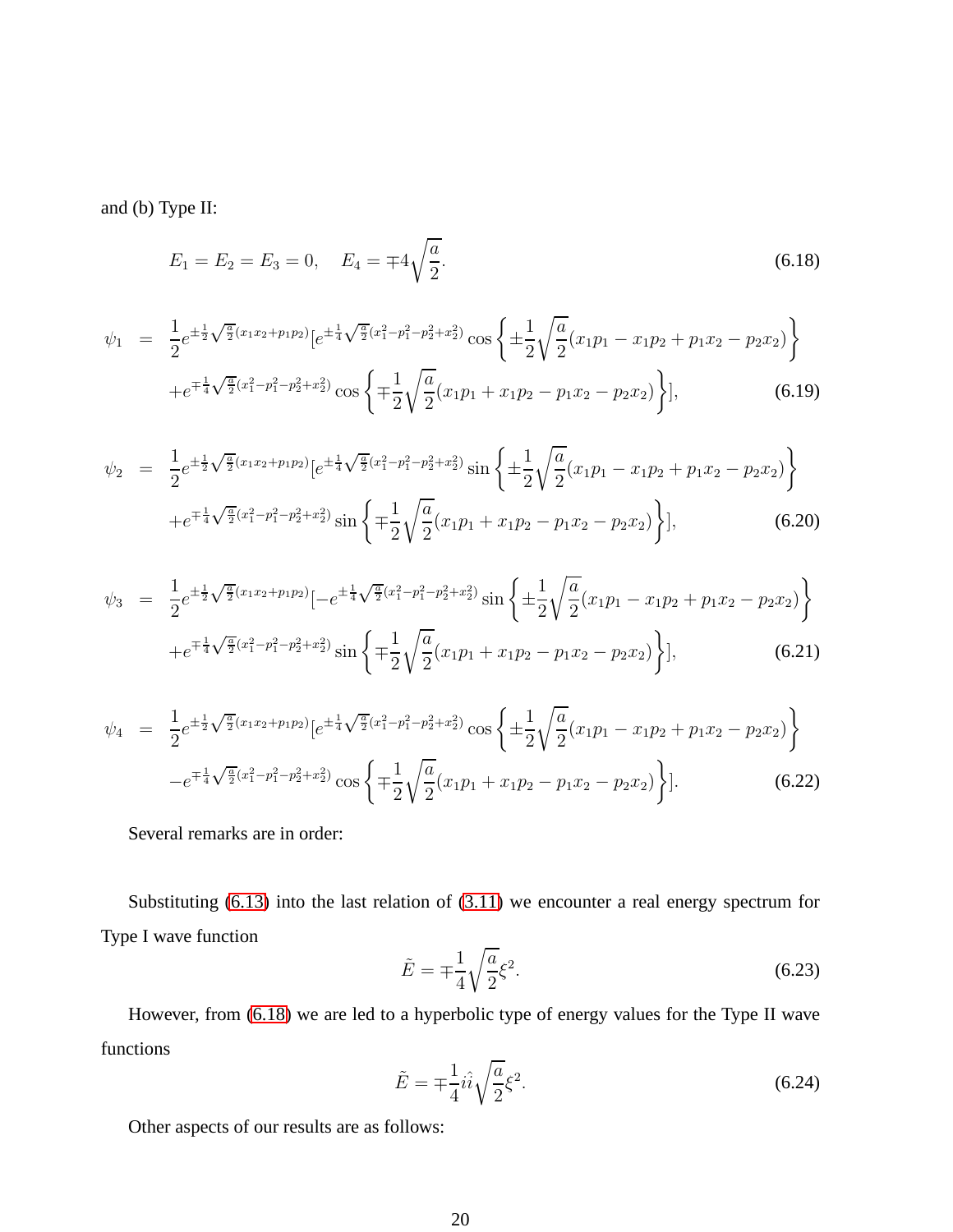Let us focus on Type I solutions for which there is a real energy spectrum.

• It is easy to see that, under  $\mathcal{PT}_i$ ,  $\tilde{V}(x)$  obeys

$$
\mathcal{PT}_i\left(\tilde{V}(\mathbf{x})\right) = \mathcal{PT}_i\left(\frac{1}{16}a\xi^2\mathbf{x}^2\right) = \frac{1}{16}a\xi^2\mathbf{x}^2 = \tilde{V}(\mathbf{x}), \quad [H, \mathcal{PT}_i] = 0.
$$

Following [\(6.14\)](#page-18-0)-[\(6.17\)](#page-18-0) since  $\mathcal{PT}_{i}\psi(\mathbf{x}) = \psi(\mathbf{x})$ , it is evident that  $\mathcal{PT}_{i}$ -symmetry of H is unbroken.

• Further from invariance of  $\tilde{V}(x)$  and  $\psi(x)$  under  $\mathcal{PT}_{i\hat{i}}$  i.e.

$$
\mathcal{PT}_{i\hat{i}}\left(\tilde{V}(\mathbf{x})\right) = \tilde{V}(\mathbf{x}), \mathcal{PT}_{i\hat{i}}: \psi(\mathbf{x}) \mapsto \psi(\mathbf{x}) \quad [H, \mathcal{PT}_{i\hat{i}}] = 0
$$

it follows that  $\mathfrak{PT}_{i\hat{i}}$ -symmetry of H is unbroken too.

A different scenario emerges for Type II solutions:

• While

$$
\mathcal{PT}_i\left(\tilde{V}(\mathbf{x})\right) = \mathcal{PT}_i\left(\frac{1}{16}a\xi^2\mathbf{x}^2\right) = \frac{1}{16}a\xi^2\mathbf{x}^2 = \tilde{V}(\mathbf{x}), \quad [H, \mathcal{PT}_i] = 0
$$

 $\psi(\mathbf{x})$  does not show the same feature:

$$
\mathfrak{PT}_i\psi(\mathbf{x})\neq\lambda\psi(\mathbf{x})
$$

for any scalar  $\lambda$ . Hence we conclude that  $\mathfrak{PT}_i$ -symmetry of H is broken.

• Turning to the  $\mathcal{PT}_{i\hat{i}}$  operator the situation is slightly different. We have

$$
\mathcal{PT}_{i\hat{i}}\left(\tilde{V}(\mathbf{x})\right) = \tilde{V}(\mathbf{x}), \quad [H, \mathcal{PT}_{i\hat{i}}] = 0
$$

$$
\mathcal{PT}_{i\hat{i}} : \psi(\mathbf{x}) \mapsto \psi(\mathbf{x})
$$

it follows that  $\mathfrak{PT}_{i\hat{i}}$ -symmetry of H is unbroken.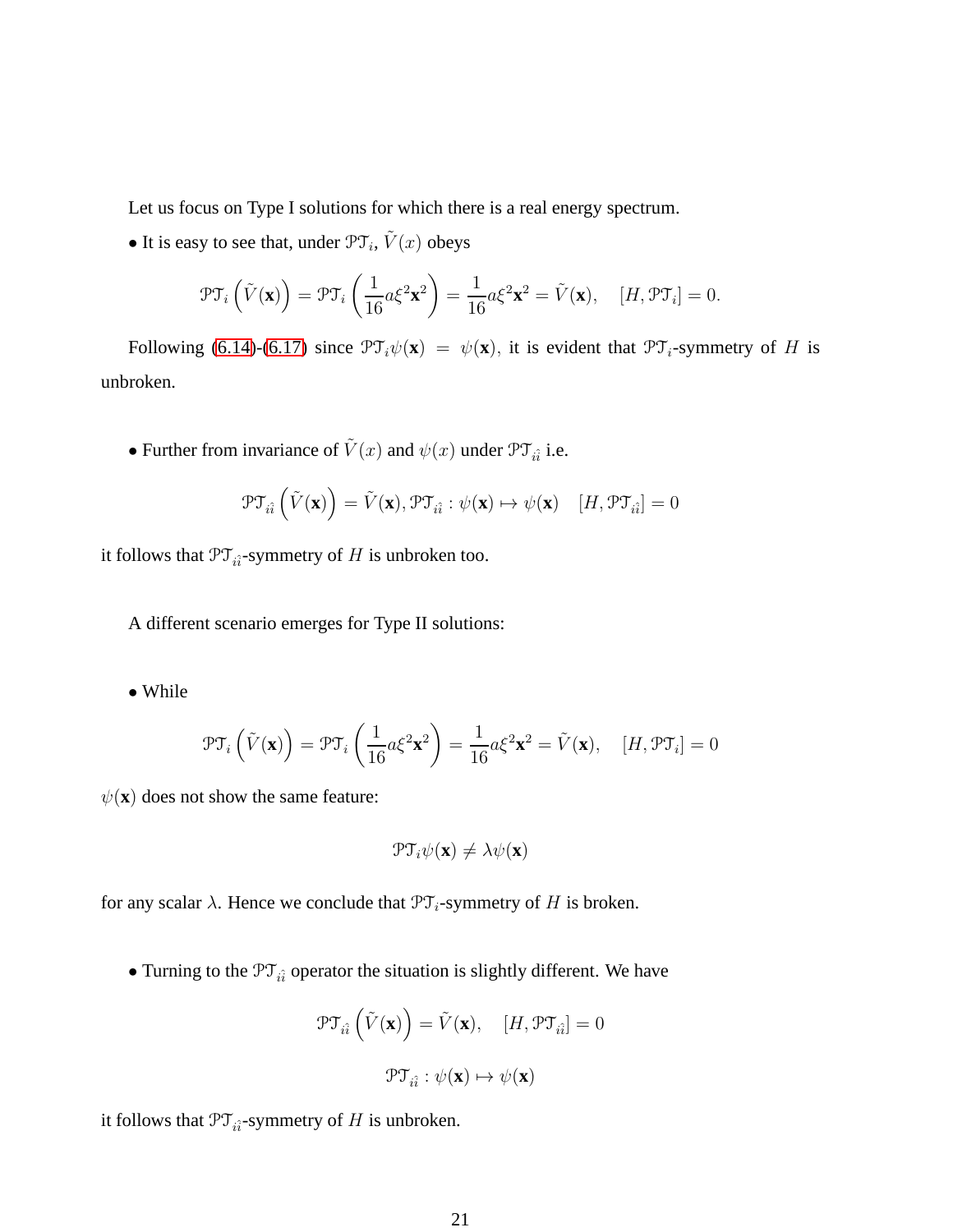## **6.2 Inverted (Parabolic) oscillator**

For the problem of inverted (parabolic) oscillator acting upon the potential  $\tilde{V} = \frac{1}{16} \xi^2 V$  where

$$
V(\mathbf{x}) = -b\mathbf{x}^2, \quad b > 0
$$
 (6.25)

the results for both the classes of solutions reveal the existence of only imaginary energy eigenvalues:

(a) Type I :  
\n
$$
E = \pm 4\hat{i}\sqrt{\frac{b}{2}} \quad \tilde{E} = \mp \frac{1}{4}\hat{i}\sqrt{\frac{b}{2}}\xi^2.
$$
\n(6.26)

$$
\psi_1 = \frac{1}{2} \left[ e^{\pm \frac{1}{2} \sqrt{\frac{b}{2}} (-x_1 p_1 + x_1 p_2 - p_1 x_2 + p_2 x_2)} \cos \left\{ \pm \frac{1}{4} \sqrt{\frac{b}{2}} (x_1^2 - p_1^2 - p_2^2 + x_2^2) \pm \frac{1}{2} \sqrt{\frac{b}{2}} (x_1 x_2 + p_1 p_2) \right\} + e^{\pm \frac{1}{2} \sqrt{\frac{b}{2}} (x_1 p_1 + x_1 p_2 - p_1 x_2 - p_2 x_2)} \cos \left\{ \mp \frac{1}{4} \sqrt{\frac{b}{2}} (x_1^2 - p_1^2 - p_2^2 + x_2^2) \pm \frac{1}{2} \sqrt{\frac{b}{2}} (x_1 x_2 + p_1 p_2) \right\} \right],
$$
\n(6.27)

$$
\psi_2 = \frac{1}{2} \left[ e^{\pm \frac{1}{2} \sqrt{\frac{b}{2}} (-x_1 p_1 + x_1 p_2 - p_1 x_2 + p_2 x_2)} \sin \left\{ \pm \frac{1}{4} \sqrt{\frac{b}{2}} (x_1^2 - p_1^2 - p_2^2 + x_2^2) \pm \frac{1}{2} \sqrt{\frac{b}{2}} (x_1 x_2 + p_1 p_2) \right\} + e^{\pm \frac{1}{2} \sqrt{\frac{b}{2}} (x_1 p_1 + x_1 p_2 - p_1 x_2 - p_2 x_2)} \sin \left\{ \mp \frac{1}{4} \sqrt{\frac{b}{2}} (x_1^2 - p_1^2 - p_2^2 + x_2^2) \pm \frac{1}{2} \sqrt{\frac{b}{2}} (x_1 x_2 + p_1 p_2) \right\} \right],
$$
\n(6.28)

$$
\psi_3 = \frac{1}{2} \left[ -e^{\pm \frac{1}{2}\sqrt{\frac{b}{2}}(-x_1 p_1 + x_1 p_2 - p_1 x_2 + p_2 x_2)} \sin \left\{ \pm \frac{1}{4} \sqrt{\frac{b}{2}} (x_1^2 - p_1^2 - p_2^2 + x_2^2) \pm \frac{1}{2} \sqrt{\frac{b}{2}} (x_1 x_2 + p_1 p_2) \right\} + e^{\pm \frac{1}{2}\sqrt{\frac{b}{2}}(x_1 p_1 + x_1 p_2 - p_1 x_2 - p_2 x_2)} \sin \left\{ \mp \frac{1}{4} \sqrt{\frac{b}{2}} (x_1^2 - p_1^2 - p_2^2 + x_2^2) \pm \frac{1}{2} \sqrt{\frac{b}{2}} (x_1 x_2 + p_1 p_2) \right\},\tag{6.29}
$$

$$
\psi_4 = \frac{1}{2} \left[ e^{\pm \frac{1}{2} \sqrt{\frac{b}{2}} (-x_1 p_1 + x_1 p_2 - p_1 x_2 + p_2 x_2)} \cos \left\{ \pm \frac{1}{4} \sqrt{\frac{b}{2}} (x_1^2 - p_1^2 - p_2^2 + x_2^2) \pm \frac{1}{2} \sqrt{\frac{b}{2}} (x_1 x_2 + p_1 p_2) \right\} - e^{\pm \frac{1}{2} \sqrt{\frac{b}{2}} (x_1 p_1 + x_1 p_2 - p_1 x_2 - p_2 x_2)} \cos \left\{ \mp \frac{1}{4} \sqrt{\frac{b}{2}} (x_1^2 - p_1^2 - p_2^2 + x_2^2) \pm \frac{1}{2} \sqrt{\frac{b}{2}} (x_1 x_2 + p_1 p_2) \right\} \right]
$$
(6.30)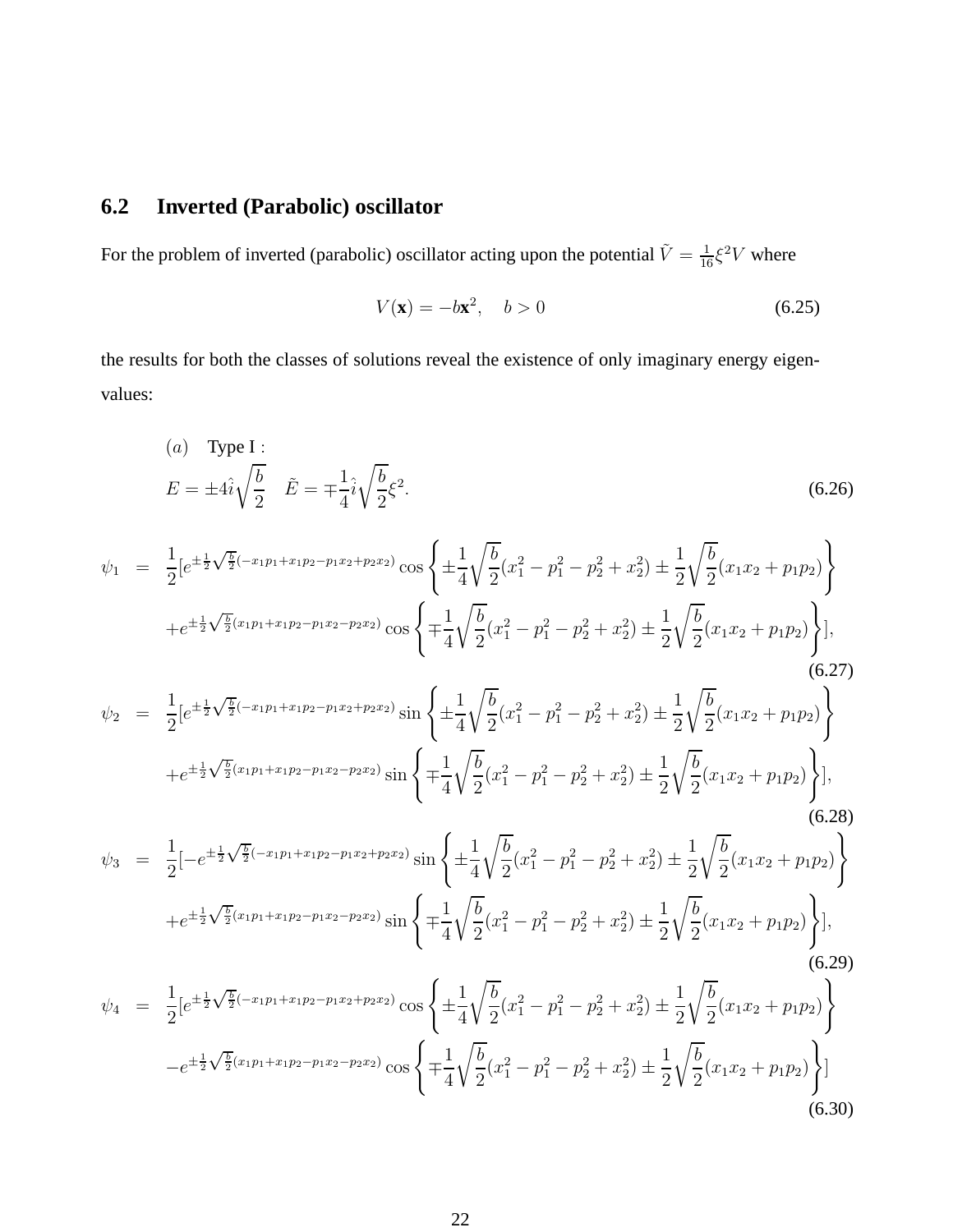(b) Type II :  
\n
$$
E = \pm 4i\sqrt{\frac{b}{2}} \quad \tilde{E} = \mp \frac{1}{4}i\sqrt{\frac{b}{2}}\xi^2.
$$
\n(6.31)

$$
\psi_1 = \frac{1}{2} \left[ e^{\pm \frac{1}{2} \sqrt{\frac{b}{2}} (x_1 p_1 - x_1 p_2 + p_1 x_2 - p_2 x_2)} \cos \left\{ \mp \frac{1}{4} \sqrt{\frac{b}{2}} (x_1^2 - p_1^2 - p_2^2 + x_2^2) \mp \frac{1}{2} \sqrt{\frac{b}{2}} (x_1 x_2 + p_1 p_2) \right\} + e^{\pm \frac{1}{2} \sqrt{\frac{b}{2}} (x_1 p_1 + x_1 p_2 - p_1 x_2 - p_2 x_2)} \cos \left\{ \mp \frac{1}{4} \sqrt{\frac{b}{2}} (x_1^2 - p_1^2 - p_2^2 + x_2^2) \pm \frac{1}{2} \sqrt{\frac{b}{2}} (x_1 x_2 + p_1 p_2) \right\} \right],
$$
\n(6.32)

$$
\psi_2 = \frac{1}{2} \left[ e^{\pm \frac{1}{2} \sqrt{\frac{b}{2}} (x_1 p_1 - x_1 p_2 + p_1 x_2 - p_2 x_2)} \sin \left\{ \mp \frac{1}{4} \sqrt{\frac{b}{2}} (x_1^2 - p_1^2 - p_2^2 + x_2^2) \mp \frac{1}{2} \sqrt{\frac{b}{2}} (x_1 x_2 + p_1 p_2) \right\} + e^{\pm \frac{1}{2} \sqrt{\frac{b}{2}} (x_1 p_1 + x_1 p_2 - p_1 x_2 - p_2 x_2)} \sin \left\{ \mp \frac{1}{4} \sqrt{\frac{b}{2}} (x_1^2 - p_1^2 - p_2^2 + x_2^2) \pm \frac{1}{2} \sqrt{\frac{b}{2}} (x_1 x_2 + p_1 p_2) \right\} \right],
$$
\n(6.33)

$$
\psi_3 = \frac{1}{2} \left[ -e^{\pm \frac{1}{2} \sqrt{\frac{b}{2}} (x_1 p_1 - x_1 p_2 + p_1 x_2 - p_2 x_2)} \sin \left\{ \mp \frac{1}{4} \sqrt{\frac{b}{2}} (x_1^2 - p_1^2 - p_2^2 + x_2^2) \mp \frac{1}{2} \sqrt{\frac{b}{2}} (x_1 x_2 + p_1 p_2) \right\} + e^{\pm \frac{1}{2} \sqrt{\frac{b}{2}} (x_1 p_1 + x_1 p_2 - p_1 x_2 - p_2 x_2)} \sin \left\{ \mp \frac{1}{4} \sqrt{\frac{b}{2}} (x_1^2 - p_1^2 - p_2^2 + x_2^2) \pm \frac{1}{2} \sqrt{\frac{b}{2}} (x_1 x_2 + p_1 p_2) \right\} \right],
$$
\n
$$
\psi_4 = \frac{1}{2} \left[ e^{\pm \frac{1}{2} \sqrt{\frac{b}{2}} (x_1 p_1 - x_1 p_2 + p_1 x_2 - p_2 x_2)} \cos \left\{ \mp \frac{1}{4} \sqrt{\frac{b}{2}} (x_1^2 - p_1^2 - p_2^2 + x_2^2) \mp \frac{1}{2} \sqrt{\frac{b}{2}} (x_1 x_2 + p_1 p_2) \right\} \right]
$$
\n(6.34)

$$
\psi_4 = \frac{1}{2} \left[ e^{\pm \frac{1}{2} \sqrt{\frac{b}{2}} (x_1 p_1 - x_1 p_2 + p_1 x_2 - p_2 x_2)} \cos \left\{ \mp \frac{1}{4} \sqrt{\frac{b}{2}} (x_1^2 - p_1^2 - p_2^2 + x_2^2) \mp \frac{1}{2} \sqrt{\frac{b}{2}} (x_1 x_2 + p_1 p_2) \right\} - e^{\pm \frac{1}{2} \sqrt{\frac{b}{2}} (x_1 p_1 + x_1 p_2 - p_1 x_2 - p_2 x_2)} \cos \left\{ \mp \frac{1}{4} \sqrt{\frac{b}{2}} (x_1^2 - p_1^2 - p_2^2 + x_2^2) \pm \frac{1}{2} \sqrt{\frac{b}{2}} (x_1 x_2 + p_1 p_2) \right\} \right].
$$
\n(6.35)

Corresponding to the above results we find for  $\xi_1 = \xi_2$  the broken character of PT to hold

 $\bullet$  For the  $\ensuremath{\mathcal{PT}}\xspace_i$  operator

$$
\mathcal{PT}_i \tilde{V}(\mathbf{x}) = \tilde{V}(\mathbf{x}), \quad [H, \mathcal{PT}_i] = 0
$$

where  $\mathcal{PT}_{i}\psi(\mathbf{x}) \neq \lambda\psi(\mathbf{x})$  for any scalar  $\lambda$  and so  $\mathcal{PT}_{i}$ -symmetry of H is broken.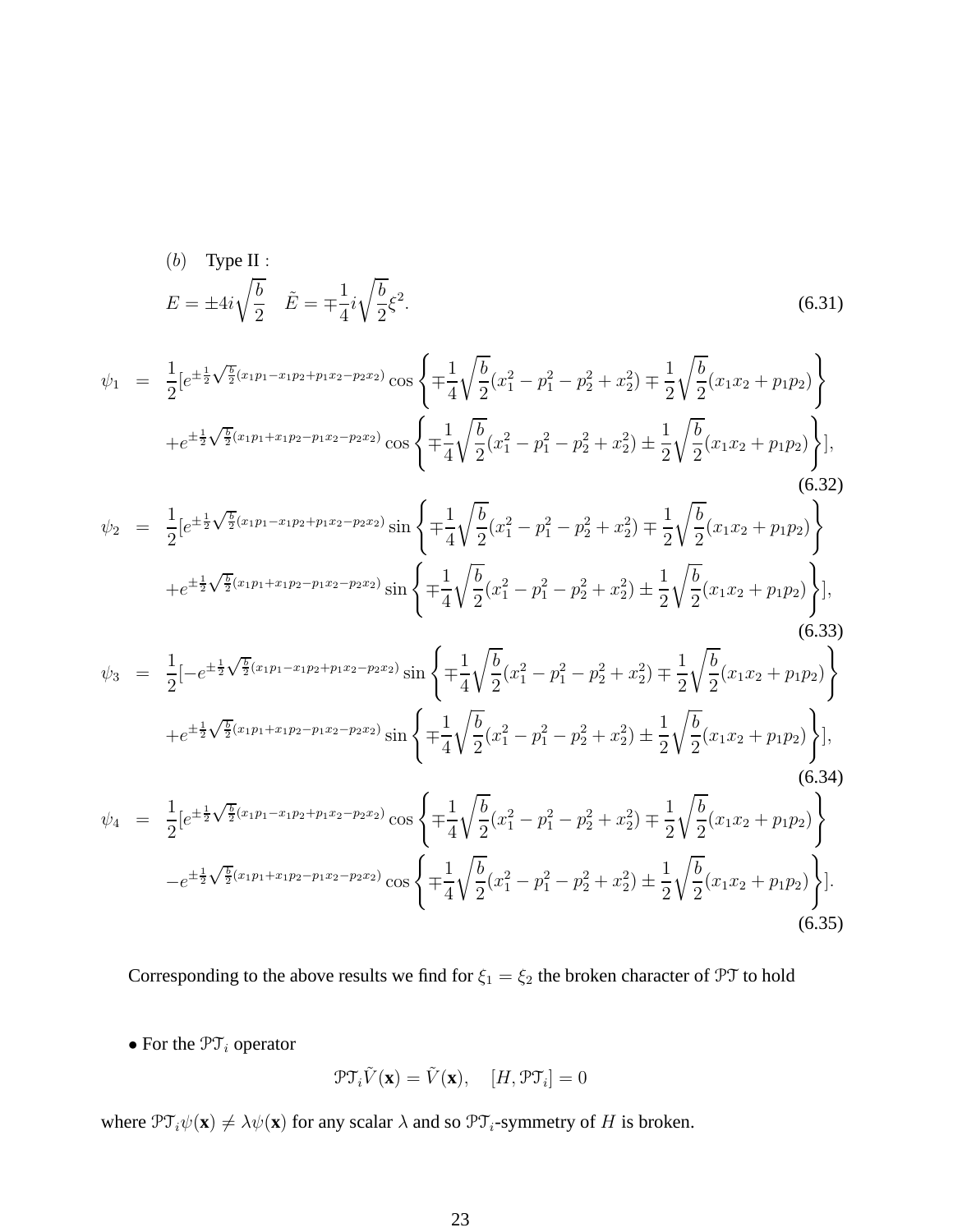• For the  $\mathfrak{PT}_{i\hat{i}}$  operator

$$
\mathfrak{PT}_{\hat{i}\hat{i}}\tilde{V}(\mathbf{x}) = \tilde{V}(\mathbf{x}), \quad [H, \mathfrak{PT}_{\hat{i}\hat{i}}] = 0
$$

where  $\mathcal{PT}_{\hat{i}\hat{i}}\psi(\mathbf{x}) \neq \lambda\psi(\mathbf{x})$  for any scalar  $\lambda$  and so  $\mathcal{PT}_{\hat{i}\hat{i}}$ -symmetry of H is broken.

### **6.3 Isotonic oscillator**

We now address the problem of isotonic oscillator which is governed by the potential  $\tilde{V} = \frac{1}{16} \xi^2 V$ where

$$
V(\mathbf{x}) = a\mathbf{x}^2 + \frac{b}{\mathbf{x}^2}, \quad a(\neq 0), b(\neq 0).
$$
 (6.36)

From [\(5.1\)](#page-11-0) we then obtain

$$
V_1 = a (x_1^2 - p_1^2 - p_2^2 + x_2^2) + \frac{b}{2} \left[ \frac{(x_1 + x_2)^2 - (p_1 - p_2)^2}{\{(x_1 + x_2)^2 + (p_1 - p_2)^2\}^2} + \frac{(x_1 - x_2)^2 - (p_1 + p_2)^2}{\{(x_1 - x_2)^2 + (p_1 + p_2)^2\}^2} \right],
$$
  
\n
$$
V_2 = 2a (x_1p_1 - x_2p_2) - b \left[ \frac{(x_1 + x_2)(p_1 - p_2)}{\{(x_1 + x_2)^2 + (p_1 - p_2)^2\}^2} + \frac{(x_1 - x_2)(p_1 + p_2)}{\{(x_1 - x_2)^2 + (p_1 + p_2)^2\}^2} \right],
$$
  
\n
$$
V_3 = 2a (x_1p_2 - x_2p_1) + b \left[ \frac{(x_1 + x_2)(p_1 - p_2)}{\{(x_1 + x_2)^2 + (p_1 - p_2)^2\}^2} - \frac{(x_1 - x_2)(p_1 + p_2)}{\{(x_1 - x_2)^2 + (p_1 + p_2)^2\}^2} \right],
$$
  
\n
$$
V_4 = 2a (x_1x_2 + p_1p_2) + \frac{b}{2} \left[ \frac{(x_1 + x_2)^2 - (p_1 - p_2)^2}{\{(x_1 + x_2)^2 + (p_1 - p_2)^2\}^2} - \frac{(x_1 - x_2)^2 - (p_1 + p_2)^2}{\{(x_1 - x_2)^2 + (p_1 + p_2)^2\}^2} \right].
$$

By inspection of the terms  $V_1$ ,  $V_2$ ,  $V_3$ ,  $V_4$  that we consider the following ansatz for  $G_1$ 

$$
G_1 = \alpha_1(x_1^2 - p_1^2 - p_2^2 + x_2^2) + \alpha_2(x_1p_1 - x_2p_2) + \alpha_3(x_1p_2 - x_2p_1) + \alpha_4(x_1x_2 + p_1p_2)
$$
  
+  $\beta_1 \tan^{-1}(\frac{x_1 + x_2}{p_1 - p_2}) + \beta_2 \tan^{-1}(\frac{x_1 - x_2}{p_1 + p_2}) + \beta_3 \log\{(x_1 + x_2)^2 + (p_1 - p_2)^2\}$   
+  $\beta_4 \log\{(x_1 - x_2)^2 + (p_1 + p_2)^2\}$  (6.37)

for real constants  $\alpha_i, \beta_i : i = 1, 2, 3, 4$ .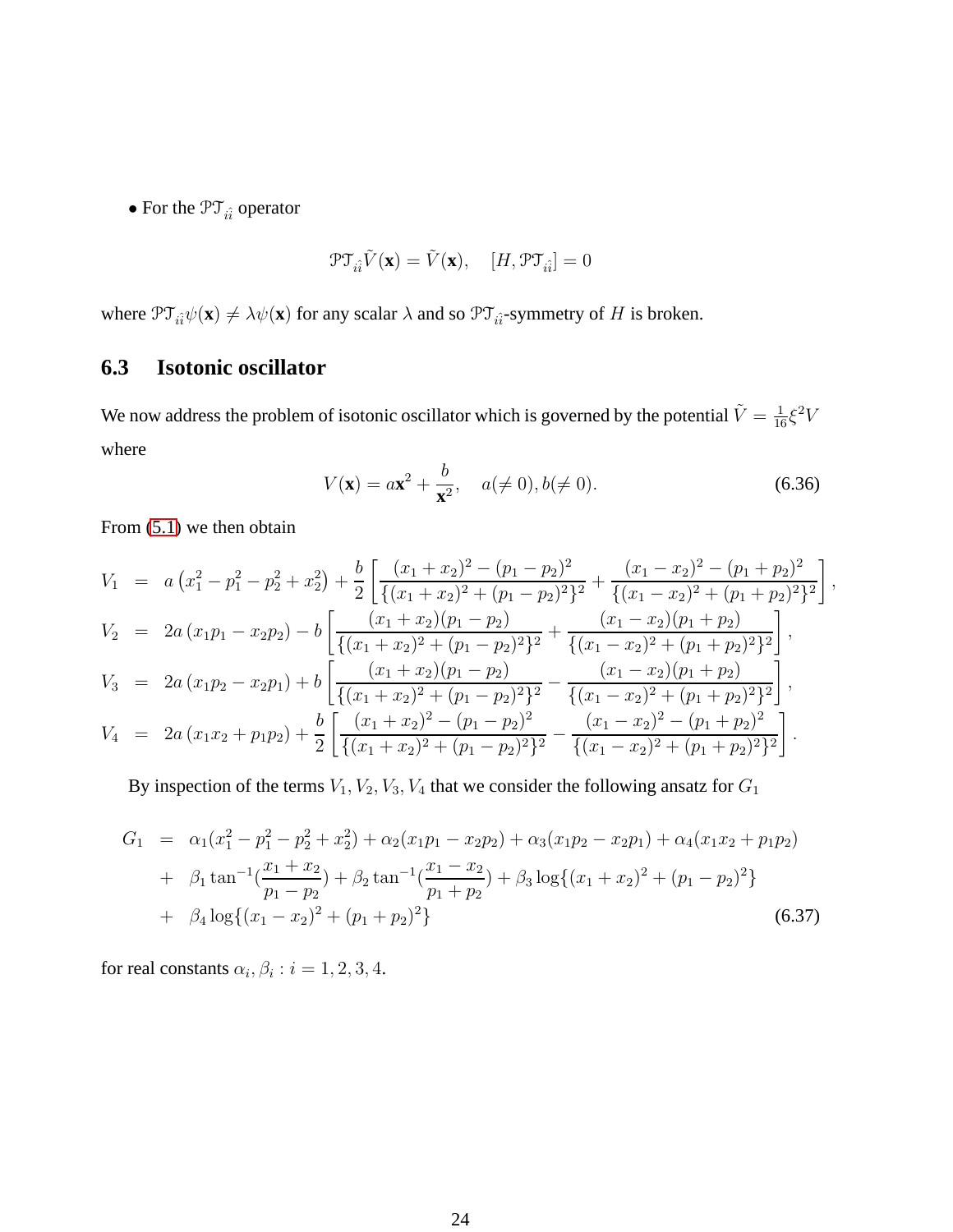Then proceeding in the same way as followed in the case of the harmonic oscillator we find

$$
G_2 = -\frac{\alpha_2}{2}(x_1^2 - p_1^2 - p_2^2 + x_2^2) + 2\alpha_1(x_1p_1 - x_2p_2) - \alpha_4(x_1p_2 - x_2p_1) + \alpha_3(x_1x_2 + p_1p_2)
$$
  
-  $2\beta_3 \tan^{-1}(\frac{x_1 + x_2}{p_1 - p_2}) - 2\beta_4 \tan^{-1}(\frac{x_1 - x_2}{p_1 + p_2}) + \frac{\beta_1}{2}\log\{(x_1 + x_2)^2 + (p_1 - p_2)^2\}$   
+  $\frac{\beta_2}{2}\log\{(x_1 - x_2)^2 + (p_1 + p_2)^2\},$  (6.38)

$$
G_3 = -\frac{\alpha_3}{2}(x_1^2 - p_1^2 - p_2^2 + x_2^2) - \alpha_4(x_1p_1 - x_2p_2) + 2\alpha_1(x_1p_2 - x_2p_1) + \alpha_2(x_1x_2 + p_1p_2)
$$
  
+  $2\beta_3 \tan^{-1}(\frac{x_1 + x_2}{p_1 - p_2}) - 2\beta_4 \tan^{-1}(\frac{x_1 - x_2}{p_1 + p_2}) - \frac{\beta_1}{2}\log\{(x_1 + x_2)^2 + (p_1 - p_2)^2\}$   
+  $\frac{\beta_2}{2}\log\{(x_1 - x_2)^2 + (p_1 + p_2)^2\},$  (6.39)

$$
G_4 = \frac{\alpha_4}{2} (x_1^2 - p_1^2 - p_2^2 + x_2^2) - \alpha_3 (x_1 p_1 - x_2 p_2) - \alpha_2 (x_1 p_2 - x_2 p_1) + 2 \alpha_1 (x_1 x_2 + p_1 p_2)
$$
  
+  $\beta_1 \tan^{-1} (\frac{x_1 + x_2}{p_1 - p_2}) - \beta_2 \tan^{-1} (\frac{x_1 - x_2}{p_1 + p_2}) + \beta_3 \log \{(x_1 + x_2)^2 + (p_1 - p_2)^2\}$   
-  $\beta_4 \log \{(x_1 - x_2)^2 + (p_1 + p_2)^2\}.$  (6.40)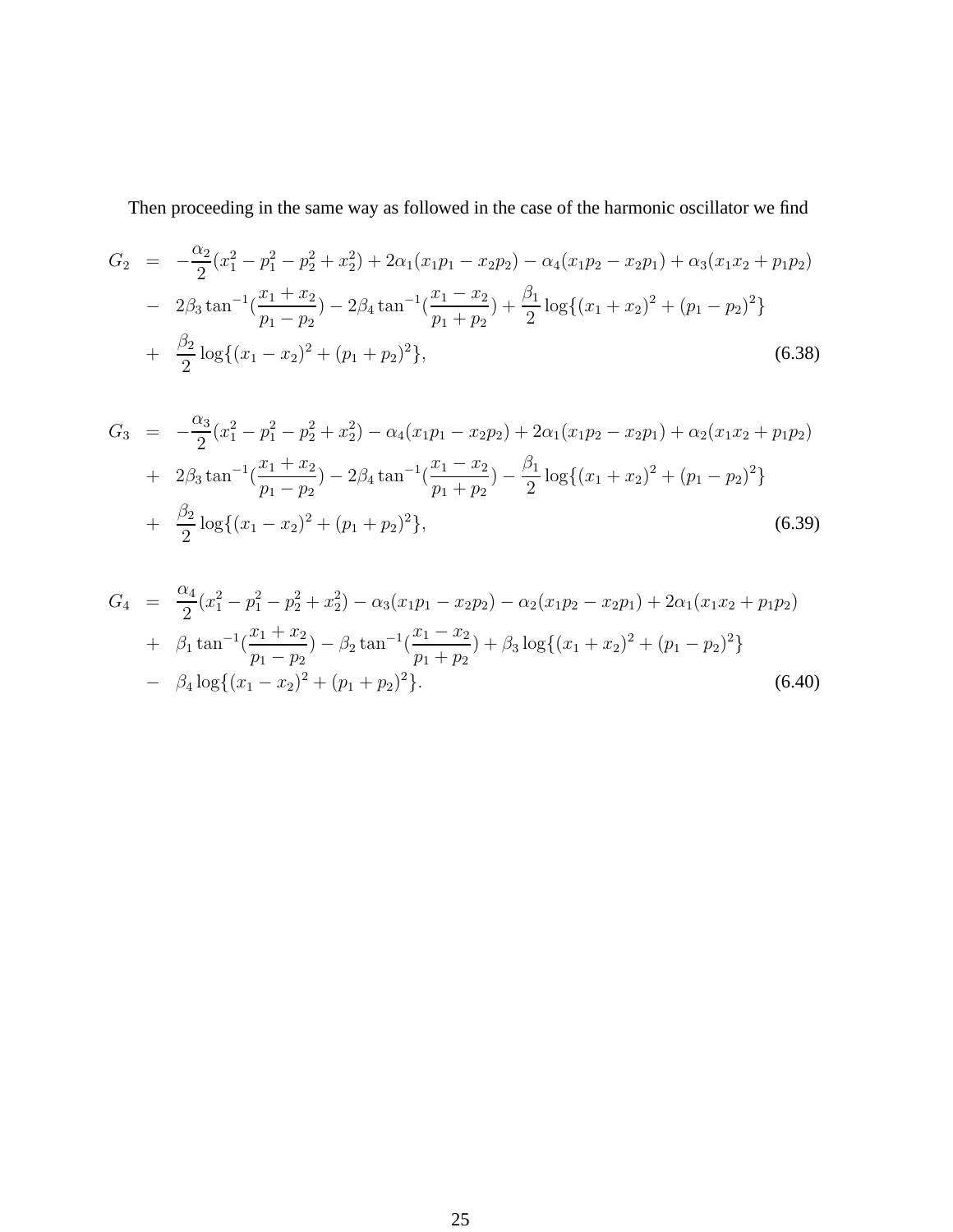These expressions for  $G_i$  's  $(i=1,2,3,4)$  yield

$$
g_{1r} = (\alpha_1 + \frac{\alpha_4}{2})(x_1^2 - p_1^2 - p_2^2 + x_2^2) + (\alpha_2 - \alpha_3)(x_1p_1 - x_2p_2 - x_1p_2 + x_2p_1)
$$
  
+ 
$$
(2\alpha_1 + \alpha_4)(x_1x_2 + p_1p_2) + 2\beta_1 \tan^{-1}(\frac{x_1 + x_2}{p_1 - p_2})
$$
  
+ 
$$
2\beta_3 \log\{(x_1 + x_2)^2 + (p_1 - p_2)^2\},
$$
 (6.41)

$$
g_{1i} = -\frac{1}{2}(\alpha_2 - \alpha_3)(x_1^2 - p_1^2 - p_2^2 + x_2^2) + (2\alpha_1 + \alpha_4)(x_1p_1 - x_2p_2 - x_1p_2 + x_2p_1)
$$
  
-  $(\alpha_2 - \alpha_3)(x_1x_2 + p_1p_2) - 4\beta_3 \tan^{-1}(\frac{x_1 + x_2}{p_1 - p_2})$   
+  $\beta_1 \log\{(x_1 + x_2)^2 + (p_1 - p_2)^2\},$  (6.42)

$$
g_{2r} = (\alpha_1 - \frac{\alpha_4}{2})(x_1^2 - p_1^2 - p_2^2 + x_2^2) + (\alpha_2 + \alpha_3)(x_1p_1 - x_2p_2 + x_1p_2 - x_2p_1)
$$
  
- 
$$
(2\alpha_1 - \alpha_4)(x_1x_2 + p_1p_2) + 2\beta_2 \tan^{-1}(\frac{x_1 - x_2}{p_1 + p_2})
$$
  
+ 
$$
2\beta_4 \log\{(x_1 - x_2)^2 + (p_1 + p_2)^2\},
$$
 (6.43)

$$
g_{2i} = -\frac{1}{2}(\alpha_2 + \alpha_3)(x_1^2 - p_1^2 - p_2^2 + x_2^2) + (2\alpha_1 - \alpha_4)(x_1p_1 - x_2p_2 + x_1p_2 - x_2p_1)
$$
  
+  $(\alpha_2 + \alpha_3)(x_1x_2 + p_1p_2) - 4\beta_4 \tan^{-1}(\frac{x_1 - x_2}{p_1 + p_2})$   
+  $\beta_2 \log\{(x_1 - x_2)^2 + (p_1 + p_2)^2\}.$  (6.44)

Substituting ing the above solutions in [\(5.35\)](#page-15-0)-[\(5.38\)](#page-16-2) we get

$$
\alpha_2 = \alpha_3 = 0 \tag{6.45}
$$

$$
4\alpha_1^2 + \alpha_4^2 = \frac{a}{8}, \qquad \alpha_1 \alpha_4 = 0 \tag{6.46}
$$

$$
E_1 = -4[(1+8\beta_3)(2\alpha_1 + \alpha_4) + (1+8\beta_4)(2\alpha_1 - \alpha_4)]
$$
\n(6.47)

$$
E_2 = -16\beta_1(2\alpha_1 + \alpha_4) - 16\beta_2(2\alpha_1 - \alpha_4)
$$
\n(6.48)

$$
E_3 = 16\beta_1(2\alpha_1 + \alpha_4) - 16\beta_2(2\alpha_1 - \alpha_4)
$$
\n(6.49)

$$
E_4 = -4\left[ (1+8\beta_3)(2\alpha_1 + \alpha_4) - (1+8\beta_4)(2\alpha_1 - \alpha_4) \right]
$$
 (6.50)

$$
4\beta_3^2 - \beta_1^2 - \beta_3 = 4\beta_4^2 - \beta_2^2 - \beta_4 = b \tag{6.51}
$$

$$
\beta_1(8\beta_3 - 1) = \beta_2(8\beta_4 - 1) = 0 \tag{6.52}
$$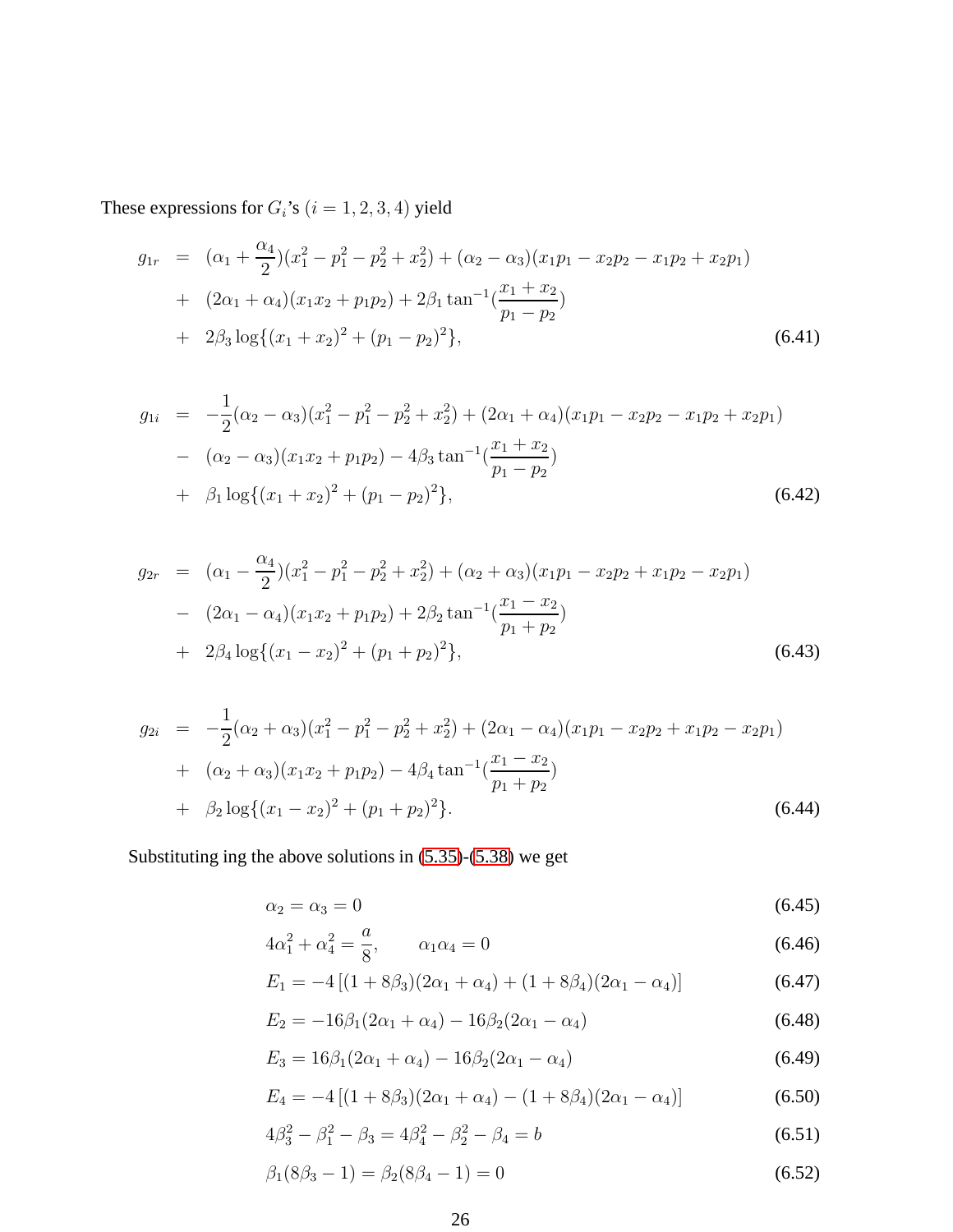A plausible set of viable solutions for the real parameters  $\alpha_i, \beta_i : i = 1, 2, 3, 4$  is given by

$$
\beta_1 = \beta_2 = 0, \Rightarrow E_2 = E_3 = 0 \tag{6.53}
$$

$$
\beta_3 = \frac{1 \pm \sqrt{1 + \frac{b}{2}}}{8} \tag{6.54}
$$

$$
\beta_4 = \frac{1 \pm \sqrt{1 + \frac{b}{2}}}{8} \tag{6.55}
$$

for the following restrictions on the real coupling constants  $a$  and  $b$  of the isotonic oscillator potential:

$$
a > 0 \text{ and } b \ge -2. \tag{6.56}
$$

We thus have two types of solutions for the parameters:

Type I: 
$$
\alpha_1 = \pm \frac{\sqrt{a}}{4\sqrt{2}}, \quad \alpha_2 = \alpha_3 = \alpha_4 = \beta_1 = \beta_2 = 0,
$$
  
Type II:  $\alpha_4 = \pm \frac{\sqrt{a}}{2\sqrt{2}}, \quad \alpha_1 = \alpha_2 = \alpha_3 = \beta_1 = \beta_2 = 0.$ 

Consequently two types of energy values and energy eigenfunctions emerge. These are given as follows:

(a)Type I: The results are

$$
E_1 = -16\alpha_1[1 + 4(\beta_3 + \beta_4)], \quad E_4 = 0 \Rightarrow \tilde{E} = \frac{1}{16}\xi^2 E_1
$$

$$
\psi_1 = \frac{1}{2} e^{\alpha_1 (x_1^2 - p_1^2 - p_2^2 + x_2^2) + 2\alpha_1 (x_1 x_2 + p_1 p_2) + 2\beta_3 \log\{(x_1 + x_2)^2 + (p_1 - p_2)^2\}}
$$
  
. 
$$
\cos\{2\alpha_1 (x_1 p_1 - x_2 p_2 - x_1 p_2 + x_2 p_1) - 4\beta_3 \tan^{-1}(\frac{x_1 + x_2}{p_1 - p_2})\} + \frac{1}{2} e^{\alpha_1 (x_1^2 - p_1^2 - p_2^2 + x_2^2) - 2\alpha_1 (x_1 x_2 + p_1 p_2) + 2\beta_4 \log\{(x_1 - x_2)^2 + (p_1 + p_2)^2\}}
$$
  
. 
$$
\cos\{2\alpha_1 (x_1 p_1 - x_2 p_2 + x_1 p_2 - x_2 p_1) - 4\beta_4 \tan^{-1}(\frac{x_1 - x_2}{p_1 + p_2})\}
$$
(6.57)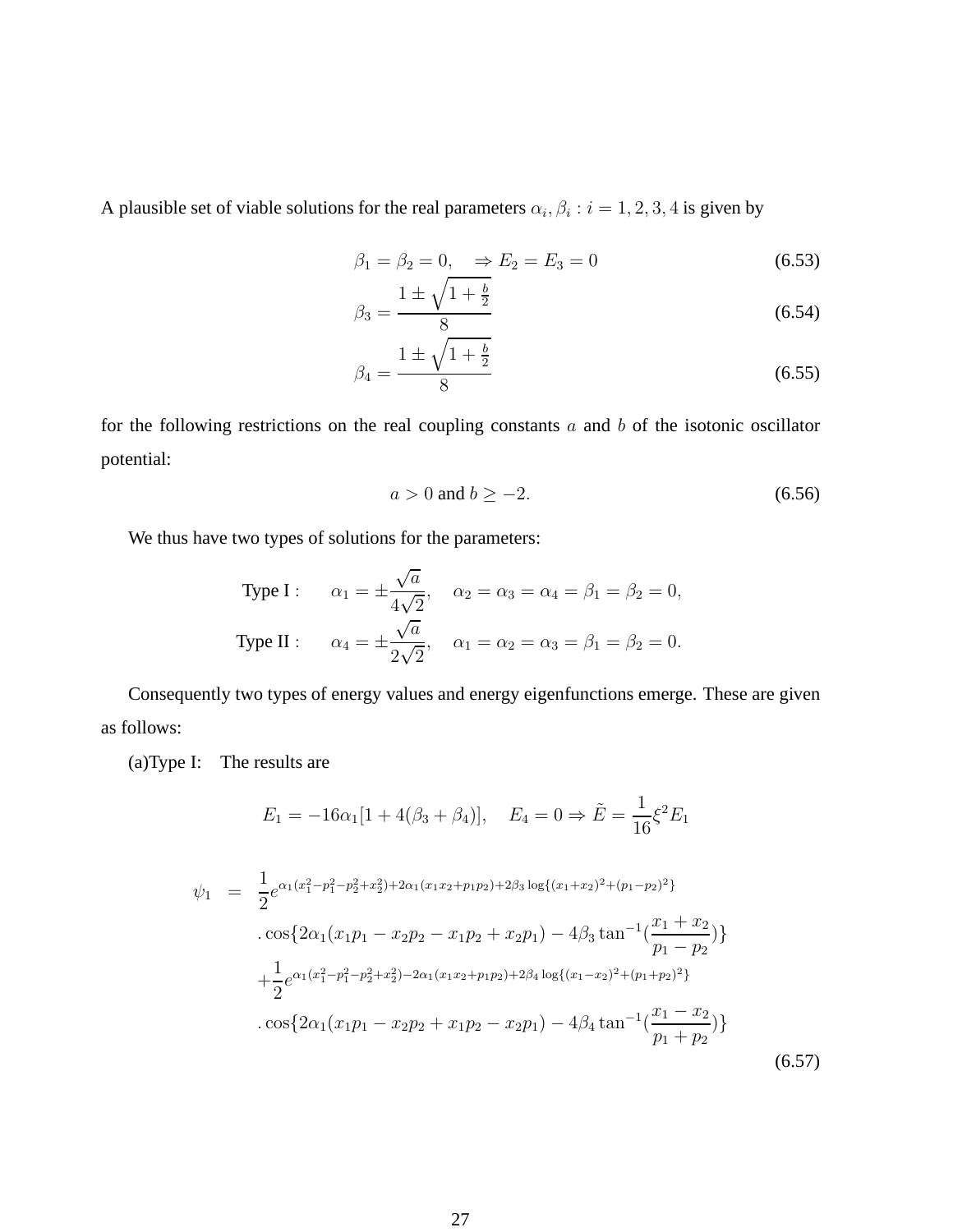$$
\psi_2 = \frac{1}{2} e^{\alpha_1 (x_1^2 - p_1^2 - p_2^2 + x_2^2) + 2\alpha_1 (x_1 x_2 + p_1 p_2) + 2\beta_3 \log\{(x_1 + x_2)^2 + (p_1 - p_2)^2\}}
$$
  
\n
$$
\cdot \sin \{2\alpha_1 (x_1 p_1 - x_2 p_2 - x_1 p_2 + x_2 p_1) - 4\beta_3 \tan^{-1} (\frac{x_1 + x_2}{p_1 - p_2})\}
$$
  
\n
$$
+ \frac{1}{2} e^{\alpha_1 (x_1^2 - p_1^2 - p_2^2 + x_2^2) - 2\alpha_1 (x_1 x_2 + p_1 p_2) + 2\beta_4 \log\{(x_1 - x_2)^2 + (p_1 + p_2)^2\}}
$$
  
\n
$$
\cdot \sin \{2\alpha_1 (x_1 p_1 - x_2 p_2 + x_1 p_2 - x_2 p_1) - 4\beta_4 \tan^{-1} (\frac{x_1 - x_2}{p_1 + p_2})\}
$$
  
\n(6.58)

$$
\psi_3 = -\frac{1}{2} e^{\alpha_1 (x_1^2 - p_1^2 + p_2^2 + x_2^2) + 2\alpha_1 (x_1 x_2 + p_1 p_2) + 2\beta_3 \log\{(x_1 + x_2)^2 + (p_1 - p_2)^2\}}
$$
  
\n
$$
\cdot \sin\{2\alpha_1 (x_1 p_1 - x_2 p_2 - x_1 p_2 + x_2 p_1) - 4\beta_3 \tan^{-1} (\frac{x_1 + x_2}{p_1 - p_2})\}
$$
  
\n
$$
+ \frac{1}{2} e^{\alpha_1 (x_1^2 - p_1^2 - p_2^2 + x_2^2) - 2\alpha_1 (x_1 x_2 + p_1 p_2) + 2\beta_4 \log\{(x_1 - x_2)^2 + (p_1 + p_2)^2\}}
$$
  
\n
$$
\cdot \sin\{2\alpha_1 (x_1 p_1 - x_2 p_2 + x_1 p_2 - x_2 p_1) - 4\beta_4 \tan^{-1} (\frac{x_1 - x_2}{p_1 + p_2})\}
$$
  
\n(6.59)

$$
\psi_4 = \frac{1}{2} e^{\alpha_1 (x_1^2 - p_1^2 - p_2^2 + x_2^2) + 2\alpha_1 (x_1 x_2 + p_1 p_2) + 2\beta_3 \log\{(x_1 + x_2)^2 + (p_1 - p_2)^2\}}
$$
  
. 
$$
\cos\{2\alpha_1 (x_1 p_1 - x_2 p_2 - x_1 p_2 + x_2 p_1) - 4\beta_3 \tan^{-1}(\frac{x_1 + x_2}{p_1 - p_2})\}
$$

$$
-\frac{1}{2} e^{\alpha_1 (x_1^2 - p_1^2 - p_2^2 + x_2^2) - 2\alpha_1 (x_1 x_2 + p_1 p_2) + 2\beta_4 \log\{(x_1 - x_2)^2 + (p_1 + p_2)^2\}}
$$

$$
\cdot \cos\{2\alpha_1 (x_1 p_1 - x_2 p_2 + x_1 p_2 - x_2 p_1) - 4\beta_4 \tan^{-1}(\frac{x_1 - x_2}{p_1 + p_2})\}
$$
(6.60)

For the extended PT-symmetry for Type I solutions along with  $\beta_3 = \beta_4$  we therefore find the typical unbroken character of PT :

$$
\mathcal{PT}_{i}\tilde{V}(\mathbf{x}) = \tilde{V}(\mathbf{x}), \quad [H, \mathcal{PT}_{i}] = 0
$$

where  $\mathcal{PT}_{i}\psi(\mathbf{x}) = \psi(\mathbf{x})$  and so  $\mathcal{PT}_{i}$ -symmetry of H is unbroken.

 $\bullet$ 

•

$$
\mathcal{PT}_{i\hat{i}}\tilde{V}(\mathbf{x}) = \tilde{V}(\mathbf{x}), \quad [H, \mathcal{PT}_{i\hat{i}}] = 0
$$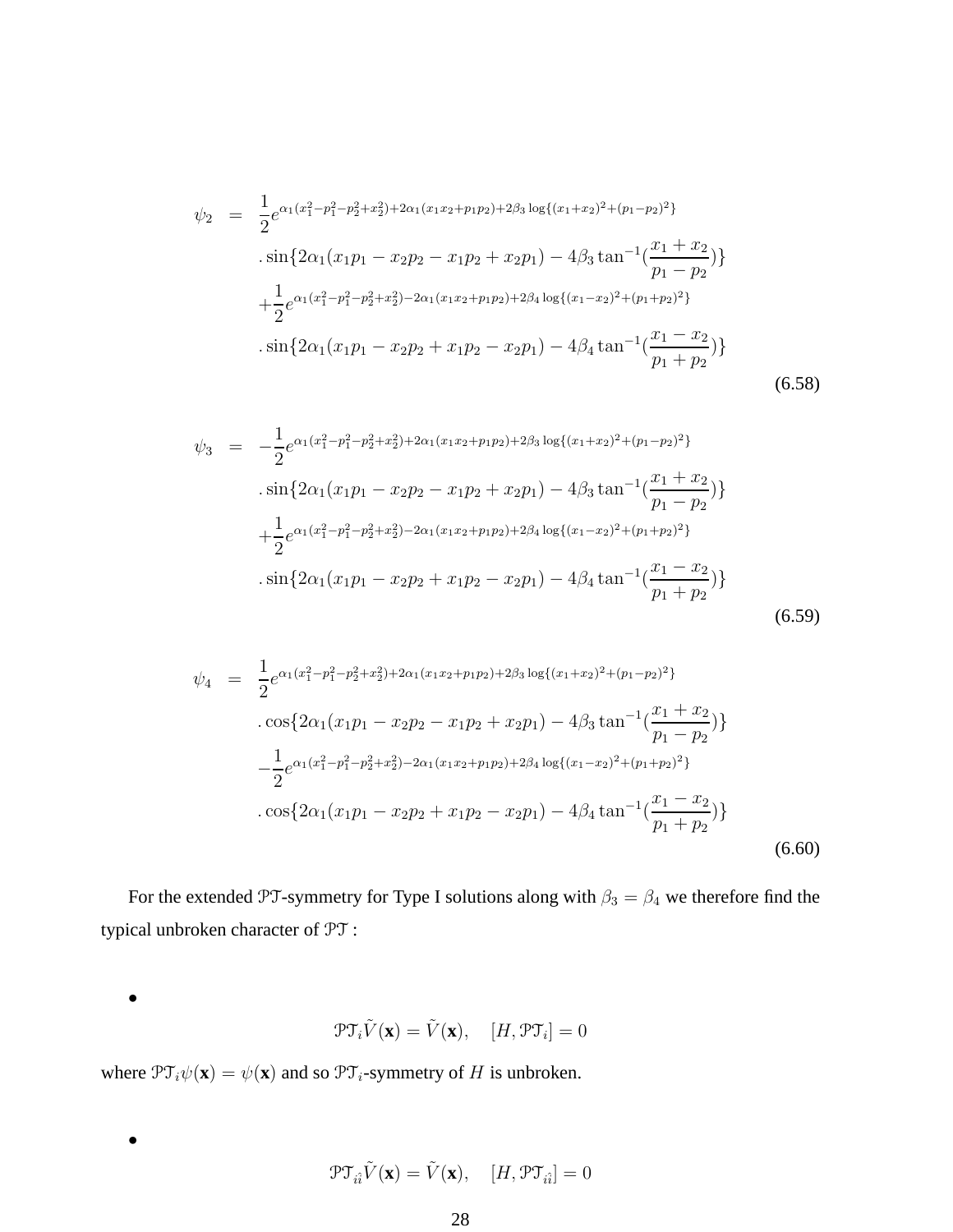where  $\mathcal{PT}_{i\hat{i}}\psi(\mathbf{x}) = \psi(\mathbf{x})$  so that  $\mathcal{PT}_{i\hat{i}}$ -symmetry of H is unbroken.

However even if  $\beta_3 \neq \beta_4$  the unbroken character of  $\mathfrak{PT}_{i\hat{i}}$  does not change. But the scenario is different for  $\mathfrak{PT}_i$  and  $\mathfrak{PT}_i$  operators as both of them are broken for  $\beta_3 \neq \beta_4$ .

(b) Type II: The results are

$$
E_1 = 0, \quad E_4 = -8\alpha_4[1 + 4(\beta_3 + \beta_4)] \Rightarrow \tilde{E} = \frac{1}{16}i\hat{i}\xi^2 E_4
$$

$$
\psi_1 = \frac{1}{2} e^{\frac{\alpha_4}{2} (x_1^2 - p_1^2 - p_2^2 + x_2^2) + \alpha_4 (x_1 x_2 + p_1 p_2) + 2\beta_3 \log\{(x_1 + x_2)^2 + (p_1 - p_2)^2\}} \n\cdot \cos\{\alpha_4 (x_1 p_1 - x_2 p_2 - x_1 p_2 + x_2 p_1) - 4\beta_3 \tan^{-1}(\frac{x_1 + x_2}{p_1 - p_2})\} \n+ \frac{1}{2} e^{-\frac{\alpha_4}{2} (x_1^2 - p_1^2 - p_2^2 + x_2^2) + \alpha_4 (x_1 x_2 + p_1 p_2) + 2\beta_4 \log\{(x_1 - x_2)^2 + (p_1 + p_2)^2\}} \n\cdot \cos\{-\alpha_4 (x_1 p_1 - x_2 p_2 + x_1 p_2 - x_2 p_1) - 4\beta_4 \tan^{-1}(\frac{x_1 - x_2}{p_1 + p_2})\}
$$
\n(6.61)

$$
\psi_2 = \frac{1}{2} e^{\frac{\alpha_4}{2} (x_1^2 - p_1^2 - p_2^2 + x_2^2) + \alpha_4 (x_1 x_2 + p_1 p_2) + 2\beta_3 \log\{(x_1 + x_2)^2 + (p_1 - p_2)^2\}}
$$
  
\n
$$
\cdot \sin \{\alpha_4 (x_1 p_1 - x_2 p_2 - x_1 p_2 + x_2 p_1) - 4\beta_3 \tan^{-1} (\frac{x_1 + x_2}{p_1 - p_2})\}
$$
  
\n
$$
+ \frac{1}{2} e^{-\frac{\alpha_4}{2} (x_1^2 - p_1^2 - p_2^2 + x_2^2) + \alpha_4 (x_1 x_2 + p_1 p_2) + 2\beta_4 \log\{(x_1 - x_2)^2 + (p_1 + p_2)^2\}}
$$
  
\n
$$
\cdot \sin \{-\alpha_4 (x_1 p_1 - x_2 p_2 + x_1 p_2 - x_2 p_1) - 4\beta_4 \tan^{-1} (\frac{x_1 - x_2}{p_1 + p_2})\}
$$
  
\n(6.62)

$$
\psi_3 = -\frac{1}{2} e^{\frac{\alpha_4}{2} (x_1^2 - p_1^2 - p_2^2 + x_2^2) + \alpha_4 (x_1 x_2 + p_1 p_2) + 2\beta_3 \log\{(x_1 + x_2)^2 + (p_1 - p_2)^2\}}
$$
  
\n
$$
\cdot \sin \{\alpha_4 (x_1 p_1 - x_2 p_2 - x_1 p_2 + x_2 p_1) - 4\beta_3 \tan^{-1} (\frac{x_1 + x_2}{p_1 - p_2})\}
$$
  
\n
$$
+ \frac{1}{2} e^{-\frac{\alpha_4}{2} (x_1^2 - p_1^2 - p_2^2 + x_2^2) + \alpha_4 (x_1 x_2 + p_1 p_2) + 2\beta_4 \log\{(x_1 - x_2)^2 + (p_1 + p_2)^2\}}
$$
  
\n
$$
\cdot \sin \{-\alpha_4 (x_1 p_1 - x_2 p_2 + x_1 p_2 - x_2 p_1) - 4\beta_4 \tan^{-1} (\frac{x_1 - x_2}{p_1 + p_2})\}
$$
  
\n(6.63)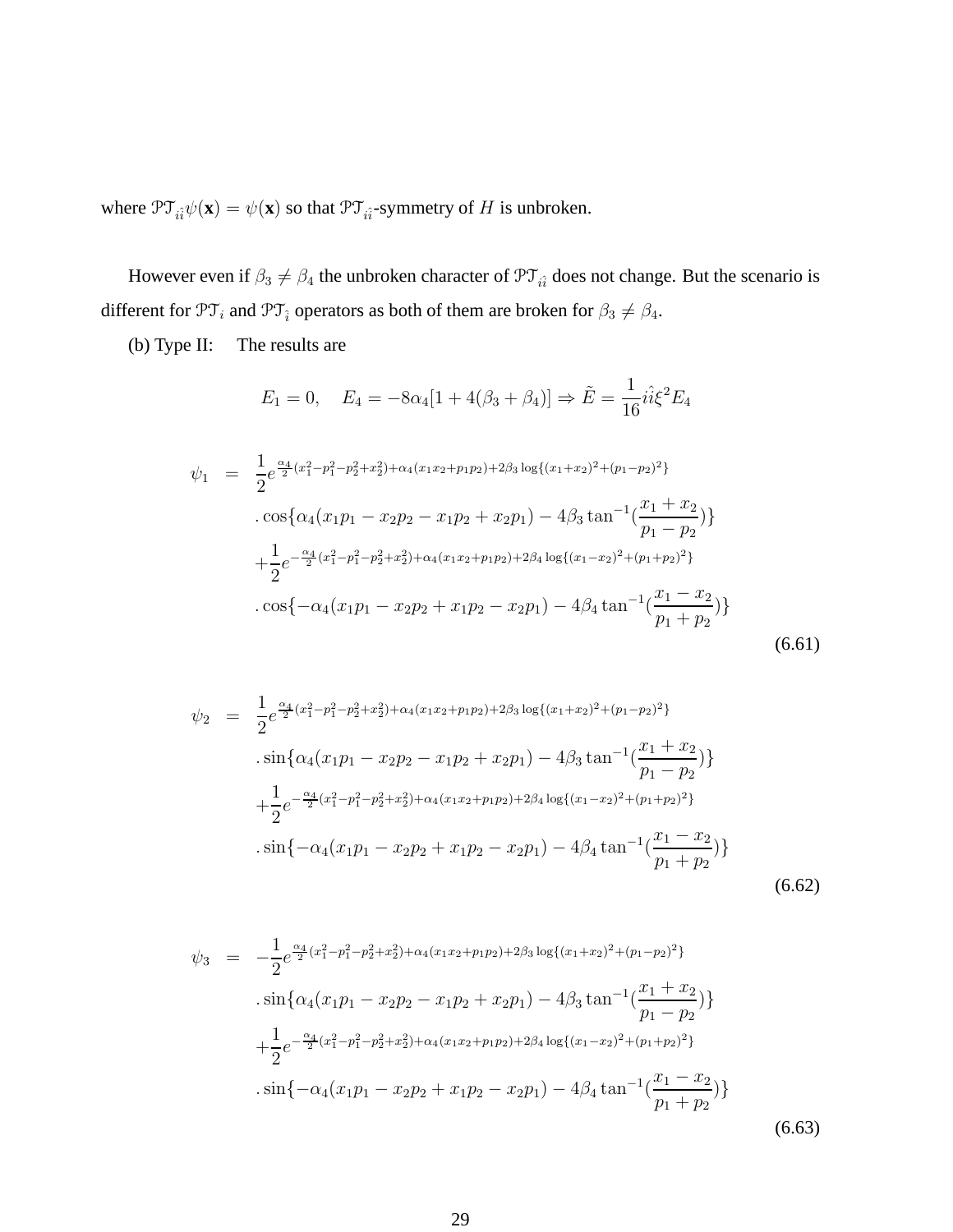$$
\psi_4 = \frac{1}{2} e^{\frac{\alpha_4}{2} (x_1^2 - p_1^2 - p_2^2 + x_2^2) + \alpha_4 (x_1 x_2 + p_1 p_2) + 2\beta_3 \log\{(x_1 + x_2)^2 + (p_1 - p_2)^2\}}
$$
  
. 
$$
\cos\{\alpha_4 (x_1 p_1 - x_2 p_2 - x_1 p_2 + x_2 p_1) - 4\beta_3 \tan^{-1}(\frac{x_1 + x_2}{p_1 - p_2})\}
$$

$$
-\frac{1}{2} e^{-\frac{\alpha_4}{2} (x_1^2 - p_1^2 - p_2^2 + x_2^2) + \alpha_4 (x_1 x_2 + p_1 p_2) + 2\beta_4 \log\{(x_1 - x_2)^2 + (p_1 + p_2)^2\}}
$$

$$
\cdot \cos\{-\alpha_4 (x_1 p_1 - x_2 p_2 + x_1 p_2 - x_2 p_1) - 4\beta_4 \tan^{-1}(\frac{x_1 - x_2}{p_1 + p_2})\}
$$

(6.64)

Hence for Type II solutions our conclusions are that whatever the values of  $\beta_3$  and  $\beta_4$ , the PT-symmetry works in a different way:

$$
\bullet
$$

$$
\mathcal{PT}_{i}\tilde{V}(\mathbf{x}) = \tilde{V}(\mathbf{x}), \quad [H, \mathcal{PT}_{i}] = 0
$$

where  $\mathcal{PT}_{i}\psi(\mathbf{x}) \neq \lambda\psi(\mathbf{x})$  for any scalar  $\lambda$  and so  $\mathcal{PT}_{i}$ -symmetry of H is broken.

$$
\bullet
$$

$$
\mathfrak{PT}_{i\hat{i}}\tilde{V}(\mathbf{x})=\tilde{V}(\mathbf{x}),\quad [H,\mathfrak{PT}_{i\hat{i}}]=0
$$

and  $\mathfrak{PT}_{\hat{i}\hat{i}}\psi(\mathbf{x}) = \psi(\mathbf{x})$  it follows that  $\mathfrak{PT}_{\hat{i}\hat{i}}$ -symmetry of H is unbroken.

Finally in this problem of isotonic oscillator, extension of the real coupling constant  $b$  to its bicomplex counterpart, reveals an interesting feature. To fit into our formalism the restrictions  $b_2 = b_3 = 0$  and  $| b_4 | \le (2 + b_1), b_1 \ge -2$  were required to be imposed upon the coupling constants. If  $b_4 \neq 0, \alpha_4 = 0$ , although the ground state energy  $\tilde{E}$  is real and  $\mathcal{PT}_i \tilde{V}(\mathbf{x}) = \tilde{V}(\mathbf{x})$ along with  $[H, \mathcal{PT}_i] = 0$ , the  $\mathcal{PT}_i$ -symmetry is broken since  $\mathcal{PT}_i\psi(\mathbf{x}) \neq \lambda\psi(\mathbf{x})$  for any scalar λ. But the scenario is completely different for the  $\mathcal{PT}_{i\hat{i}}$  operator: as  $\mathcal{PT}_{i\hat{i}}\tilde{V}(\mathbf{x}) = \tilde{V}(\mathbf{x})$  and  $[H, \mathcal{PT}_{i\hat{i}}] = 0$  as well as  $\mathcal{PT}_{i\hat{i}}\psi(\mathbf{x}) = \psi(\mathbf{x})$ , the  $\mathcal{PT}_{i\hat{i}}$ -symmetry remains unbroken.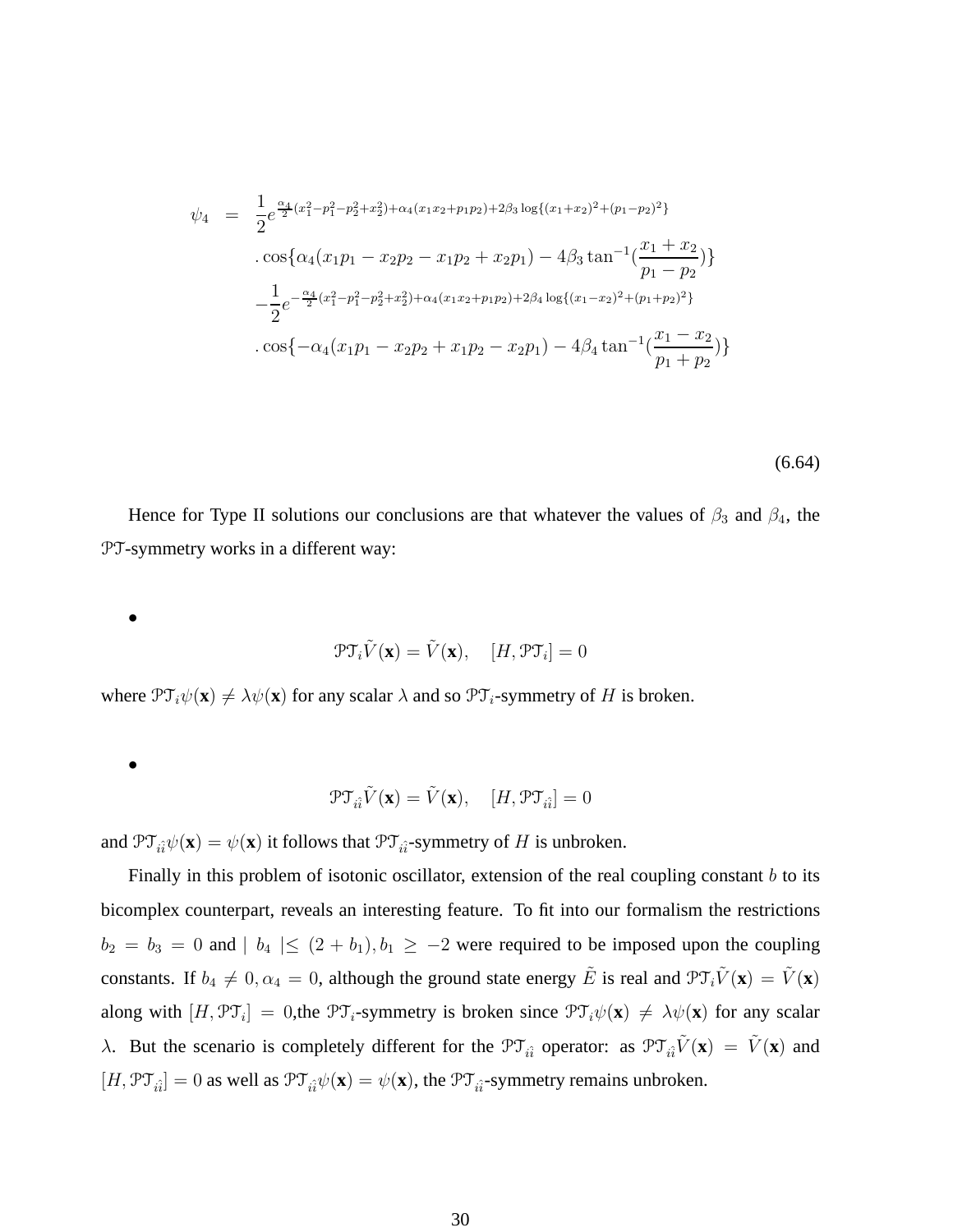## <span id="page-30-4"></span>**7 Summary**

To summarize we took up in this paper a quantitative analysis of bicomplex algebra that leads to associated Hamiltonians couched in an analogous version of the Schrödinger equation. Bicomplex numbers being basically four dimensional hypercomplex numbers can admit of different types of conjugation each defining a separate class of the time reversal operator. As a result we could set up different extensions of parity  $(\mathcal{P})$ -time  $(\mathcal{T})$ -symmetric models such as the ones corresponding to  $\mathfrak{PT}_i$ ,  $\mathfrak{PT}_{\hat{i}}$  and  $\mathfrak{PT}_{i\hat{i}}$  operators in an extended phase space formalism. However, as we have explicitly demonstrated,  $\mathfrak{PT}_{\hat{i}}$  is not a valid candidate for a  $\mathfrak{PT}$ -symmetric operator. By writing down suitable representations and exploiting the Cauchy-Riemann conditions judiciously we showed that we could arrive at the closed-form expressions of the energy and wave function components for a given choice of the potential. Our procedure was then applied to the problems of harmonic oscillator, inverted oscillator and isotonic oscillator. In all such systems we obtained two types of solutions each revealing specific PT properties. In particular we observed that a real energy value exists for all the three cases when the Hamiltonian H obeys unbroken  $\mathfrak{PT}_i$  and  $\mathfrak{PT}_{i\hat{i}}$ -symmetries.

## **Acknowledgement**

One of us (AB) gratefully acknowledges University Grants Commission, New Delhi for awarding a minor research project. We thank the anonymous referees for their criticisms and making constructive suggestions that have helped in the improvement of the paper.

## <span id="page-30-0"></span>**References**

- <span id="page-30-1"></span>[1] G.Birkhoff and J.von Neumann *J.Ann.Math.* **37**, 823 1936.
- <span id="page-30-2"></span>[2] D.Finkelstein, J.M.Jauch, S.Schiminovich and D.Speiser *J.Math.Phys.* **3**, 207 1962.
- <span id="page-30-3"></span>[3] D.Finkelstein, J.M.Jauch, S.Schiminovich and D.Speiser *J.Math.Phys.* **4**, 788 1963.
- [4] S.L.Adler *Quaternion quantum mechanics and quantum fields* Oxford University Press, 1995.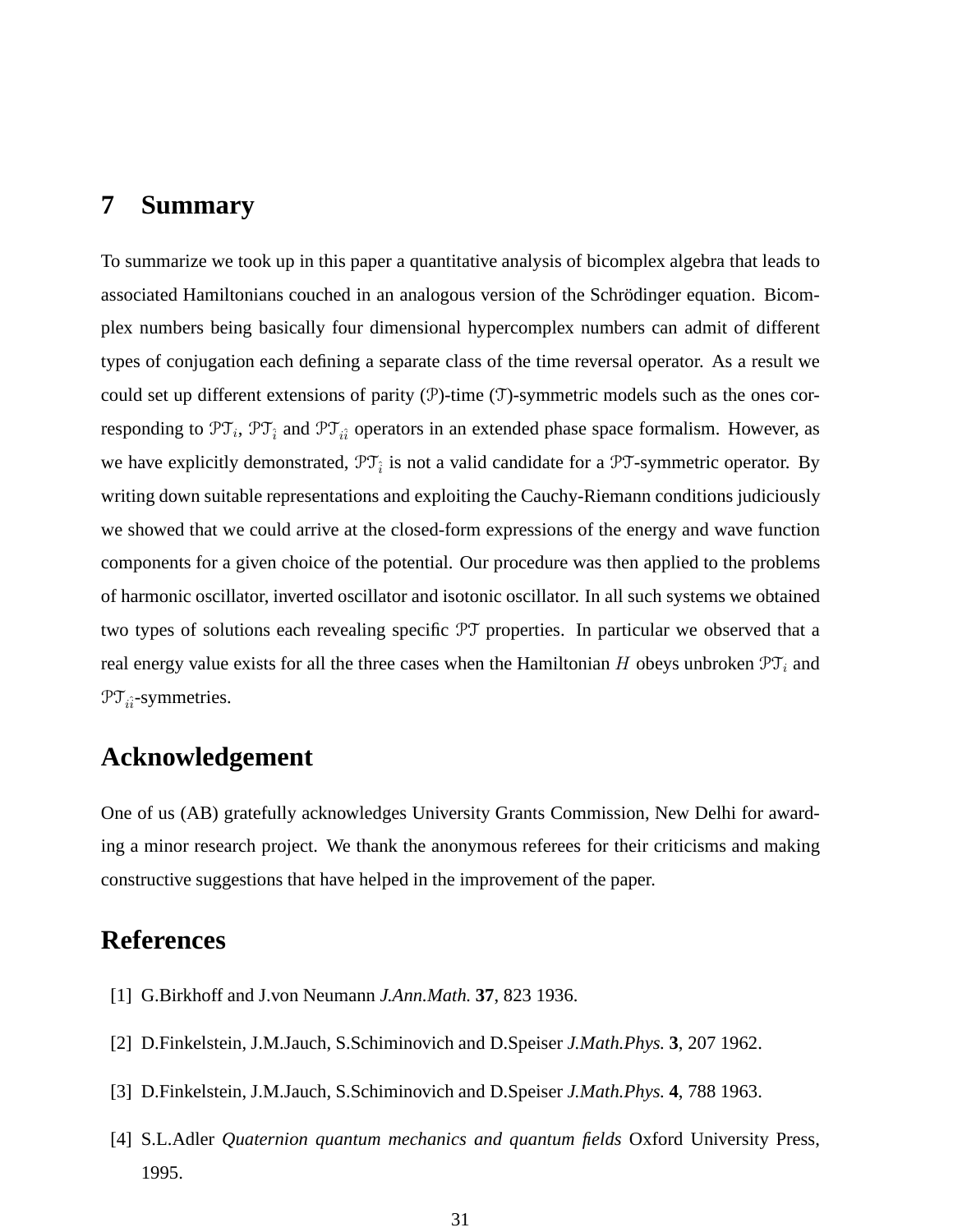- <span id="page-31-1"></span><span id="page-31-0"></span>[5] M.D.Maia *Spin and Isospin in Quaternion Quantum Mechanics* [arXiv:hep-th/9904067.](http://arxiv.org/abs/hep-th/9904067)
- <span id="page-31-2"></span>[6] C.Segre *Math.Ann* **40** 467 1892.
- <span id="page-31-3"></span>[7] H.Toyoshima *IEICE Trans.Int.Syst.E* **80**, 236 1998.
- <span id="page-31-4"></span>[8] I.V.Biktasheva and V.N.Biktasheva, *J.Nonlin.Math.Phys.* **8**, 28 2001.
- <span id="page-31-5"></span>[9] A.Castaneda and V.V.Kravchenko *J.Phys.A:Math.Gen.* **38**, 9207 2005.
- <span id="page-31-6"></span>[10] D.Rochon and S.Trembly *Adv.Appl.Clifford Alg.* **12**, 231 2004.
- <span id="page-31-7"></span>[11] J.Mathieu, L.Marchildon and D.Rochon *Canadian J.Phys.* **91**, 1093 2013.
- <span id="page-31-8"></span>[12] C.M.Bender and S.Boettcher *Phys.Rev.Lett.* **80** 5243 1998.
- <span id="page-31-9"></span>[13] C.M.Bender, D.C.Brody and H.F.Jones *Phys.Rev.Lett.* **89** 270401 2002.
- <span id="page-31-10"></span>[14] C.M.Bender *Rep.Prog.Phys.* **70** 947 2007.
- <span id="page-31-11"></span>[15] L.I.Schiff *Quantum Mechanics McGraw-Hill*, 1968.
- [16] C. E. Ruter, K. G. Makris, R. El-Ganainy, D. N.Christodoulides, M. Segev, and D. Kip *Nat. Phys.* **6**, 192 2010.
- [17] A. Szameit, M. C. Rechtsman, O. Bahat-Treidel, and M. Segev *Phys. Rev. A* **84**, 021806(R) 2011.
- [18] A. Regensburger, C. Bersch, M.-A. Miri, G. Onishchukov, D.N.Christodoulides, and U. Peschel *Nature (London)* **488**, 167 2012.
- [19] S. Bittner, B. Dietz, U. G?unther, H. L. Harney, M. Miski-Oglu, A. Richter, and F. Sch¨aafer *Phys. Rev. Lett.* **108**, 024101 2012.
- [20] Y. Sun, W. Tan, H. Q. Li, J. Li, and H. Chen *Phys. Rev.Lett.* **112**, 143903 2014.
- [21] B. Peng, S. K. Ozdemir, F. Lei, F. Monifi, M. Gianfreda, G. L.Long, S. Fan, F. Nori, C.M. Bender, and L. Yang *Nat. phys.* **10**,394 2014.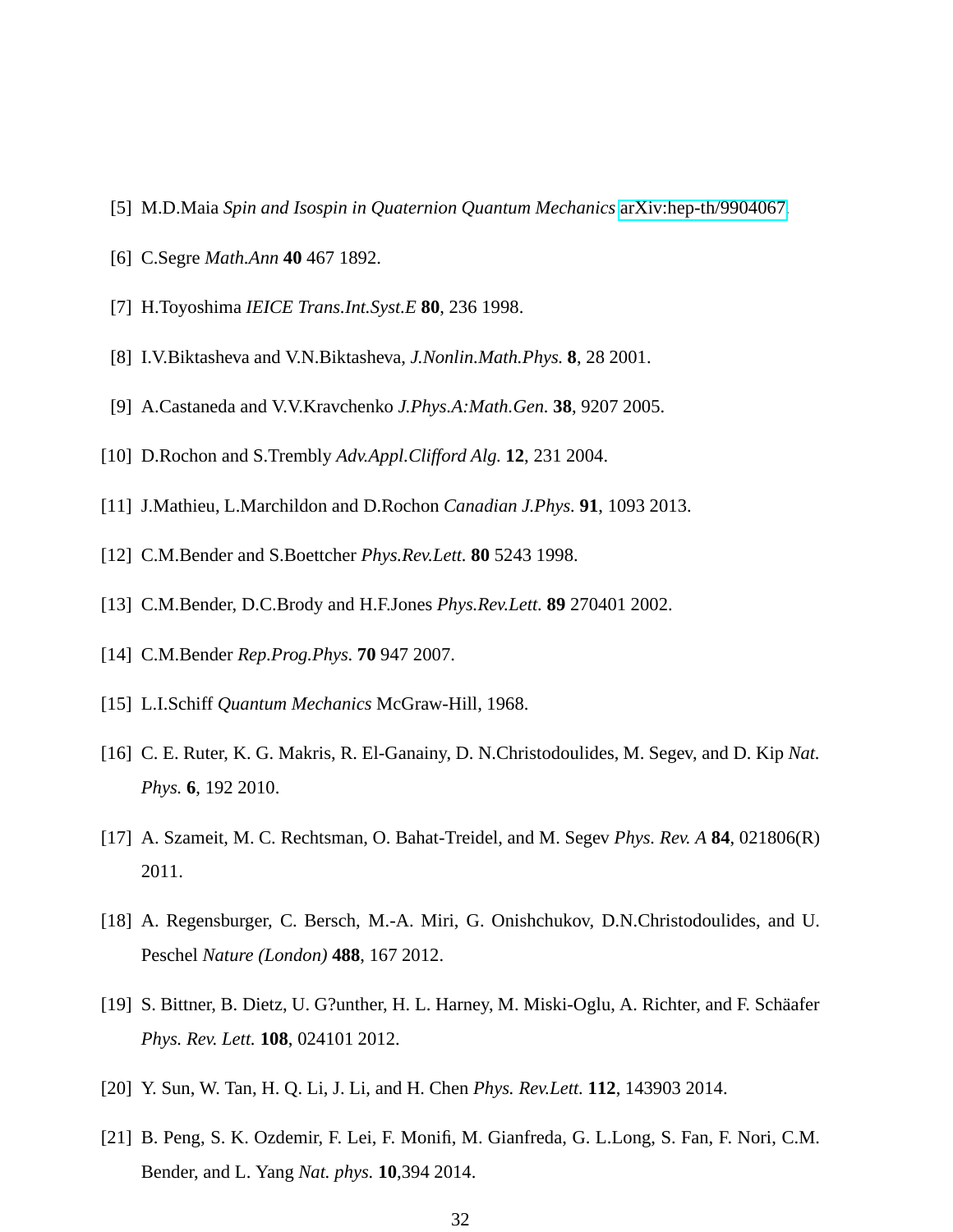- <span id="page-32-1"></span><span id="page-32-0"></span>[22] C. M. Bender, M. Gianfreda, S. K. Ozdemir, B. Peng, and L.Yang *Phys. Rev. A* **88**, 062111 2013.
- <span id="page-32-2"></span>[23] S. Kleiman, U. Günther and N. Moiseyev *Phys. Rev.Lett.* **101**, 080402 2008.
- <span id="page-32-3"></span>[24] A.Mostafazadeh *Int.J.Geom.Meth.Mod.Phys.* **7** 1191 2010.
- <span id="page-32-4"></span>[25] N.Moiseyev *Non-Hermitian Quantum Mechanics* Cambridge Univ. Press, 2011.
- <span id="page-32-5"></span>[26] D.Dast, D.Haag, H.Cartarius, J.Main and G.Wunner *J.Phys.A:Math.Theor.* **46** 375301 2013.
- <span id="page-32-6"></span>[27] D.Dast, D.Haag, H.Cartarius, G.Wunner R. Eichler and J.Main *Fortschr.Phys.* **61** 124 2013.
- <span id="page-32-7"></span>[28] H.Cartarius, J.Main and G.Wunner *Phys.Rev.* **A77** 013618 2008.
- <span id="page-32-8"></span>[29] R. Gutöhrlein, J. Main, H.Cartarius and G.Wunner *J.Phys.A:Math.Theor.* **46** 305001 2013.
- <span id="page-32-9"></span>[30] D.Dizdarevic, D.Dast, D.Haag, J.Main, H.Cartarius and G.Wunner *Cusp bifurcation in the eigenvalue spectrum of* PT*-symmetric Bose-Einstein condensates* [arXiv:1501.03725](http://arxiv.org/abs/1501.03725)
- <span id="page-32-10"></span>[31] R S Kaushal *J.Phys.A:Math.Gen.* **34** L709 2001.
- <span id="page-32-12"></span>[32] R S Kaushal and Parthasarathi *J.Phys.A:Math.Gen.* **35** 8743 2002.
- <span id="page-32-11"></span>[33] G B Price *An introduction to multicomplex spaces and functions* Marcel Dekkar, 1991.
- [34] R.G.Lavoie, L.Marchildon and D.Rochon, *Nuovo Cimento B* **125**, 1173 2010.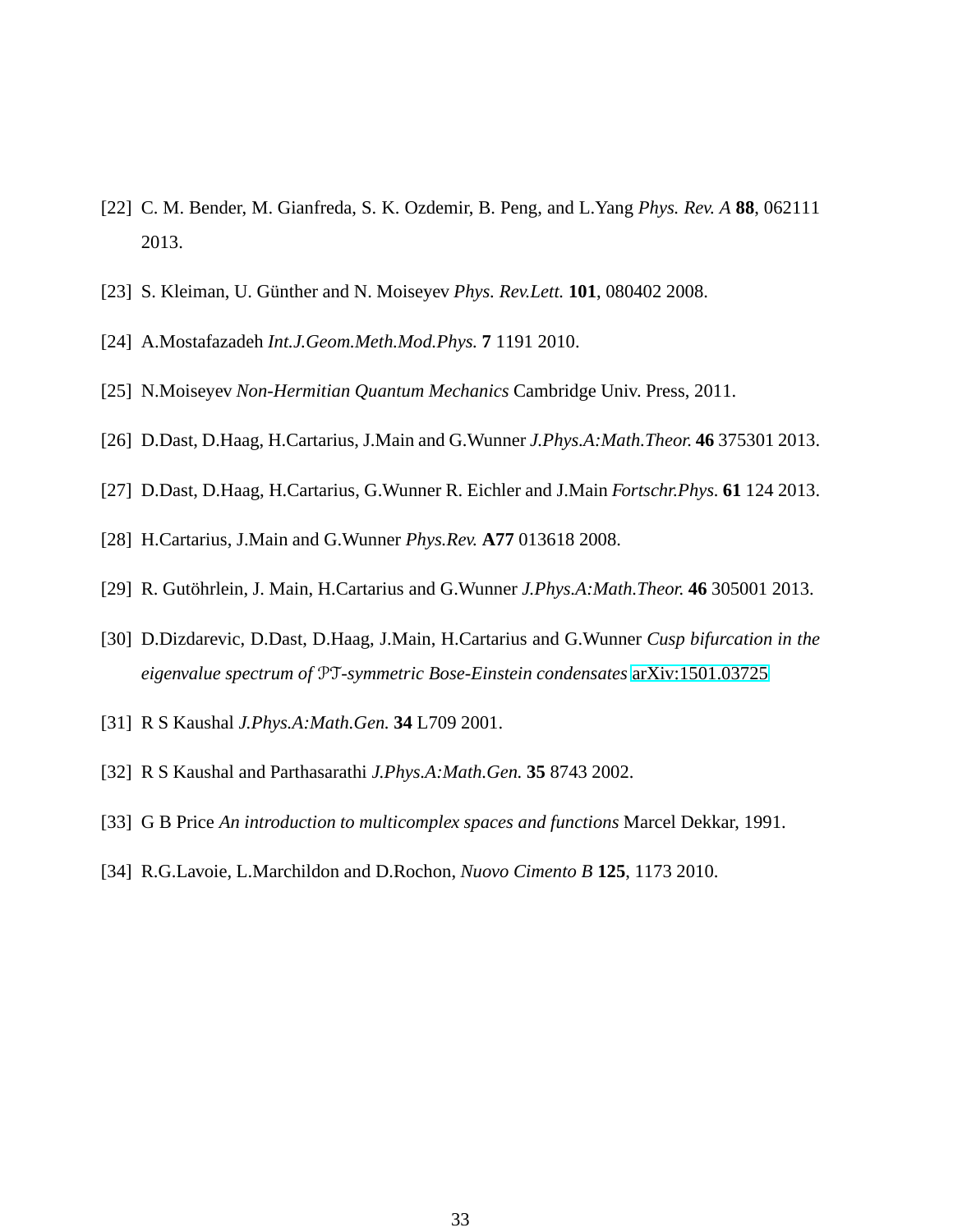#### **Appendix-A**

#### **Bicomplex valued functions:**

Any bicomplex function  $f : \Omega \subset \mathbf{T} \mapsto \mathbf{T}$  involving unique idempotent decomposition into two complex valued functions reads

$$
f(\omega) = f_1(\omega_1)\mathbf{e}_1 + f_2(\omega_2)\mathbf{e}_2, \quad \omega = (\omega_1\mathbf{e}_1 + \omega_2\mathbf{e}_2) \in \Omega \tag{7.1}
$$

where  $\omega_1 \in \Omega_1, \omega_2 \in \Omega_2$  and  $\Omega = \Omega_1 \mathbf{e}_1 + \Omega_2 \mathbf{e}_2$ .

The derivative of f at a point  $\omega_0 \in \Omega$  is defined by

$$
f'(\omega_0) = \lim_{h \to 0} \frac{f(\omega_0 + h) - f(\omega_0)}{h}
$$

provided that the limit exists and the domain  $\Omega$  is so chosen that h is non-singular in it. If the bicomplex derivative of f exists at each point of its domain  $\Omega$  then f will be a bicomplex holomorphic function in  $\Omega$ .

Below we list some useful results of different bicomplex valued functions defined on the domain  $\Omega$  for  $\omega = \omega_1 \mathbf{e}_1 + \omega_2 \mathbf{e}_2$ ,  $\varpi = \varpi_1 \mathbf{e}_1 + \varpi_2 \mathbf{e}_2 \in \Omega$ :

- (*i*)  $\omega^n = \omega_1^n$  $n_1^n**e**_1 + \omega_2^n$  $\frac{n}{2}$ **e**<sub>2</sub>, (*ii*)  $e^{\omega} = e^{\omega_1} \mathbf{e}_1 + e^{\omega_2} \mathbf{e}_2$ ,
- $(iii)$  cos  $\omega = \cos \omega_1 \mathbf{e}_1 + \cos \omega_2 \mathbf{e}_2$ ,
- $(iv)$   $\sin \omega = \sin \omega_1 \mathbf{e}_1 + \sin \omega_2 \mathbf{e}_2,$
- $(v)$ ω  $\frac{\omega}{\varpi} = \frac{\omega_1}{\varpi_1}$  $\overline{\omega}_1$  ${\bf e}_1 +$  $\omega_2$  $\overline{\omega}_2$  $e_2$ ;  $\varpi$  is non singular,
- $(vi)$   $\omega \cdot \varpi = \omega_1 \varpi_1 \mathbf{e}_1 + \omega_2 \varpi_2 \mathbf{e}_2$ ,

$$
(vii) \quad \int_{\Omega} f(\omega) d\omega = \int_{\Omega_1} f_1(\omega_1) \mathbf{e}_1 + \int_{\Omega_2} f_2(\omega_2) \mathbf{e}_2,
$$

$$
(viii) \quad \frac{d}{d\omega}f(\omega) = \frac{d}{d\omega_1}f_1(\omega_1)\mathbf{e}_1 + \frac{d}{d\omega_2}f_2(\omega_2)\mathbf{e}_2.
$$